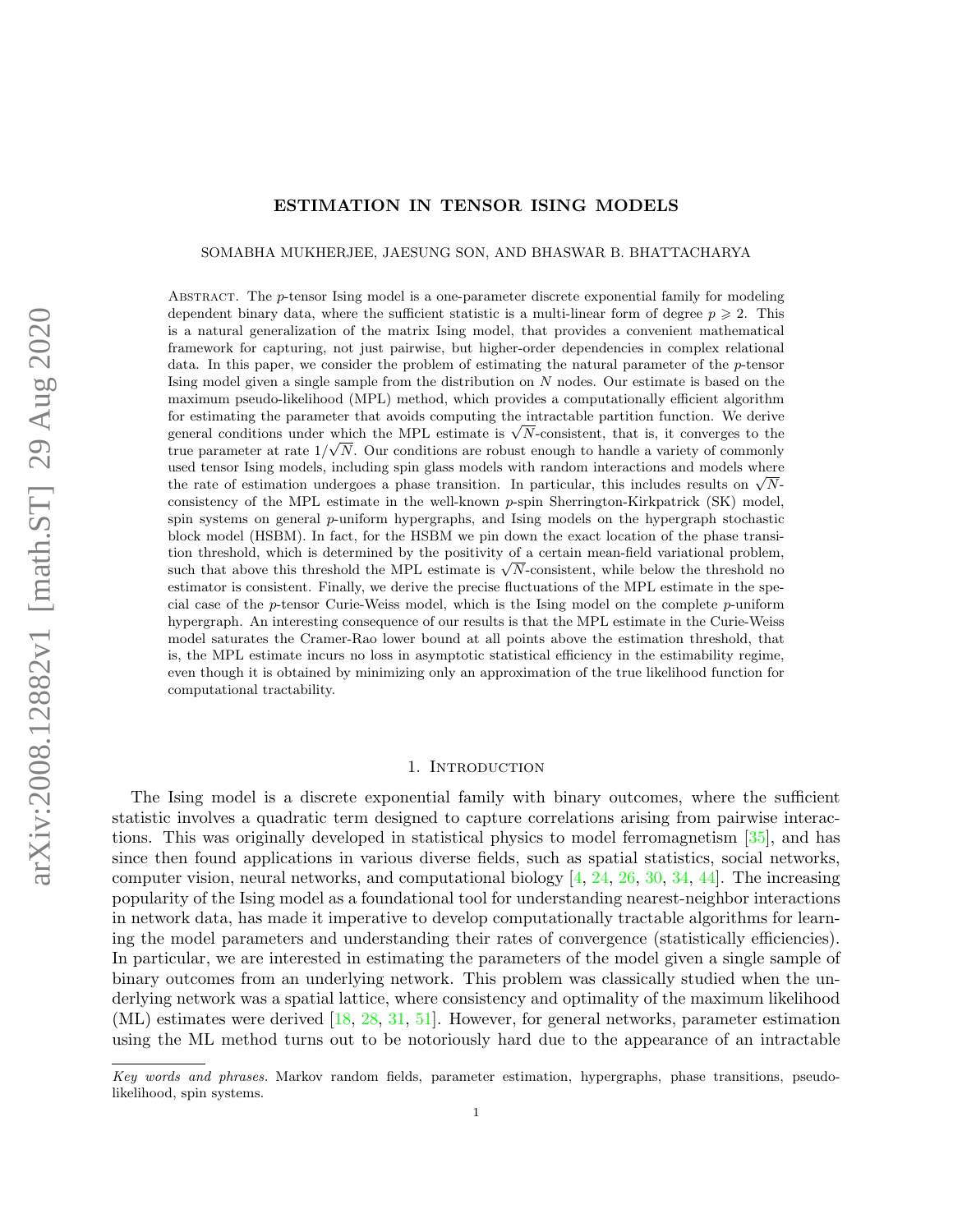normalizing constant in the likelihood. To circumvent this issue, Chatterjee [\[16\]](#page-31-7) proposed using the maximum pseudolikelihood (MPL) estimator  $[7, 8]$  $[7, 8]$  $[7, 8]$ , which is a computationally efficient algorithm for estimating the parameters of a Markov random field, that maximizes an approximation to the likelihood function (a 'pseudo-likelihood') based on conditional distributions. This method and results in [\[16\]](#page-31-7) were later generalized in [\[9\]](#page-31-10) and [\[27\]](#page-31-11) to obtain rates of estimation for Ising models on general weighted graphs and joint estimation of parameters, respectively. These techniques were recently used in Daskalakis et al. [\[22,](#page-31-12) [23\]](#page-31-13) to obtain rates of convergence of the MPLE in general logistic regression models with dependent observations. Very recently, Dagan et al. [\[20\]](#page-31-14) considered the problem of parameter estimation in a more general model where the binary outcomes can be influenced by various underlying networks, and, as a consequence, improved some of the results in [\[9\]](#page-31-10). Related problems in hypothesis testing given a single sample from an Ising model are considered in [\[12,](#page-31-15) [46,](#page-32-4) [47\]](#page-32-5).

In many situations, both in modeling real-world network data and interacting spin systems, dependencies arise not just from pairs, but from interactions between groups of particles or individuals. This leads to the study of higher-order Ising models, specifically, the p-tensor Ising model, where the sufficient statistic is a multilinear polynomial of degree  $p \geqslant 2$ , for capturing higher-order interactions between the different particles. These models can be represented as a spin system on a p-uniform hypergraph, where the individual entities represent the vertices of the hypergraph and the p-tuples of interactions are indexed by the hyperedges. More formally, given a vector of binary outcomes  $\boldsymbol{X} := (X_1, \ldots, X_N) \in \mathcal{C}_N := \{-1, 1\}^N$  and a p-tensor  $\boldsymbol{J}_N = ((J_{i_1 \ldots i_p})_{1 \leq i_1 \ldots i_p \leq N},$  the p-tensor Ising model is a discrete exponential family with probability mass function:

<span id="page-1-0"></span>
$$
\mathbb{P}_{\beta,p}(\boldsymbol{X}) = \frac{1}{2^N Z_N(\beta,p)} e^{\beta H_N(\boldsymbol{X})},\tag{1.1}
$$

where the sufficient statistic (Hamiltonian)

<span id="page-1-1"></span>
$$
H_N(\boldsymbol{X}) := \sum_{1 \le i_1, \dots, i_p \le N} J_{i_1 \dots i_p} X_{i_1} \dots X_{i_p},\tag{1.2}
$$

and  $\beta \geq 0$  is the *natural parameter* (referred to as the *inverse temperature* in statistical physics) of the model. The normalizing constant  $Z_N(\beta, p)$  (also referred to as the partition function) is determined by the condition  $\sum_{\mathbf{X}\in\mathcal{C}_N} \mathbb{P}_{\beta,p}(\mathbf{X}) = 1$ , that is,

$$
Z_N(\beta, p) = \frac{1}{2^N} \sum_{\mathbf{X} \in \mathcal{C}_N} \exp \left\{ \beta \sum_{1 \leqslant i_1, \dots, i_p \leqslant N} J_{i_1 \dots i_p} X_{i_1} \dots X_{i_p} \right\}
$$

We will denote by  $F_N(\beta, p) := \log Z_N(\beta, p)$  the log-partition function of the model. Higher-order Ising models arise naturally in the study of multi-atom interactions in lattice gas models, such as the square-lattice eight-vertex model, the Ashkin-Teller model, and Suzuki's pseudo-3D anisotropic model (cf. [\[6,](#page-31-16) [33,](#page-32-6) [36,](#page-32-7) [37,](#page-32-8) [49,](#page-32-9) [55,](#page-32-10) [56,](#page-32-11) [61,](#page-33-0) [62\]](#page-33-1) and the references therein). More recently, higher-order spin systems have also been proposed for modeling peer-group effects in social networks [\[22\]](#page-31-12).

Hereafter, unless mentioned otherwise, we will assume that the tensor  $J_N$  satisfies the following two properties:

- (1) The tensor  $J_N$  is symmetric, that is,  $J_{i_1...i_p} = J_{i_{\sigma(1)}...i_{\sigma(p)}}$  for every  $1 \leq i_1 < \cdots < i_p \leq N$ and every permutation  $\sigma$  of  $\{1, \ldots, p\}$ , and
- (2) The tensor  $J_N$  has zeros on the 'diagonals', that is,  $J_{i_1...i_p} = 0$ , if  $i_s = i_t$  for some  $1 \leq s <$  $t \leqslant p$ .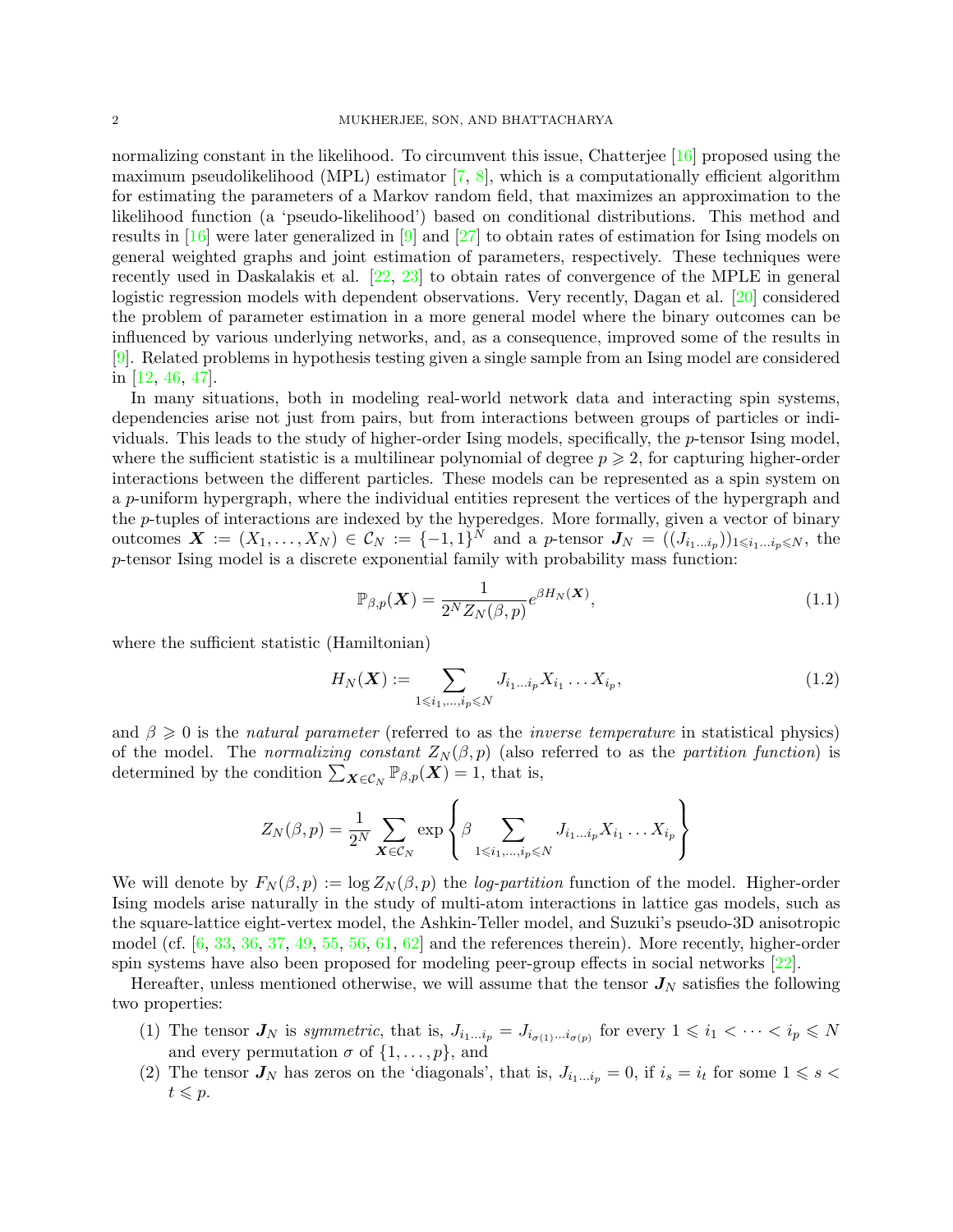In this paper, we consider the problem of estimating the parameter  $\beta$  given a single sample  $X =$  $(X_1, X_2, \ldots, X_n)$  from the *p*-tensor Ising model [\(1.1\)](#page-1-0). Extending the results of Chatterjee [\[16\]](#page-31-7) on MPL estimation in matrix  $(p = 2)$  Ising models, we obtain a general theorem which gives conditions under which the MPL estimate is  $\sqrt{N}$ -consistent in the *p*-tensor Ising model, for any  $p \ge 3.1$  $p \ge 3.1$ . The main bottleneck in extending the results from the matrix to the tensor case, is the lack of a natural spectral condition that is strong enough to control the fluctuations of the MPL function, but still verifiable in natural examples. To this end, we introduce the notion of a local interaction matrix which, given a configuration  $x \in \{-1,1\}^n$ , measures the strength of the interaction between pairs of vertices (Definition [2.2\)](#page-4-0). Our result shows that the MPL estimate is  $\sqrt{N}$ -consistent, whenever we have an appropriate moment bound on the local interaction matrix, and if the normalized logpartition function stays bounded away from zero (Theorem [2.3\)](#page-4-1). We illustrate the robustness and generality of our result by verifying the conditions of the theorem in various commonly studied tensor Ising models. This includes the  $\sqrt{N}$ -consistency of the MPL estimate in the well-known  $p$ spin Sherrington-Kirkpatrick (SK) model  $[10, 50]$  $[10, 50]$  $[10, 50]$  (Corollary [2.5\)](#page-5-0), and in Ising models on p-uniform hypergraphs under appropriate conditions on the adjacency tensors (Corollary [2.6\)](#page-6-0). The latter is also related to the recent work of Daskalakis et al. [\[22\]](#page-31-12), where a general model for logistic regression with dependent observations using higher-order Ising models was proposed, which includes as a special case the model in  $(1.1)$ . However, the conditions in  $[22]$  are based directly on the interaction tensor, hence, cannot handle models where the rate of estimation undergoes a phase transition. This is understandable because [\[22\]](#page-31-12) considered the problem of jointly estimating multiple parameters in a more general model, hence, stronger assumptions were necessary for ensuring consistency. Our goal, on the other hand, is to pin down the precise conditions necessary for estimating the single parameter  $\beta$  and develop methods for verifying those conditions in natural examples. To this end, our general theorem recovers as a corollary, the results in [\[22\]](#page-31-12) when specialized to the model [\(1.1\)](#page-1-0). More importantly, our results can handle models where the rate of estimation has phase transitions, which happens whenever the underlying hypergraph becomes dense. To illustrate this phenomenon we consider the Ising model on a hypergraph stochastic block model (HSBM), a natural generalization of the widely studied (graph) stochastic block model, that serves as a natural model for capturing higher-order relational data  $[1, 38, 59, 60]$  $[1, 38, 59, 60]$  $[1, 38, 59, 60]$  $[1, 38, 59, 60]$  $[1, 38, 59, 60]$  $[1, 38, 59, 60]$  $[1, 38, 59, 60]$ . In this case, we show there is a critical value  $\beta_{\text{HSBM}}^*$ , such that if  $\beta > \beta_{\text{HSBM}}^*$  then the MPL estimate is  $\sqrt{N}$ -consistent, while if  $\beta < \beta_{\text{HSBM}}^*$  there is no consistent estimator for  $\beta$  (Theorem [2.10\)](#page-8-0). While it is relatively straightforward to show the  $\sqrt{N}$ -consistency of the MPL estimate above the threshold using our general theorem, proving that estimation is impossible below the threshold is more challenging. This is one of the technical highlights of the paper, which requires careful combinatorial estimates that go beyond the standard mean-field approximation techniques.

Next, we consider the special case of the  $p$ -tensor Curie-Weiss model, which is the Ising model on the complete p-uniform hypergraph. Here, using the special structure of the interaction tensor we are able to obtain the exact limiting distribution of the MPL estimate for all points above the estimation threshold (Theorem [2.14\)](#page-11-0). In fact, in this regime the asymptotic variance of the MPL estimate saturates the Cramer-Rao lower bound, that is, the MPL estimate attains the best asymptotic variance among the class of consistent estimates. Finally, we derive the asymptotic distribution of the MPL estimate in the p-tensor Curie-Weiss model at the estimation threshold (this is the point below which consistent estimation is impossible and above which the MPL estimate

<span id="page-2-0"></span><sup>&</sup>lt;sup>1</sup>A sequence of estimators  $\{\hat{\beta}_N\}_{N\geqslant 1}$  is said to be *consistent* at  $\beta$ , if  $\hat{\beta}_N \stackrel{P}{\rightarrow} \beta$  under  $\mathbb{P}_{\beta}$ , that is, for every  $M > 0$ , A sequence of estimators  $\{p_N\}_{N\geq 1}$  is said to be *consistent* at p, if  $p_N \to p$  under  $\mathbb{F}_{\beta}$ , that is, for every  $M > 0$ ,  $\mathbb{F}_{\beta}(\hat{\beta}_N(\mathbf{X}) - \beta) \leq M$ )  $\to 1$  as  $N \to \infty$ . Moreover, a sequence of estimators  $\$  $\beta_{\beta}(\beta N(\mathbf{A}) - \beta) \leq M$  + 1 as  $N \to \infty$ . Moreover, a sequence or estimators  $\{ \beta N \} N \geq 1$  is said to be  $\sqrt{N}$ -control.<br>  $\beta$ , if for every  $\delta > 0$ , there exists  $M := M(\delta, \beta) > 0$  such that  $\mathbb{P}_{\beta}(\sqrt{N}|\hat{\beta}_N(\mathbf{X}) - \$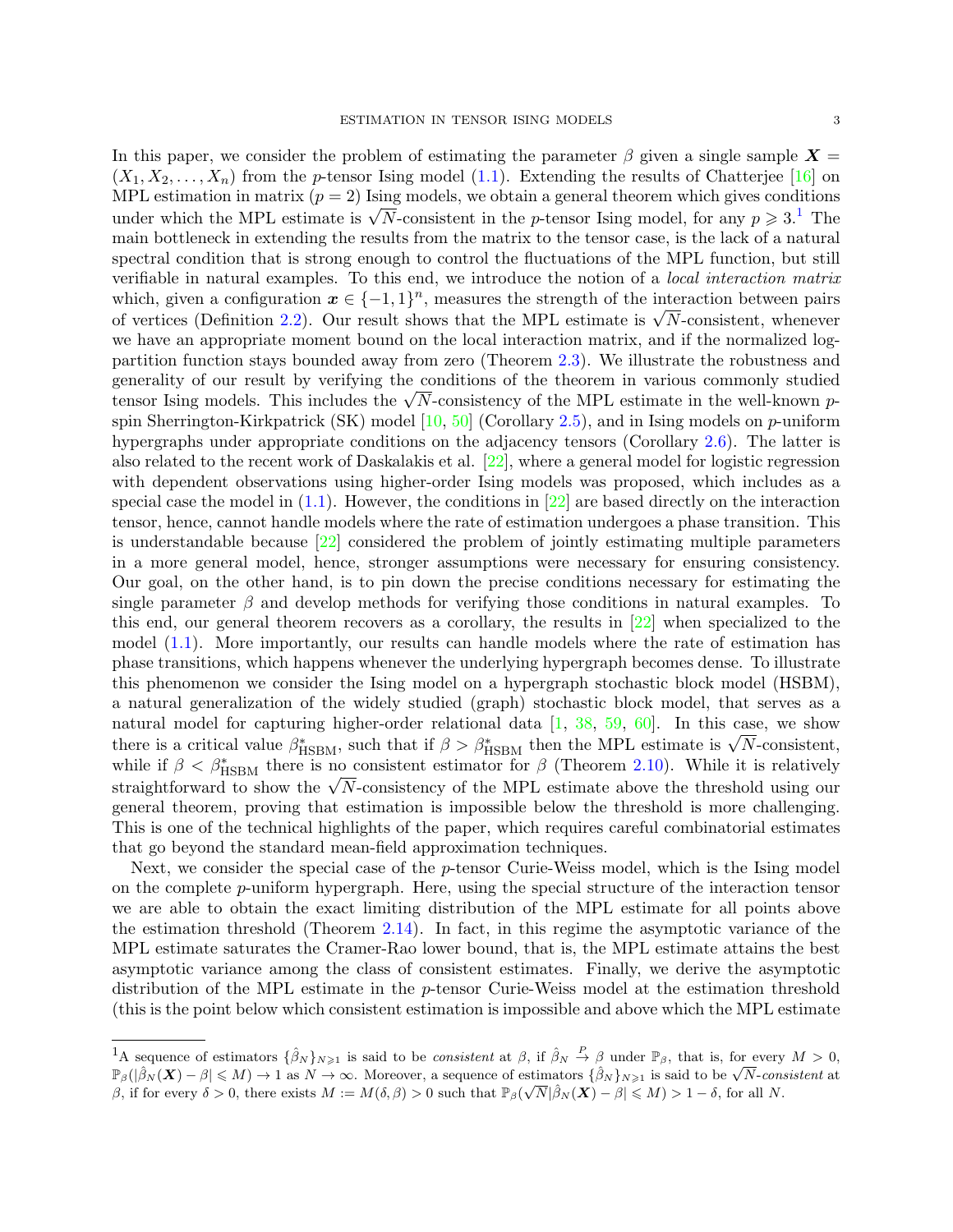is  $\sqrt{N}$ -consistent). Interestingly, at the threshold the asymptotics of the MPL estimate depend on the value of p. In particular, the MPL estimate is  $\sqrt{N}$ -consistent (with a non-Gaussian limiting distribution) when  $p = 2$ , but inconsistent for  $p \ge 3$ . The formal statements of the results and their various consequences are given below in Section [2.](#page-3-0)

1.1. Related Work on Structure Learning. The problem of structure learning in Markov random fields is another related area of active research, where the goal is to estimate the underlying graph structure given access to multiple i.i.d. samples from an Ising model, or a more general graphical model. For more on these results refer to  $[2, 11, 17, 32, 52, 54]$  $[2, 11, 17, 32, 52, 54]$  $[2, 11, 17, 32, 52, 54]$  $[2, 11, 17, 32, 52, 54]$  $[2, 11, 17, 32, 52, 54]$  $[2, 11, 17, 32, 52, 54]$  $[2, 11, 17, 32, 52, 54]$  $[2, 11, 17, 32, 52, 54]$  $[2, 11, 17, 32, 52, 54]$  $[2, 11, 17, 32, 52, 54]$  $[2, 11, 17, 32, 52, 54]$  and the references therein. Recently, Daskalakis et al. [\[21\]](#page-31-20) studied the related problems of identity and independence testing, and Neykov et al. [\[13,](#page-31-21) [48\]](#page-32-18) considered problems in graph property testing, given access to multiple samples from an Ising model. All these results, however, are in contrast with the present work, where the underlying graph structure is assumed to be known and the goal is to estimate the natural parameters given a single sample from the model. This is motivated by the applications mentioned above where it is often difficult, if not impossible, to generate many independent samples from the model within a reasonable amount of time.

## 2. Statements of the Main Results

<span id="page-3-0"></span>In this section we state our main results. The general result about the  $\sqrt{N}$ -consistency of the MPL estimate in tensor Ising models is discussed in Section [2.1.](#page-3-1) Applications of this result to the p-spin SK model and Ising models on various hypergraphs are discussed in Section [2.2.](#page-5-1) Finally, in Section [2.3](#page-10-0) we obtain the limiting distribution of the MPL estimate in the p-spin Curie-Weiss model. Hereafter, we will often omit the dependence on p and abbreviate  $\mathbb{P}_{\beta,p} Z_N(\beta,p)$ , and  $F_N(\beta,p)$  by  $\mathbb{P}_{\beta}$ ,  $Z_N(\beta)$ , and  $F_N(\beta)$ , respectively, when there is no scope of confusion.

<span id="page-3-1"></span>2.1. Rate of Consistency of the MPL Estimator. The maximum pseudo-likelihood (MPL) method, introduced by Besag [\[7,](#page-31-8) [8\]](#page-31-9), provides a way to conveniently approximate the joint distribution of  $\mathbf{X} \sim \mathbb{P}_{\beta,p}$  that avoids calculations with the normalizing constant.

**Definition 2.1.** [\[7,](#page-31-8) [8\]](#page-31-9) Given a discrete random vector  $\mathbf{X} = (X_1, X_2, \ldots, X_N)$  whose joint distribution is parameterized by a parameter  $\beta \in \mathbb{R}$ , the MPL estimate of  $\beta$  is defined as

$$
\hat{\beta}_N(\boldsymbol{X}):=\arg\max_{\beta\in\mathbb{R}}\prod_{i=1}^N f_i(\beta,\boldsymbol{X}),
$$

where  $f_i(\beta, \mathbf{X})$  is the conditional probability mass function of  $X_i$  given  $(X_j)_{j \neq i}$ .

To compute the MPL estimate in the p-tensor Ising model [\(1.1\)](#page-1-0), fix  $\beta > 0$  and consider  $\mathbf{X} \sim \mathbb{P}_{\beta}$ . Then from [\(1.1\)](#page-1-0), the conditional distribution of  $X_i$  given  $(X_j)_{j\neq i}$  can be easily computed as:

<span id="page-3-2"></span>
$$
\mathbb{P}_{\beta}\left(X_{i}\big|(X_{j})_{j\neq i}\right) = \frac{e^{p\beta X_{i}m_{i}(\boldsymbol{X})}}{e^{p\beta m_{i}(\boldsymbol{X})} + e^{-p\beta m_{i}(\boldsymbol{X})}},\tag{2.1}
$$

where  $m_i(\boldsymbol{X}) := \sum_{1 \leq i_2, ..., i_p \leq N} J_{i i_2 ... i_p} X_{i_2} \cdots X_{i_p}$ , is the local effect at the node  $1 \leq i \leq N$  (often referred to as the local magnetization of the vertex  $i$  in the statistical physics literature). Then the pseudolikelihood estimate of  $\beta$  (as defined in  $(1.1)$ ) in the p-tensor Ising model  $(2.1)$  is obtained by maximizing the function below, with respect to  $b$ ,

$$
L(b|\boldsymbol{X}) := \prod_{i=1}^N \mathbb{P}_b\left(X_i \big| (X_j)_{j \neq i}\right) = \frac{1}{2^N} \exp\left\{\sum_{i=1}^N \left\{pbX_i m_i(\boldsymbol{X}) - \log \cosh\left(pbm_i(\boldsymbol{X})\right)\right\}\right\}.
$$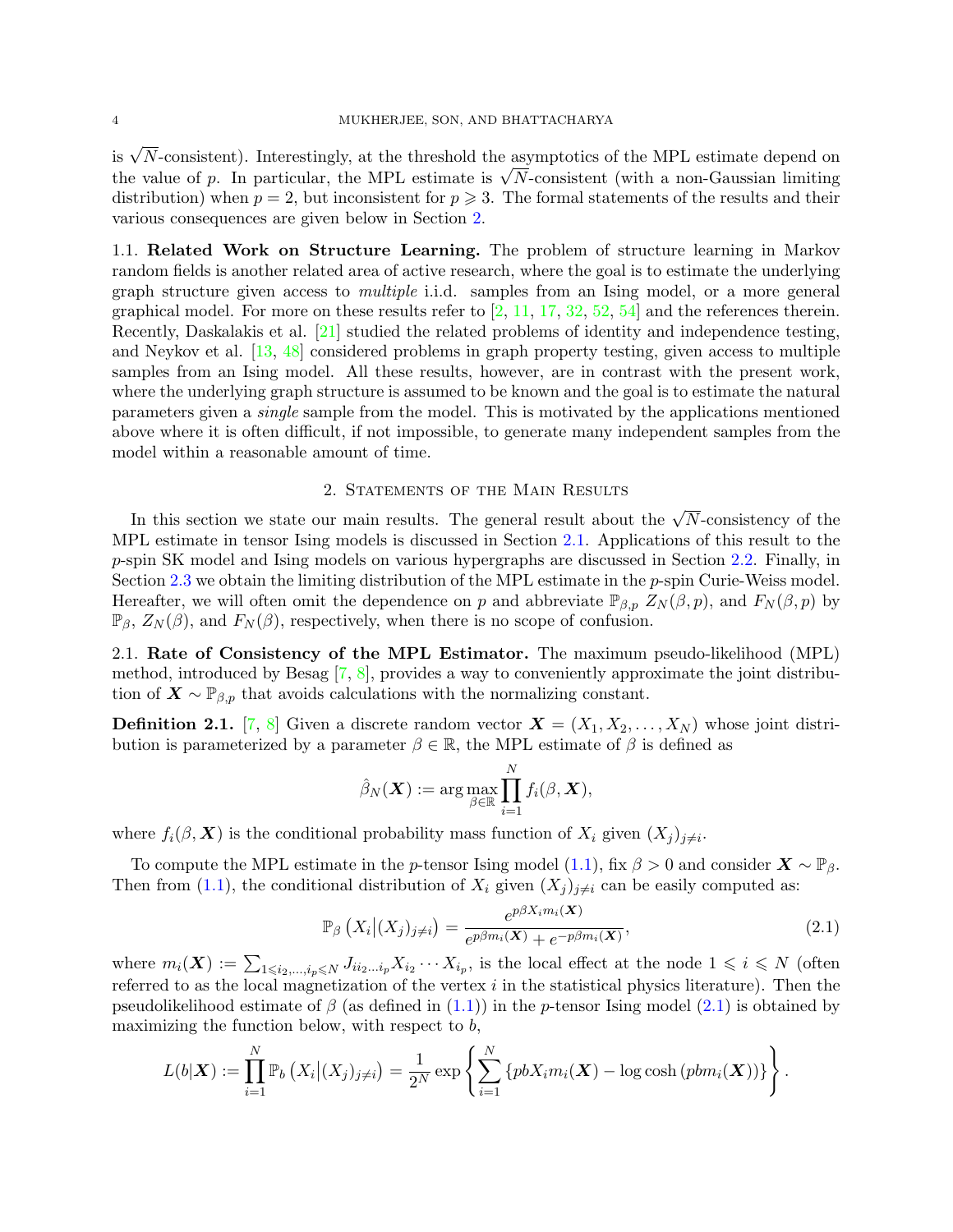Now, since  $\log L(b|\mathbf{X})$  is concave in b, the MPL estimator  $\hat{\beta}_N(\mathbf{X})$  can be obtained by solving the gradient equation  $\frac{\partial \log L(b|\mathbf{X})}{\partial b} = 0$ , which simplifies to

<span id="page-4-2"></span>
$$
H_N(\boldsymbol{X}) - \sum_{i=1}^N m_i(\boldsymbol{X}) \tanh\left(p b m_i(\boldsymbol{X})\right) = 0.
$$
\n(2.2)

To ensure well-definedness, in case [\(2.2\)](#page-4-2) does not have a solution or has more than one solution, the MPL estimate  $\beta_N(\boldsymbol{X})$  is more formally defined as:

<span id="page-4-3"></span>
$$
\hat{\beta}_N(\boldsymbol{X}) := \inf \left\{ b \geqslant 0 : H_N(\boldsymbol{X}) = \sum_{i=1}^N m_i(\boldsymbol{X}) \tanh\left(p b m_i(\boldsymbol{X})\right) \right\},\tag{2.3}
$$

where the infimum of an empty-set is defined to be  $+\infty$ . Note that the expression in the RHS of the equality in [\(2.3\)](#page-4-3) is an increasing function of t, hence  $\hat{\beta}_N(X)$  can be very easily computed by the Newton-Raphson method or even a simple grid search.

Our first result is about the rate of consistency of the MPL estimate in general tensor Ising models. In particular, we show in the proposition below that the MPL estimate  $\hat{\beta}_N(\boldsymbol{X})$ , based on a single sample  $\mathbf{X} \sim \mathbb{P}_{\beta}$  converges to the true parameter  $\beta$  at rate  $1/\sqrt{N}$ , whenever the interaction tensor  $J_N$  satisfies a certain spectral-type condition and the log-partition function is  $\Omega(N)^2$  $\Omega(N)^2$  at the true parameter value. To state our result formally, we need the following definition:

<span id="page-4-0"></span>**Definition 2.2.** Given a p-tensor  $J_N = ((J_{i_1i_2...i_p})_{1\leqslant i_1,i_2,...,i_p\leqslant N}$  and  $x = (x_1, x_2,...,x_N) \in$  $\mathcal{C}_N$ , define the local interaction matrix of  $J_N$  at the point x as the  $N \times N$  matrix  $J_N(x) :=$  $((J_{i_1i_2}(\boldsymbol{x})))_{1\leqslant i_1,i_2\leqslant N}$ , where the entries are given by:

$$
J_{i_1 i_2}(\boldsymbol{x}) := \sum_{1 \le i_3, \dots, i_p \le N} J_{i_1 i_2 i_3 \dots i_p} x_{i_3} \cdots x_{i_p}.
$$
 (2.4)

(Note that in the case  $p = 2$ ,  $J_{i_1 i_2}(\mathbf{x}) = J_{i_1 i_2}$ , that is, the local interaction matrix  $J_N(\mathbf{x})$  is same as the interaction matrix  $J_N$ , for all  $x \in \mathcal{C}_N$ .)

We are now ready to state our result on the convergence rate of the MPL estimate in a tensor Ising model.<sup>[3](#page-4-5)</sup>

<span id="page-4-1"></span>**Theorem 2.3.** Fix  $p \ge 2$ ,  $\beta > 0$  and a sequence of p-tensors  $\{J_N\}_{N\ge 1}$  such that the following two conditions hold:

- (1)  $\sup_{N\geq 1} \mathbb{E}_{\beta}[\Vert J_N(Z)\Vert^4] < \infty$ , where the expectation is taken with respect to  $Z \sim \mathbb{P}_{\beta}$ ,
- (2)  $\liminf_{N\to\infty}\frac{1}{N}$  $\frac{1}{N}F_N(\beta) > 0.$

Then given a single sample X from the model [\(1.1\)](#page-1-0) with interaction tensor  $J_N$ , the MPL estimate  $\hat{\beta}_N(\boldsymbol{X})$ , as defined in [\(2.3\)](#page-4-3), is  $\sqrt{N}$ -consistent for  $\beta$ , that is, for every  $\delta > 0$ , there exists  $M :=$  $M(\delta, \beta) > 0$  such that

$$
\mathbb{P}_{\beta}(\sqrt{N}|\hat{\beta}_N(\boldsymbol{X})-\beta|\leqslant M)>1-\delta,
$$

for all N large enough.

<span id="page-4-5"></span><span id="page-4-4"></span><sup>&</sup>lt;sup>2</sup>For positive sequences  $\{a_n\}_{n\geqslant1}$  and  $\{b_n\}_{n\geqslant1}$ ,  $a_n = O(b_n)$  means  $a_n \leqslant C_1b_n$ ,  $a_n = \Omega(b_n)$  means  $a_n \geqslant C_2b_n$ , and  $a_n = \Theta(b_n)$  means  $C_1b_n \leq a_n \leq C_2b_n$ , for all n large enough and positive constants  $C_1, C_2$ . Moreover, subscripts in the above notation, for example  $O_{\square}$ , denote that the hidden constants may depend on the subscripted parameters. <sup>3</sup>For a vector  $v \in \mathbb{R}^N$ ,  $||v||$  will denote the Euclidean norm of v. Moreover, for a  $N \times N$  matrix A,  $||A|| :=$  $\sup_{\|\boldsymbol{x}\| = 1} \|A\boldsymbol{x}\|$  denotes the operator norm of A.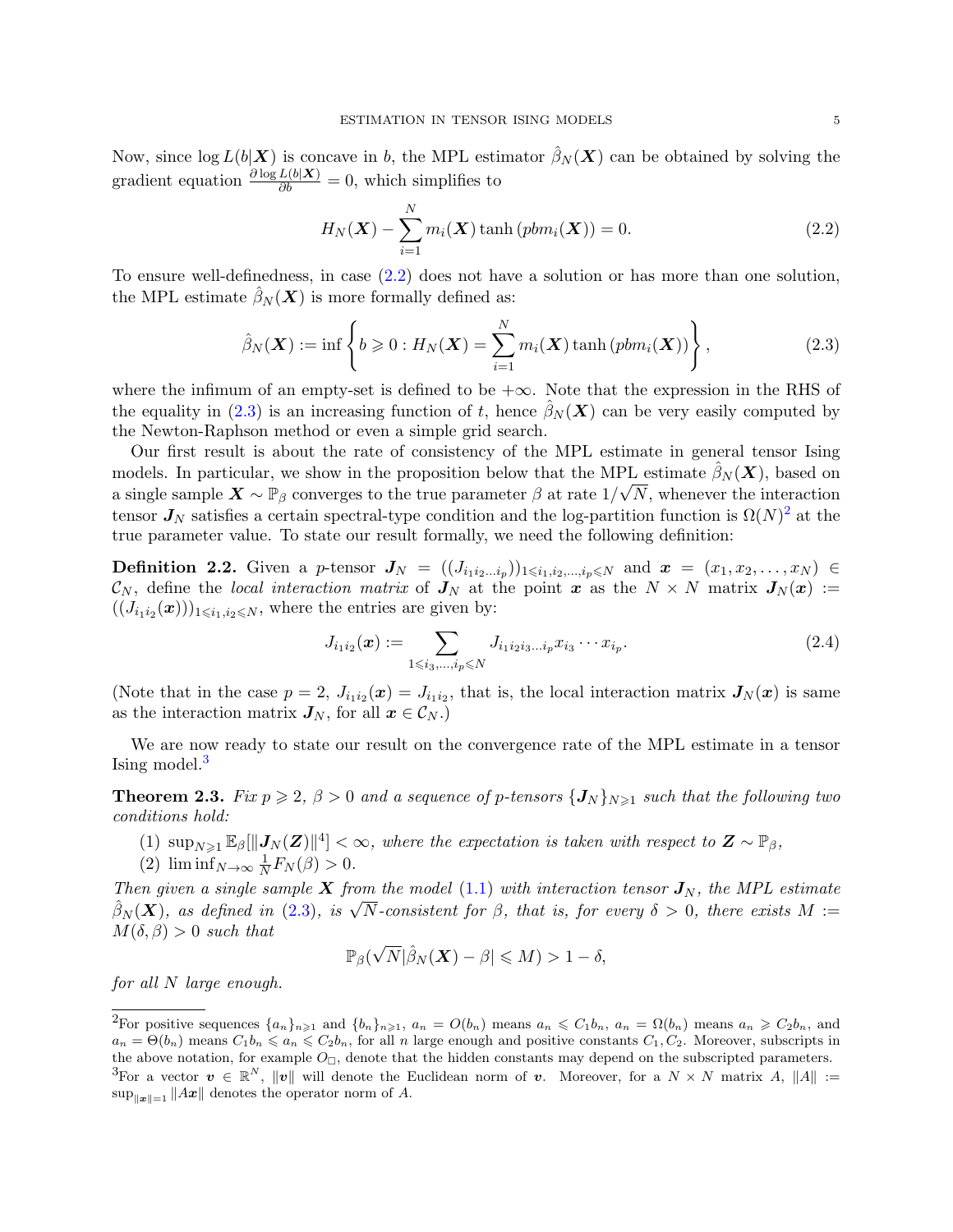The proof of this theorem is given in Section [3.](#page-14-0) The proof has two main steps: In the first step we use the method of exchangeable pairs to show that the derivative of the log-pseudolikelihood (the LHS of [\(2.2\)](#page-4-2)) is concentrated around zero at the true model parameter (see Lemma [3.1](#page-14-1) for details). The proof adapts the method of exchangeable pairs introduced in  $[16]$  where a similar result was proved for matrix (2-spin) Ising models. The main technical challenge as one goes from the matrix to the tensor case, is the absence of a natural spectral condition in tensor models. To this end, we introduce condition (1), which requires that the fourth-moment of the spectral norm of the local interaction matrix is uniformly bounded. This condition allows us to prove the desired concentration of the log-pseudolikelihood, and, as we will see below, can be easily verified for a large class of natural tensor models. The second step in the proof of Theorem [2.3](#page-4-1) is to show that the log-pseudolikelihood is strongly concave, that is, its second derivative is strictly negative with high probability. Here, we use condition (2) to first show that the Hamiltonian is  $\Omega(N)$  with highprobability, which then implies the strong concavity of the log-pseudolikelihood by a truncated second-moment argument.<sup>[4](#page-5-2)</sup>

**Remark 2.4.** The  $L_4$ -condition (condition (1)) on the local interaction matrix in Theorem [2.3](#page-4-1) can be replaced by the following stronger  $L_{\infty}$ -condition, which is often easier to verify in examples:

<span id="page-5-4"></span><span id="page-5-3"></span>
$$
\sup_{N\geqslant 1}\sup_{\boldsymbol{x}\in\mathcal{C}_N}\|\boldsymbol{J}_N(\boldsymbol{x})\|<\infty.\tag{2.5}
$$

Condition [\(2.5\)](#page-5-3), hence condition (1) in Theorem [2.3,](#page-4-1) is also weaker than the 'bounded-degree condition':

$$
\sup_{1 \le i_1 \le N} \sum_{1 \le i_2, i_3, \dots, i_p \le N} |J_{i_1 i_2 i_3 \dots i_p}| = O(1). \tag{2.6}
$$

In particular, condition  $(2.5)$  allows us to handle the p-spin Sherrington-Kirkpatrick model, an example where the bounded-degree condition [\(2.6\)](#page-5-4) fails to hold.

<span id="page-5-1"></span>2.2. Applications. In this section we discuss the consequences of Theorem [2.3](#page-4-1) to the  $p$ -spin SK model (Section [2.2.1\)](#page-5-5), spin systems of on general hypergraphs (Section [2.2.2\)](#page-6-1), and the hypergraph stochastic block model (Section [2.2.3\)](#page-8-1).

<span id="page-5-5"></span>2.2.1. The p-Spin Sherrington-Kirkpatrick Model. In the p-spin Sherrington-Kirkpatrick (SK) model [\[10\]](#page-31-17), the interaction tensor is of the form

<span id="page-5-6"></span>
$$
J_{i_1...i_p} = N^{\frac{1-p}{2}} g_{i_1...i_p},\tag{2.7}
$$

where  $(g_{i_1...i_p})_{1\leq i_1<... is a fixed realization of a collection of independent standard Gaussian$ random variables, and  $g_{i_1...i_p} = g_{\sigma(i_1)... \sigma(i_p)}$ , for any permutation  $\sigma$  of  $\{1, 2, ..., p\}$ . This is a canonical example of a spin glass model which has remarkable thermodynamic properties [\[42\]](#page-32-19). A whole new discipline has emerged from the study of this object, with many beautiful theorems that have unearthed deep connections between diverse areas in mathematics and statistical physics (cf. [\[10,](#page-31-17) [43,](#page-32-20) [50,](#page-32-12) [57\]](#page-32-21) and the references therein). The problem of parameter estimation in the SK model was initiated by Chatterjee [\[16\]](#page-31-7), where  $\sqrt{N}$ -consistent of the MPL estimate for all  $\beta > 0$ was proved for the 2-spin SK model. The following corollary extends this to all  $p \geq 3$ .

<span id="page-5-0"></span>**Corollary 2.5.** In the p-spin SK model, the MPL estimate  $\hat{\beta}_N(\boldsymbol{X})$  is  $\sqrt{N}$ -consistent for all  $\beta > 0$ .

<span id="page-5-2"></span><sup>&</sup>lt;sup>4</sup>Recalling the discussion in Definition [2.2,](#page-4-0) note that when  $p = 2$ , condition (1) simplifies to  $\sup_{N \geq 1} ||J_N|| < \infty$ , hence Theorem [2.3](#page-4-1) recovers Chatterjee's result on  $\sqrt{N}$ -consistency of MPL estimates in 2-spin Ising models [\[16,](#page-31-7) Theorem 1.1].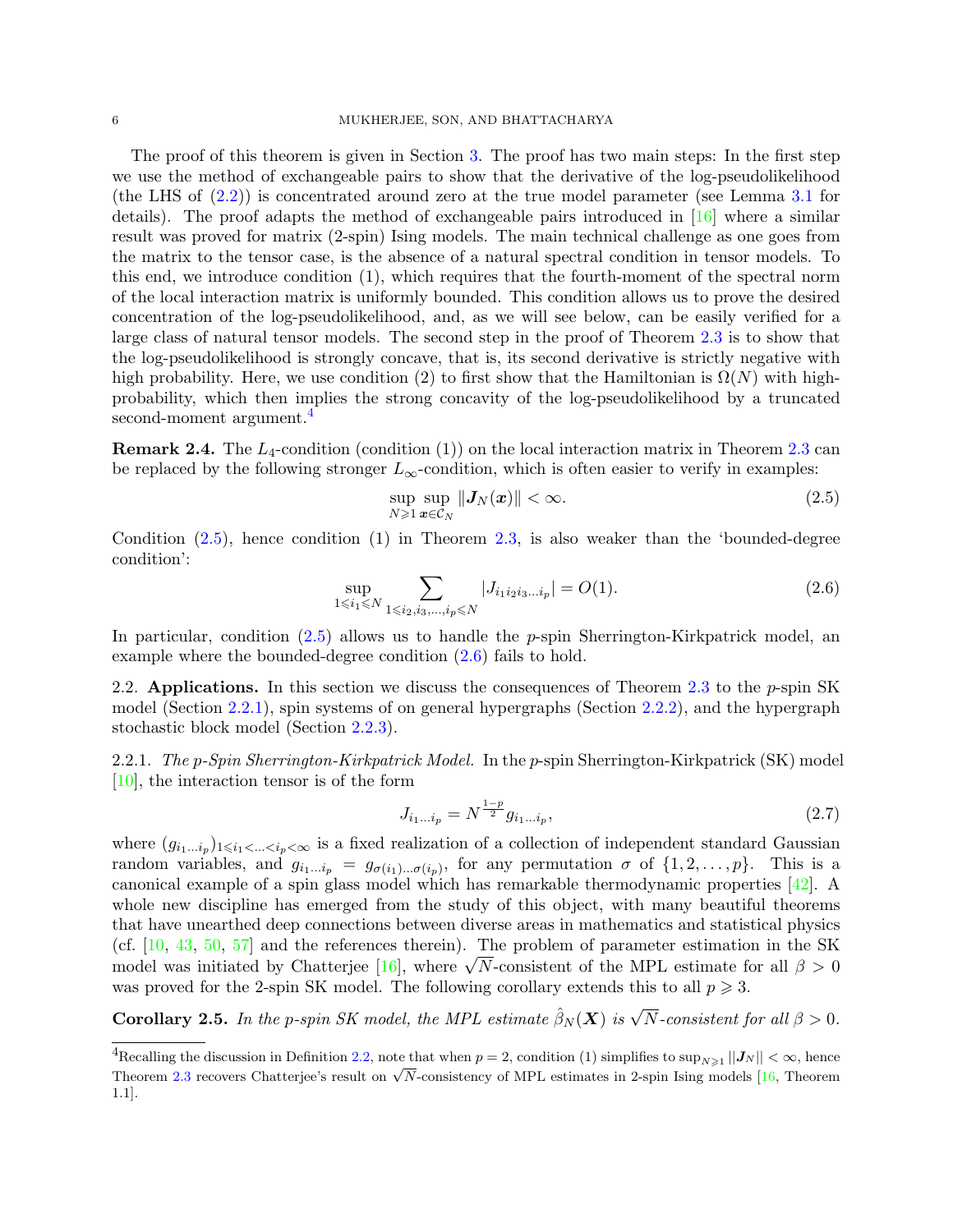The proof of this result is given in Section [4.](#page-19-0) In this case, condition (2) in Theorem [2.3](#page-4-1) can be easily verified using monotonicity and the well-known asymptotics of  $F_N(\beta)$  in the hightemperature (small  $\beta$ ) regime: In particular, we know from [\[10,](#page-31-17) Theorem 1.1] that, almost surely,  $\lim_{N\to\infty}\frac{1}{N}$  $\frac{1}{N}F_N(\beta)=\frac{\beta^2}{2}$  $\frac{2}{2}$ , for  $\beta > 0$  small enough. Hence, by the monotonicity of  $F_N(\beta)$ , we have  $\lim_{N\to\infty}\frac{1}{N}$  $\frac{1}{N}F_N(\beta) > 0$  for all  $\beta > 0$ , which establishes (2). However, unlike when  $p = 2$ , verifying condition (1) in Theorem [2.3](#page-4-1) when  $p \ge 3$  requires more work.<sup>[5](#page-6-2)</sup> To this end, note that for  $p \ge 3$ and every fixed  $x \in \mathcal{C}_N$ , the local interaction matrix  $J_N(x)$  is a Gaussian random matrix, but the elements are now dependent because of the symmetry of the tensor  $J_N$ . This dependence, however, is relatively weak and using standard Gaussian process machinery we can show the validity of  $(2.5)$ , and, hence, that of condition (1) in Theorem [2.3.](#page-4-1)

<span id="page-6-1"></span>2.2.2. Ising Models on Hypergraphs. The p-tensor model  $(1.1)$  can be interpreted as a spin system on a weighted  $p$ -uniform hypergraph, where the entries of the tensor correspond to the weights of the hyperedges. More precisely, given a symmetric tensor  $J_N = ((J_{i_1 i_2...i_p})_{1 \leq i_1,i_2,...,i_p \leq N}$ , construct a weighted p-uniform hypergraph  $H_N$  with vertex set  $[N] := \{1, 2, ..., N\}$  and edge weights  $w(e)$  $J_{i_1i_2...i_p}$ , for  $e=(i_1,i_2,...,i_p) \in [N]_p$ .<sup>[6](#page-6-3)</sup> The model  $(1.1)$  is then a spin system on  $H_N$  where the Hamiltonian [\(1.2\)](#page-1-1) can be rewritten as

<span id="page-6-4"></span>
$$
H_N(\boldsymbol{X}) = \sum_{\boldsymbol{e} \in [N]_p} w(\boldsymbol{e}) X_{\boldsymbol{e}},
$$

where  $\mathbf{X} = (X_1, X_2, \ldots, X_N) \in \mathcal{C}_N$  and  $X_e = X_{i_1} X_{i_2} \ldots X_{i_p}$ , for  $e = (i_1, i_2, \ldots, i_p)$ . For a tensor  $J_N = ((J_{i_1 i_2 \dots i_N}))$ , define the (weighted) degree of the vertex  $i_1$  as

$$
d_{J_N}(i_1) := \frac{1}{(p-1)!} \sum_{1 \leq i_2, i_3, \dots, i_p \leq N} |J_{i_1 i_2 i_3 \dots i_p}|,
$$

which is the sum of the absolute values weights of the hyperedges passing through the vertex  $i_1$ . Similarly, define the weighted *co-degree* of the vertices  $i_1, i_2$  as

$$
d_{J_N}(i_1, i_2) := \frac{1}{(p-2)!} \sum_{1 \le i_3, \dots, i_p \le N} |J_{i_1 i_2 i_3 \dots i_p}|,\tag{2.8}
$$

which is the sum of the absolute values of weights of the hyperedges incident on both  $i_1$  and  $i_2$ . Denote by  $\bm{D}_{\bm{J}_N} = ((d_{\bm{J}_N}(i_1,i_2)))_{1 \leqslant i_1,i_2 \leqslant N}$ , the *co-degree matrix* corresponding to the tensor  $J_N$ . The following corollary provides useful sufficient conditions under which the MPL estimate is  $\sqrt{N}$ -consistent at all temperatures. The proof is given in Section [5.](#page-22-0)

<span id="page-6-0"></span>**Corollary 2.6.** Suppose  $\{J_N\}_{N\geqslant 1}$  is a sequence of p-tensors such that the following two conditions hold:

- (1)  $\sup_{N\geqslant 1} \|D_{J_N}\| < \infty$ , (2)  $\liminf_{N\to\infty}\frac{1}{N}$
- $\frac{1}{N} \sum_{1 \leq i_1 < i_2 < \ldots < i_p \leq N} J^2_{i_1 i_2 \ldots i_p} > 0.$

Then the MPL estimate  $\hat{\beta}_N(\boldsymbol{X})$  is  $\sqrt{N}$ -consistent for all  $\beta > 0$ .

<span id="page-6-2"></span><sup>&</sup>lt;sup>5</sup>Note that when  $p = 2$ ,  $J_N$  is a Wigner matrix, and hence, by [\[5,](#page-31-22) Theorem 2.12]  $\sup_{N \geq 1} ||J_N|| < \infty$ , thus verifying condition (1) of Theorem [2.3.](#page-4-1)

<span id="page-6-3"></span><sup>&</sup>lt;sup>6</sup>For the set  $[N] = \{1, 2, ..., N\}$ ,  $[N]^p$  denotes the p-fold Cartesian product  $[N] \times [N] \times \cdots \times [N]$ , and  $[N]_p$  is the collection of  $p$ -tuples in  $[N]^p$  with distinct entries.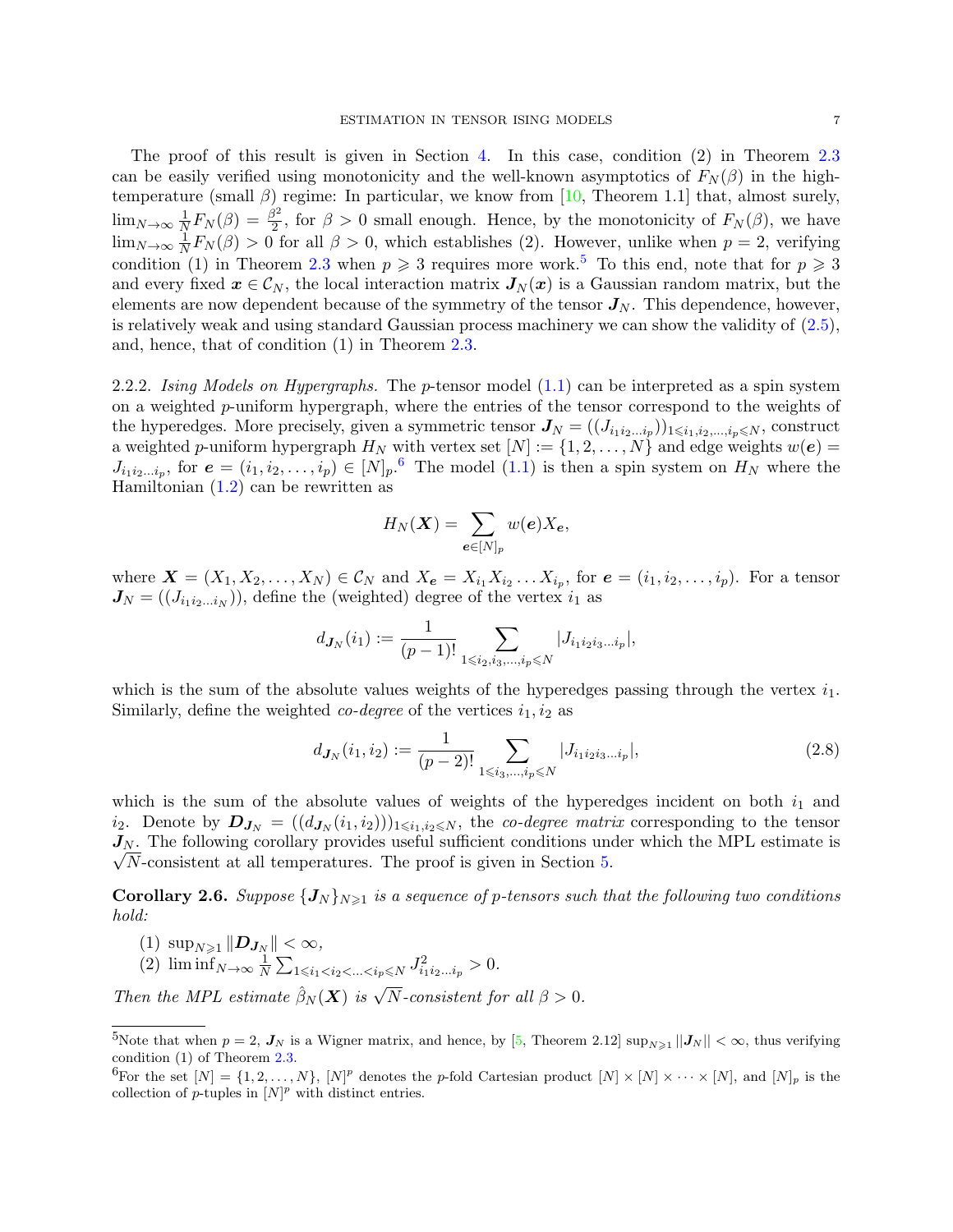**Remark 2.7.** Note that, since the  $L_2$ -operator norm of a symmetric matrix is bounded by its  $L_{\infty}$ -operator norm,<sup>[7](#page-7-0)</sup>

$$
\|\mathbf{D}_{\mathbf{J}_N}\| \leq \max_{1 \leq i_1 \leq N} \sum_{i_2=1}^N d_{\mathbf{J}_N}(i_1, i_2) = \frac{1}{(p-2)!} \max_{1 \leq i_1 \leq N} \sum_{1 \leq i_2, i_3, \dots, i_p \leq N} |J_{i_1 i_2 \dots i_p}|
$$
  

$$
\lesssim_p \max_{1 \leq i_1 \leq N} d_{\mathbf{J}_N}(i_1), \tag{2.9}
$$

that is, if a tensor has bounded maximum degree, then condition (1) of Theorem [2.3](#page-4-1) holds. This shows that Corollary [2.6](#page-6-0) recovers the general theorem of  $[22]$ , where  $\sqrt{N}$ -consistency of the MPL was proved, albeit for a more general model, under condition (2) and condition (1) replaced by the bounded degree assumption  $\max_{1 \leq i_1 \leq N} d_{i_1} = O(1)$ .

As mentioned earlier, the conditions in Corollary [2.6,](#page-6-0) neither of which depend on the true parameter  $\beta$ , cannot hold for hypergraphs where the rate of estimation undergoes a phase transition. In fact, as explained in Remark [2.8,](#page-7-1) the scope of this corollary is really only restricted to Ising models on hypergraphs which are sparse. The importance of the second condition in Theorem [2.3](#page-4-1) becomes evident when the hypergraph becomes dense, where  $F_N(\beta)$  ceases to be  $\Omega(N)$  for all  $\beta$ , and the rate of estimation changes as  $\beta$  varies. This is illustrated in Section [2.2.3](#page-8-1) below, where the exact location of the phase transition is derived for Ising models on block hypergraphs.

<span id="page-7-1"></span>**Remark 2.8.** Suppose  $H_N = (V(H_N), E(H_N))$  is a sequence of unweighted p-uniform hypergraphs with vertex set  $V(H_N) = [N] = \{1, 2, ..., N\}$  and edge set  $E(H_N)$ , with no isolated vertex. Denote by  $A_{H_N} = ((a_{i_1 i_2 \ldots i_p})_{1 \leq i_1, i_2, \ldots, i_p \leq N}$  the adjacency tensor of  $H_N$ , that is,  $a_{i_1 i_2 \ldots i_p} = 1$  if  $(i_1, i_2, \ldots, i_p) \in E(H_N)$  and zero otherwise. Then in order to ensure that a p-spin-system on  $H_N$ , as in [\(1.1\)](#page-1-0), has a non-trivial scaling limit, one needs to consider the scaled tensor,

<span id="page-7-4"></span><span id="page-7-2"></span>
$$
\boldsymbol{J}_{H_N} = \frac{N}{|E(H_N)|} \boldsymbol{A}_{H_N}.
$$

In this case, the Frobenius norm condition in Corollary [2.6](#page-6-0) simplifies to,

$$
\frac{1}{N}||J_{H_N}||_F^2 = \frac{N}{|E(H_N)|^2} \sum_{1 \le i_1, i_2, \dots, i_p \le N} a_{i_1 i_2 \dots i_p} = \Theta\left(\frac{N}{|E(H_N)|}\right) = \Omega(1). \tag{2.10}
$$

This implies,  $|E(H_N)| = \Theta(N)$ , since  $H_N$  has no isolated vertex. Moreover, condition (1) can be written as,

<span id="page-7-3"></span>
$$
||\mathbf{D}_{\mathbf{A}_{H_N}}|| = O\left(\frac{|E(H_N)|}{N}\right). \tag{2.11}
$$

Therefore, combining [\(2.10\)](#page-7-2), [\(2.11\)](#page-7-3), and Corollary [2.6,](#page-6-0) shows that for any sequence of (unweighted) p-uniform hypergraphs  $H_N = (V(H_N), E(H_N))$ , such that  $||\mathbf{D}_{\mathbf{A}_{H_N}}|| = O(1)$  and  $|E(H_N)| = O(N)$ , the MPL estimate  $\hat{\beta}_N(\boldsymbol{X})$  in the Ising model [\(1.1\)](#page-1-0) with interaction tensor  $J_{H_N}$ , is  $\sqrt{N}$ -consistent for all  $\beta > 0$ . In particular, by the bound in [\(2.9\)](#page-7-4) applied to the adjacency tensor  $A_{H_N}$ , the MPL estimate  $\hat{\beta}_N(\boldsymbol{X})$  is  $\sqrt{N}$ -consistent for all  $\beta > 0$ , whenever  $H_N$  has bounded maximum degree and  $O(N)$  edges.

<span id="page-7-0"></span><sup>&</sup>lt;sup>7</sup>For two sequences  $a_n$  and  $b_n$ ,  $a_n \leq b_n$  means that there exists a positive constant  $C(\Box)$  depending only on the subscripted parameters  $\Box$ , such that  $a_n \leq C(\Box)b_n$  for all n large enough.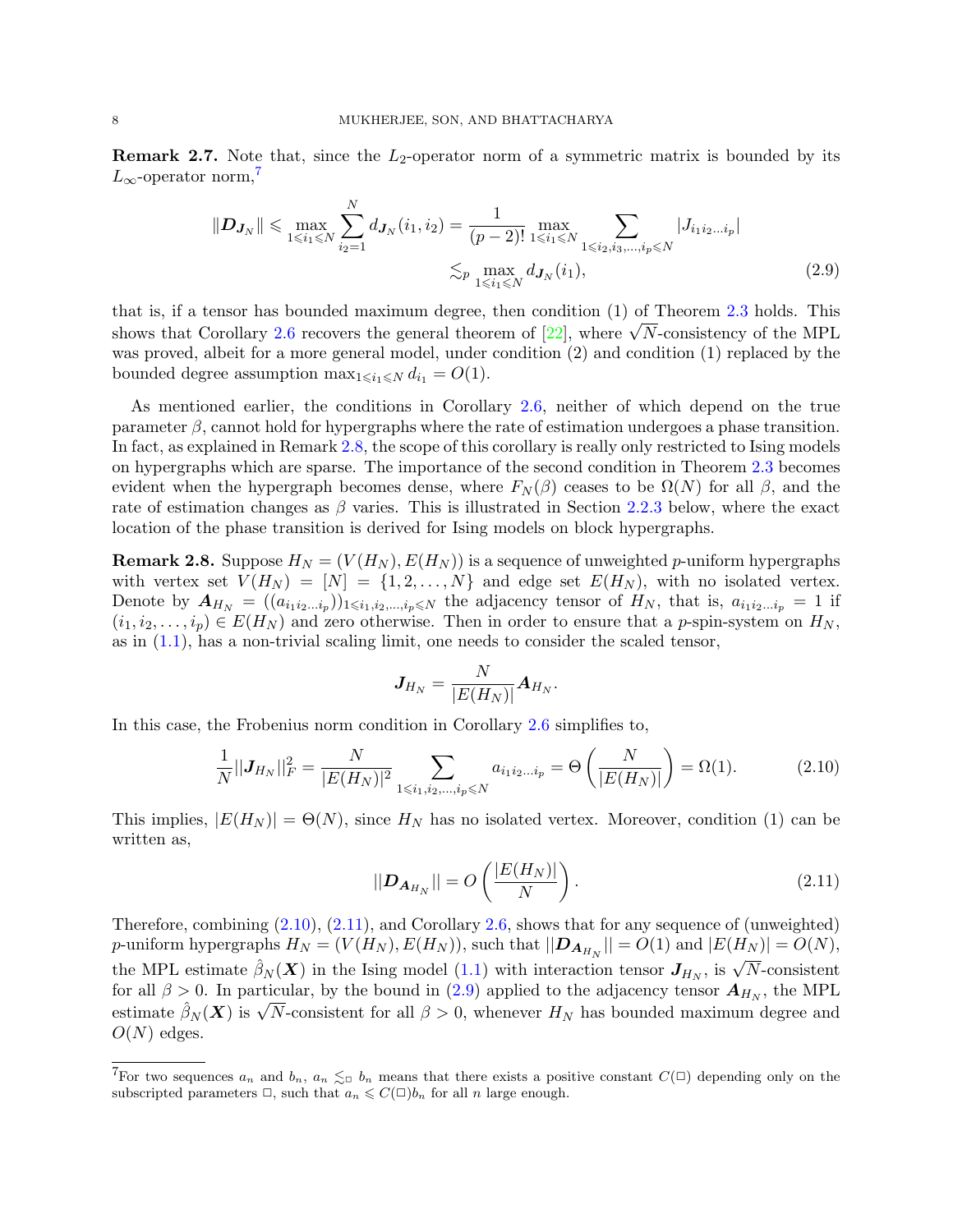<span id="page-8-1"></span>2.2.3. Hypergraph Stochastic Block Models. The hypergraph stochastic block model (HSBM) is a random hypergraph model where each hyperedge is present independently with probability depending on the membership of the vertices to various blocks (see  $[3, 29, 40]$  $[3, 29, 40]$  $[3, 29, 40]$  $[3, 29, 40]$  $[3, 29, 40]$  and the references therein for more on the HSBM and its applications in higher-order community detection).

<span id="page-8-2"></span>**Definition 2.9.** (Hypergraph Stochastic Block Model) Fix  $p \ge 2$ ,  $K \ge 1$ , a vector of community proportions  $\boldsymbol{\lambda} := (\lambda_1, \ldots, \lambda_K)$ , such that  $\sum_{j=1}^K \lambda_j = 1$ , and a symmetric probability tensor  $\boldsymbol{\Theta} :=$  $((\theta_{j_1\ldots j_p})_{1\leq j_1,\ldots,j_p\leq K}$ , where  $\theta_{j_1\ldots j_p} \in [0,1]$ , for  $1 \leq i_1,\ldots,i_p \leq K$ . The hypergraph stochastic block model with proportion vector  $\lambda$  and probability tensor  $\Theta$  is a *p*-uniform hypergraph  $H_N$  on  $[N] = \{1, 2, \ldots, N\}$  vertices with adjacency tensor  $A_{H_N} = ((a_{i_1 i_2 \ldots i_p})_{1 \leq i_1, i_2, \ldots, i_p \leq N},$  where

$$
a_{i_1\ldots i_p} \sim \text{Ber}\left(\theta_{j_1\ldots j_p}\right) \quad \text{for } i_1 < \ldots < i_p \text{ and } (i_1, \ldots, i_p) \in \mathcal{B}_{j_1} \times \cdots \times \mathcal{B}_{j_p},
$$

where  $\mathcal{B}_j := (N \sum_{i=1}^{j-1} \lambda_i, N \sum_{i=1}^{j} \lambda_i] \bigcap [N]$ , for  $j \in \{1, ..., K\}$ , and  $\{a_{i_1...i_p}\}_{1 \le i_1 < ... < i_p \le |V|}$  are independent. We denote this model by  $\mathcal{H}_{p,K,N}(\lambda,\Theta)$  and a realization from this model as  $H_N \sim$  $\mathcal{H}_{p,K,N}(\boldsymbol{\lambda},\boldsymbol{\Theta}).$ 

In this section, we consider the problem of parameter estimation given a sample from an Ising model on a HSBM. The following theorem shows that for the p-tensor Ising models on a HSBM, there is a critical value of  $\beta$ , below which estimation is impossible, and above which the MPL estimate is  $\sqrt{N}$ -consistent. The location of the phase transition is determined by the first time the maximum of a certain variational problem, which arises from the mean-field approximation of the partition function, becomes non-zero. More formally, this is defined as,

<span id="page-8-5"></span><span id="page-8-4"></span>
$$
\beta_{\text{HSBM}}^* := \sup \left\{ \beta \geq 0 : \sup_{(t_1, \dots, t_K) \in [0, 1]^K} \phi_{\beta}(t_1, \dots, t_K) = 0 \right\},\tag{2.12}
$$

where the function  $\phi_{\beta} : [-1, 1]^{K} \mapsto \mathbb{R}$  is:

$$
\phi_{\beta}(t_1, t_2, \dots, t_K) := \beta \left( \sum_{1 \leq j_1, \dots, j_p \leq K} \theta_{j_1 \dots j_p} \prod_{\ell=1}^p \lambda_{j_\ell} t_{j_\ell} \right) - \sum_{j=1}^K \lambda_j I(t_j), \tag{2.13}
$$

and  $I(t) := \frac{1}{2} \{ (1+t) \log(1+t) + (1-t) \log(1-t) \}$  is the binary entropy function.

<span id="page-8-0"></span>**Theorem 2.10.** Fix  $p \ge 2$  and a realization of a HSBM  $H_N \sim \mathcal{H}_{p,K,N}(\lambda, \Theta)$  on N vertices, where  $\lambda$  is a proportion vector and  $\Theta$  is a symmetric probability tensor as in Definition [2.9.](#page-8-2) Then given a sample  $\bar{\bm{X}} \sim \mathbb{P}_{\beta}$  from the model [\(1.1\)](#page-1-0), with adjacency tensor  $\bm{J}_N = \frac{1}{N^{p-1}} \hat{\bm{A}}_{H_N}$ , the following hold:

- (1) The MPL estimate  $\hat{\beta}_N(\boldsymbol{X})$  is  $\sqrt{N}$ -consistent for  $\beta > \beta^*_{\text{HSBM}}$ .
- (2) There does not exist any consistent sequence of estimators for any  $\beta < \beta^*_{\text{HSBM}}$ .

The proof of the above result is given in Section  $6$ . To show the result in  $(1)$  we verify the conditions of Theorem [2.3.](#page-4-1) Here, we invoke the standard mean-field lower bound to the Gibbs variational representation of the partition function  $[14]$ , from which it can be easily verified that  $F_N(\beta) = \Omega(N)$ , whenever  $\beta > \beta_{\text{HSBM}}^*$ . Perhaps the more interesting consequence of Theorem [2.10](#page-8-0) is the result in (2), which shows that not only is the MPL estimate not  $\sqrt{N}$ -consistent below the threshold, no estimator is consistent in this regime, let alone  $\sqrt{N}$ -consistent. The main argument in this proof is to show that

<span id="page-8-3"></span>
$$
F_N(\beta) = O(1), \quad \text{for } \beta < \beta_{\text{HSBM}}^*.
$$
\n
$$
\tag{2.14}
$$

Once this is proved, then it can be easily verified that the Kullback-Leibler (KL) divergence between the measures  $\mathbb{P}_{\beta_1,p}$  and  $\mathbb{P}_{\beta_2,p}$ , for any two  $0 < \beta_1 < \beta_2 < \beta_{\text{HSBM}}^*$  remains bounded, which in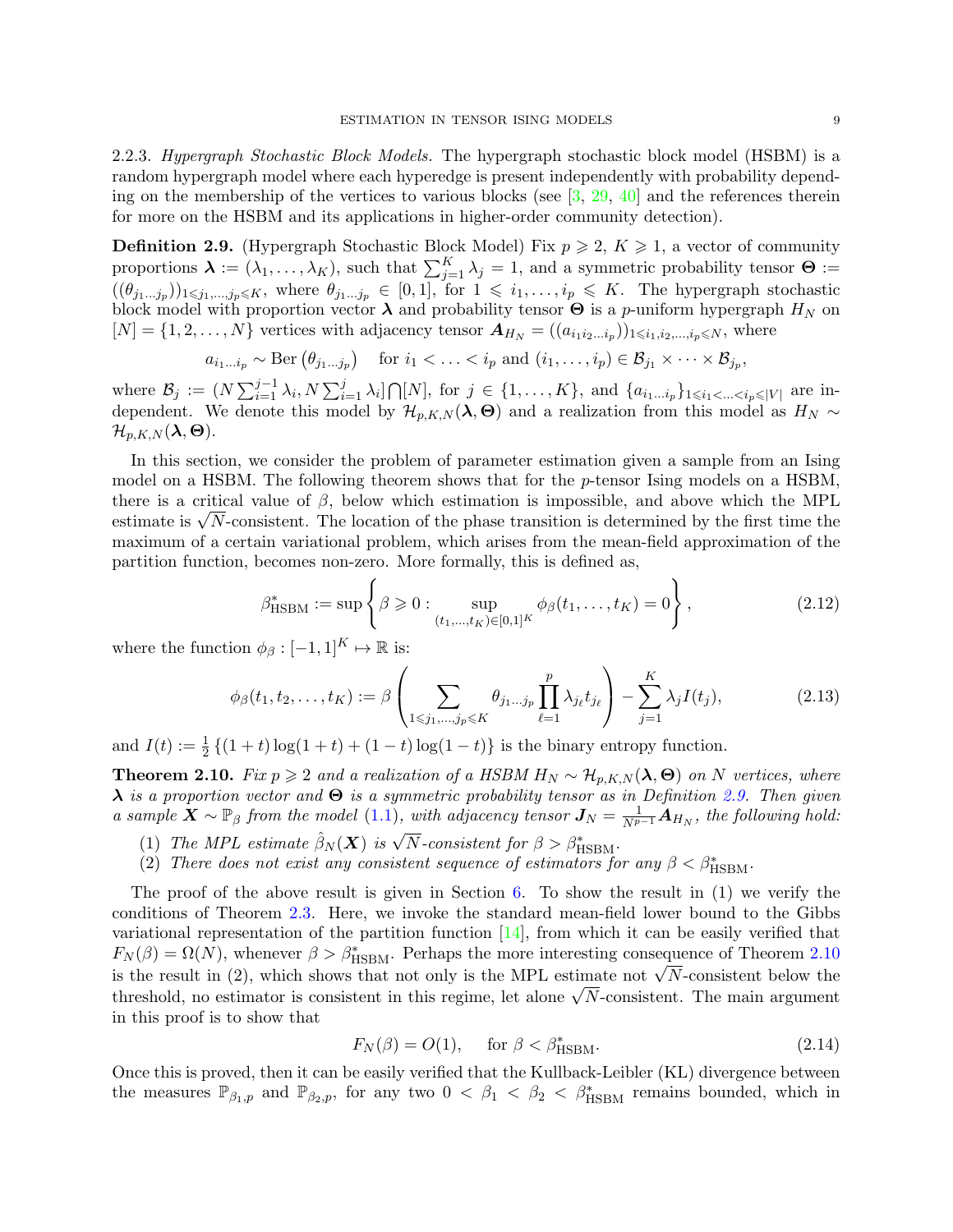turn implies that the measures  $\mathbb{P}_{\beta_1,p}$  and  $\mathbb{P}_{\beta_2,p}$  are untestable, and hence inestimable. The main technical difficulty in proving an estimate like [\(2.14\)](#page-8-3) in tensor models, is the absence of 'Gaussian' techniques [\[9,](#page-31-10) [19\]](#page-31-25), which allows one to compare the partition function of Ising models with quadratic Hamiltonians with an appropriately chosen Gaussian model. This method, unfortunately, does not apply when  $p \geqslant 3$ , hence, to estimate the partition function we take the following more direct approach: We first consider the averaged model where the interaction tensor is replaced by the expected interaction tensor  $J_N := \mathbb{E} J_N$ . Using the block structure of the tensor  $J_N$  the Hamiltonian in the averaged model can be written in terms of the average of the spins in the different blocks, and hence, the partition function in the averaged model can be accurately estimated using bare-hands combinatorics (Lemma [6.2\)](#page-25-0). We then move from the averaged model to the actual model using standard concentration arguments (Lemma [6.4\)](#page-27-0).

**Remark 2.11.** Using the machinery of non-linear large deviations developed in  $[14]$ , we can in fact show that for the HSBM,

<span id="page-9-0"></span>
$$
\lim_{N \to \infty} \frac{1}{N} F_N(\beta) = \sup_{(t_1, \dots, t_K) \in [0, 1]^K} \phi_\beta(t_1, \dots, t_K),
$$
\n(2.15)

with probability 1. Although the proof of this result has not been included in the paper, because for proving Theorem [2.10](#page-8-0) (1) we only need to establish a lower bound on  $\frac{1}{N}F_N(\beta)$ , this is worth mentioning as it motivates the definition of the threshold  $\beta_{\text{HSBM}}^*$  and corroborates the result in Theorem [2.10](#page-8-0) (1). The result in  $(2.15)$  is, however, not strong enough to show that estimation is impossible below the threshold  $\beta_{\text{HSBM}}^*$ . Here, we need to understand the asymptotic behavior of  $F_N(\beta)$  itself (without scaling by N), which is a more delicate matter that require arguments beyond the purview of non-linear large deviations and mean-field approximations, as discussed above. In this case, the proof of Theorem [2.10](#page-8-0) (2) shows that whenever the log-partition function is  $o(N)$ , which happens when  $\beta < \beta_{\text{HSBM}}^*$ , it is actually  $O(1)$ , and hence, there is a sharp transition from inestimability to  $\sqrt{N}$ -consistency.

An important special case of the HSBM is the Erdős-Rényi random hypergraph model, where every hyperedge is present independently with the same fixed probability.

<span id="page-9-2"></span>Example 2.12. (Erdős-Rényi random hypergraphs) The HSBM reduces to the classical Erdős-Rényi random p-hypergraph model when the number of blocks  $K = 1$ . In this case, each hyperedge is present independently with probability  $\theta \in (0,1]$ , and the variational problem [\(2.12\)](#page-8-4) for the threshold simplifies to

<span id="page-9-1"></span>
$$
\beta_{\text{ER}}^*(p,\theta) := \sup \left\{ \beta \geq 0 : \sup_{t \in [0,1]} \left\{ \beta \theta t^p - I(t) \right\} = 0 \right\}.
$$
 (2.16)

We will denote this hypergraph model by  $\mathscr{G}_p(N, \theta)$ . In this case, Theorem [2.10](#page-8-0) gives the following:

- In the Erdős-Rényi random p-hypergraph model  $\mathscr{G}_p(N,\theta)$ , the MPL estimate  $\hat{\beta}_N(\boldsymbol{X})$  is  $\sqrt{N}$ -consistent for all  $\beta > \beta_{\text{ER}}^*(p, \theta)$ .
- On the other hand, there does not exist any consistent sequence of estimators for any  $\beta < \beta_{\text{ER}}^*(p, \theta).$

Note that by the change of variable  $\kappa = \beta \theta$ , it follows that  $\beta_{\rm ER}^*(p,\theta) = \beta_{\rm ER}^*(p,1)/\theta$ . A simple analysis shows  $\beta_{\rm ER}^*(2,1) = 0.5$ , and hence,  $\beta_{\rm ER}^*(2,\theta) = 0.5/\theta$ . For higher values of p,  $\beta_{\rm ER}^*(p,1)$  can be easily computed numerically. In particular, we have  $\beta_{\text{ER}}^*(3,1) \approx 0.672$  and  $\beta_{\text{ER}}^*(4,1) \approx 0.689$ . In fact,  $\beta_{\rm ER}^*(p,1)$  is strictly increasing in p and  $\lim_{p\to\infty}\beta_{\rm ER}^*(p,1) = \log 2$  (see [A](#page-33-3)ppendix A for a proof).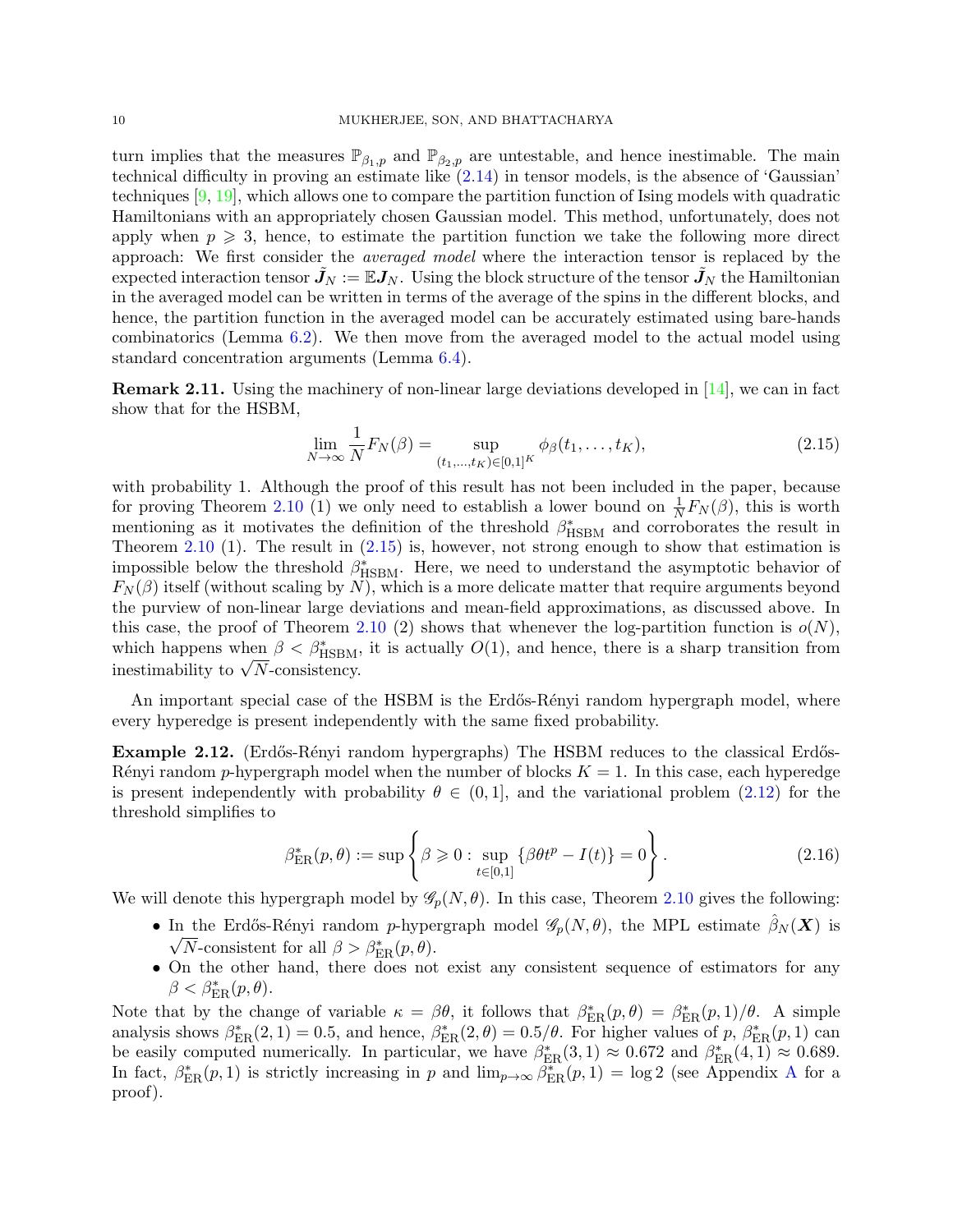Another example is that of random p-partite p-uniform hypergraphs, which are natural extensions of random bipartite graphs.

**Example 2.13** (Random *p*-partite *p*-uniform hypergraphs). A *p*-uniform hypergraph is said to be p-partite if the vertex set of the hypergraph can be partitioned into p-nonempty sets in such a way that every edge intersects every set of the partition in exactly one vertex. A random  $p$ -partite  $p$ uniform hypergraph, is a p-partite p-uniform hypergraph where each edge is present independently with some fixed probability  $\theta \in (0,1]$  [\[53\]](#page-32-23). More formally, given a vector  $\mathbf{N} = (N_1, N_2, \ldots, N_p)$ of positive integers, such that  $\sum_{j=1}^{p} N_j = N$  and  $\theta \in (0,1]$ , in the random p-partite p-uniform hypergraph  $\mathcal{H}_p(\mathbf{N}, \theta)$ , the vertex set  $[N] = \{1, 2, ..., N\}$  is partitioned into p disjoint sets  $S_1, ..., S_p$ , such that  $|S_j| = N_j$  for  $1 \leq j \leq p$ , and each edge  $e \in V_1 \times V_2 \times \cdots \times V_p$  is present independently with probability  $\theta$ . If N is such that  $\frac{1}{N}N \to \lambda = (\lambda_1, \lambda_2, \ldots, \lambda_p)$ , as  $N \to \infty$ , then this is a special case of the hypergraph stochastic block model and the threshold [\(2.12\)](#page-8-4) simplifies to,

<span id="page-10-1"></span>
$$
\beta_{\text{partite}}^*(p, \lambda, \theta) := \sup \left\{ \beta \geq 0 : \sup_{(t_1, \dots, t_p) \in [0, 1]^p} \left\{ \beta \theta \prod_{j=1}^p \lambda_j t_j - \sum_{j=1}^p \lambda_j I(t_j) \right\} = 0 \right\}.
$$
 (2.17)

Theorem [2.10](#page-8-0) then implies that the MPL estimate is  $\sqrt{N}$ -consistent for all  $\beta > \beta^*_{\text{partite}}(p, \lambda, \theta)$ , and consistent estimation is impossible for  $\beta < \beta^*_{partite}(p, \lambda, \theta)$ . In case the p partitioning sets have asymptotically equal size, that is,  $\lambda_j = \frac{1}{n}$  $\frac{1}{p}$  for all  $1 \leq j \leq p$ , the threshold in  $(2.17)$  simplifies further to:

$$
\beta_{\text{equipartite}}^{*}(p,\theta) := \sup \left\{ \beta \geq 0 : \sup_{(t_1,\dots,t_p) \in [0,1]^p} \left\{ \beta \theta p^{-p} \prod_{j=1}^p t_j - \frac{1}{p} \sum_{j=1}^p I(t_j) \right\} = 0 \right\}.
$$
 (2.18)

Now, a simple analysis shows that  $\beta^*_{\text{equipartite}}(p,\theta) = p^p \beta^*_{\text{ER}}(p,\theta)$ . The upper bound  $\beta^*_{\text{equipartite}}(p,\theta) \leq$  $p^p\beta_{\rm ER}^*(p,\theta)$  follows by substituting  $t_1 = t_2 \cdots = t_p = t \in [0,1]$  in [\(2.18\)](#page-10-2) and relating it to [\(2.16\)](#page-9-1). For the lower bound, note by the convexity of the function  $I(x)$  and the AM-GM inequality, that

<span id="page-10-2"></span>
$$
\beta \theta p^{-p} \prod_{j=1}^p t_j - \frac{1}{p} \sum_{j=1}^p I(t_j) \leqslant \beta \theta p^{-p} \left( \frac{1}{p} \sum_{j=1}^p t_j \right)^p - I \left( \frac{1}{p} \sum_{j=1}^p t_j \right).
$$

Then, by the change of variable  $\kappa = \beta p^{-p}$ , it follows that  $\beta_{\text{equipartite}}^*(p, \theta) \geqslant p^p \beta_{\text{ER}}^*(p, \theta)$ .

<span id="page-10-0"></span>2.3. Precise Fluctuations in the Curie-Weiss Model. The  $p$ -tensor Curie-Weiss model is the Ising model on the complete p-uniform hypergraph,<sup>[8](#page-10-3)</sup> where all the p-tuples of interactions are present  $[36]$ . In other words, this is the Ising model on the Erdős-Rényi p-hypergraph with  $\theta = 1$ . Denoting  $\beta_{\text{CW}}^*(p) := \beta_{\text{ER}}^*(p, 1)$ , we know from the discussion in Example [2.12,](#page-9-2) that for  $\beta < \beta_{\text{CW}}^*(p)$  consistent estimation is impossible, while for  $\beta > \beta_{\text{CW}}^*(p)$  the MPL estimate  $\hat{\beta}_N(\boldsymbol{X})$ is  $\sqrt{N}$ -consistent. Given that we know the rate of consistency, the next natural question is to wonder whether anything can be said about the limiting distribution of the MPL estimate above the threshold. While tackling this question appears to be extremely difficult, if not impossible, for general models, the special structure of the Curie-Weiss model allows us to say much more. This begins with the observation that in the Curie-Weiss model the MPL estimate can be written as a function of the sample mean  $\bar{X}_N = \frac{1}{N}$  $\frac{1}{N} \sum_{i=1}^{N} X_i$ . Then combining the recent results on the asymptotic distribution of  $\bar{X}_N$  [\[45\]](#page-32-24) and the delta theorem, we can get the precise fluctuations of

<span id="page-10-3"></span><sup>&</sup>lt;sup>8</sup>In the complete p-uniform hypergraph with vertex set  $[N] = \{1, 2, ..., N\}$  the set of hyperedges is the collection of all the *p*-element subsets of  $[N]$ .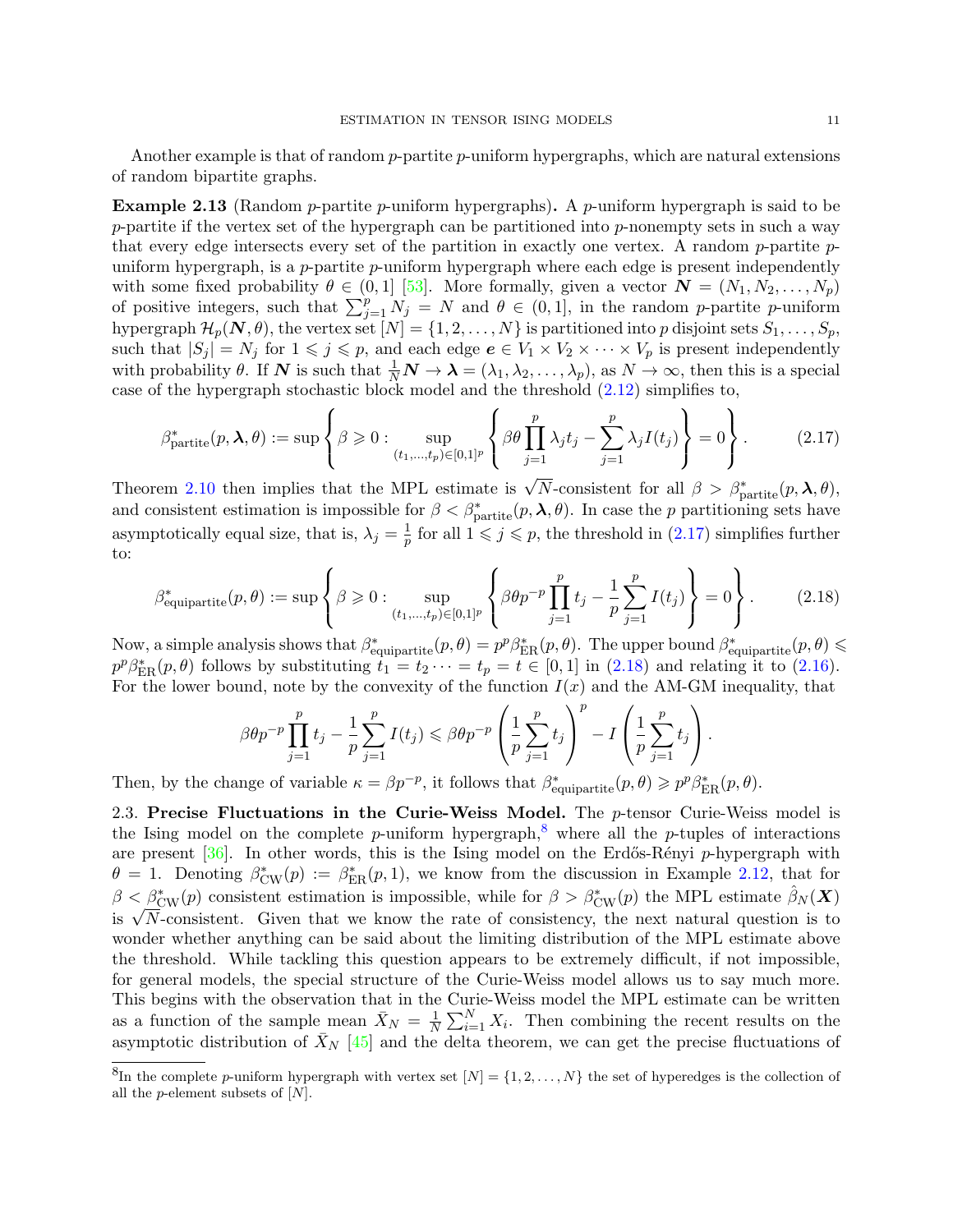the MPL estimate at all points above the estimation threshold  $\beta_{\text{CW}}^*(p)$ . This is formalized in the theorem below:

<span id="page-11-0"></span>**Theorem 2.14.** Fix  $p \geq 2$  and consider the p-spin Curie-Weiss model with interaction tensor  $J_N = ((J_{i_1\ldots i_p}))_{1\leqslant i_1,\ldots,i_p\leqslant N}$ , where  $J_{i_1\ldots i_p} = \frac{1}{N^{p-1}}$ , for all  $1 \leqslant i_1,\ldots,i_p \leqslant N$ . Then for every  $\beta > \beta_{\text{CW}}^*(p)$ , as  $N \to \infty$ ,

<span id="page-11-2"></span>
$$
\sqrt{N}(\hat{\beta}_N(\boldsymbol{X}) - \beta) \xrightarrow{D} N\left(0, -\frac{g''(m_*)}{p^2 m_*^{2p-2}}\right),\tag{2.19}
$$

where  $g(t) := \beta t^p - I(t)$ , for  $t \in [-1,1]$ , and  $m_* = m_*(\beta, p)$  is the unique positive global maximizer  $of g.$ 

The proof of this result is given in Section [7.1.](#page-28-0) Figure [1](#page-11-1) shows the histogram (over  $10^6$  replications) of  $\sqrt{N}(\hat{\beta}_N(\boldsymbol{X}) - \beta)$  with  $p = 4$ ,  $\beta = 0.75$ , and  $N = 20000$ . As predicted by the result above, we see a limiting Gaussian distribution, since  $\beta = 0.75 > \beta_{\text{CW}}^*(4) \approx 0.689$  is above the estimation threshold.



<span id="page-11-1"></span>FIGURE 1. The histogram  $\sqrt{N}(\hat{\beta}_N(\boldsymbol{X})-\beta)$  in the 4-tensor Curie-Weiss model at  $\beta =$  $0.75 > \beta_{\text{CW}}^*(4) \approx 0.689$  (above the estimation threshold).

The result in Theorem [2.14](#page-11-0) can be used to construct a confidence interval for the parameter  $\beta$  for all points above the estimation threshold. Towards this, note, by [\[45,](#page-32-24) Theorem 2.1], that  $|\bar{X}_N| \stackrel{P}{\to} m_*$  under  $P_{\beta,p}$ , when  $\beta > \beta_{\text{CW}}^*(p)$ . The result in [\(2.19\)](#page-11-2) then implies that

$$
\left(\hat{\beta}_N(\boldsymbol{X})-\frac{|\bar{X}_N|^{1-p}}{p}\sqrt{\frac{-g''(|\bar{X}_N|)}{N}}z_{1-\frac{\alpha}{2}},\ \hat{\beta}_N(\boldsymbol{X})+\frac{|\bar{X}_N|^{1-p}}{p}\sqrt{\frac{-g''(|\bar{X}_N|)}{N}}z_{1-\frac{\alpha}{2}}\right),
$$

is an interval which contains  $\beta$  with asymptotic coverage probability  $1 - \alpha$ , whenever  $\beta > \beta_{\text{CW}}^*(p)$ .<sup>[9](#page-11-3)</sup> Remark 2.15. (Efficiency of the MPL estimate) An interesting consequence of Theorem [2.14](#page-11-0) is that the limiting variance in [\(2.19\)](#page-11-2) saturates the Cramer-Rao (information) lower bound of the

<span id="page-11-3"></span><sup>&</sup>lt;sup>9</sup>For  $\alpha \in (0,1)$ ,  $z_{\alpha}$  is the  $\alpha$ -th quantile of the standard normal distribution, that is,  $\mathbb{P}_{\beta}(N(0,1) \leq z_{\alpha}) = \alpha$ .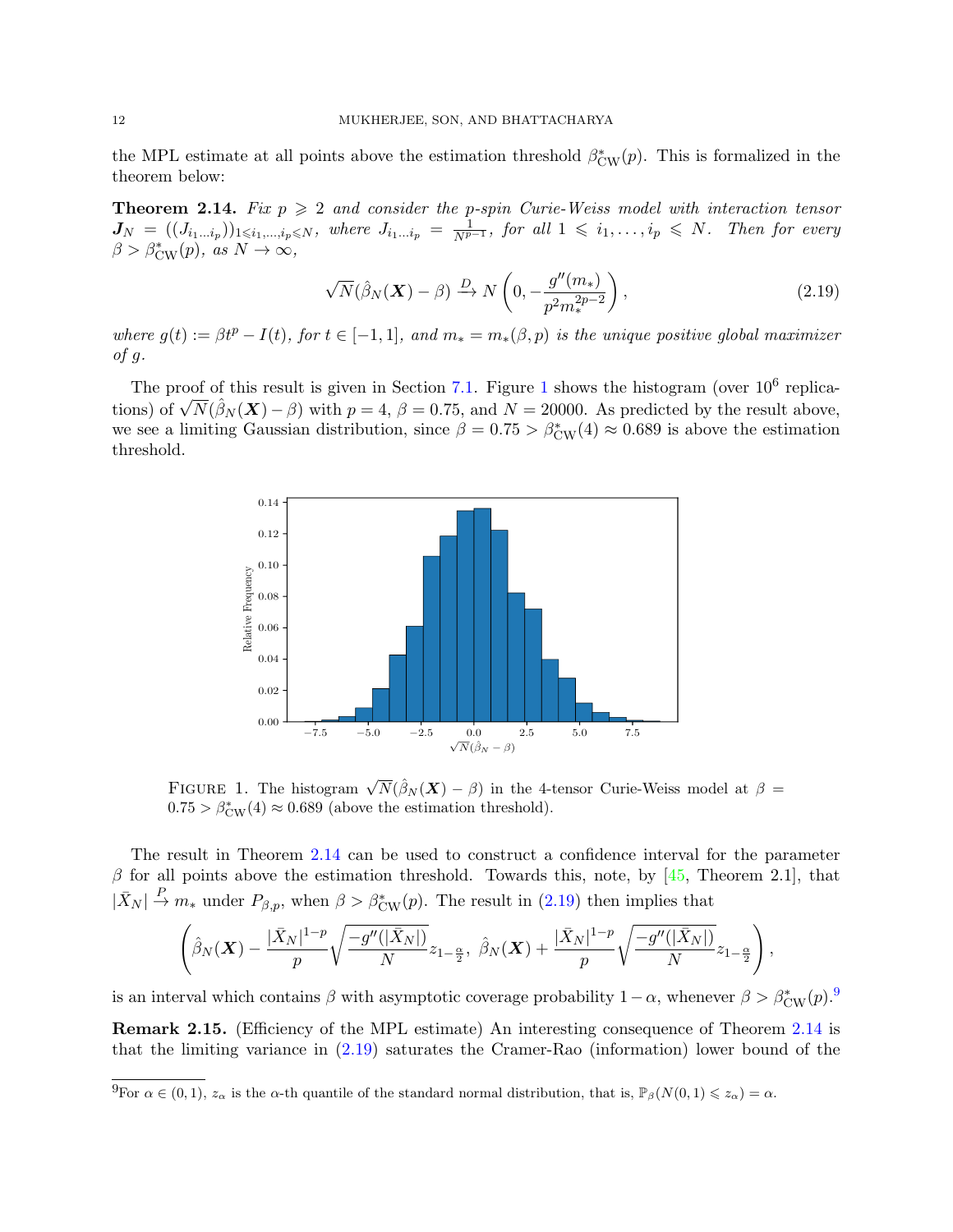model, when  $\beta > \beta_{\text{CW}}^*(p)$ . To see this, note that the (scaled) Fisher information in the model [\(1.1\)](#page-1-0) (recall that the Cramer-Rao lower bound is the inverse of the Fisher information) is given by,

$$
I_N(\beta) = \frac{1}{N} \mathbb{E}_{\beta} \left[ \left( \frac{\mathrm{d}}{\mathrm{d}\beta} \log \mathbb{P}_{\beta}(\boldsymbol{X}) \right)^2 \right] = \mathrm{Var}_{\beta} (N^{\frac{1}{2}} \bar{X}_N^p) \to -\frac{p^2 m_*^{2p-2}}{g''(m_*)},
$$

as  $N \to \infty$ , where the last step follows from the asymptotics of  $\bar{X}_N$  derived in [\[45\]](#page-32-24). This implies, for  $\beta > \beta_{\text{CW}}^*(p)$ , the MPL estimate  $\hat{\beta}_N(\boldsymbol{X})$  is asymptotically efficient, which means that no other consistent estimator can have lower asymptotic mean squared error than  $\hat{\beta}_N(\boldsymbol{X})$  above the estimation threshold. While this has been shown for the maximum likelihood (ML) estimate  $[19, 45]$  $[19, 45]$  $[19, 45]$ , that the MPL estimate, which only maximizes an approximation to the true likelihood, also has this property, is particularly encouraging, as it showcases the effectiveness of the MPL method, both computationally as well as in terms of statistical efficiency.

The results above show that the MPL estimate is  $\sqrt{N}$ -consistent and asymptotic efficient whenever  $\beta > \beta_{\text{CW}}^*(p)$ . On the other hand, for  $\beta < \beta_{\text{CW}}^*(p)$ , we know from Theorem [2.10](#page-8-0) that consistent estimation is impossible. In particular, this means that the MPL estimate is inconsistent for  $\beta < \beta_{\text{CW}}^*(p)$ . Therefore, the only case that remains is at the threshold  $\beta = \beta_{\text{CW}}^*(p)$ . Here, the situation is much more delicate. We address this case in the theorem below, which shows that the MPL is  $\sqrt{N}$ -consistent for  $p = 2$  (with a non-Gaussian limiting distribution), but inconsistent for  $p \geqslant 3$ .

<span id="page-12-0"></span>**Theorem 2.16.** (Asymptotics of the MPL estimate at the threshold) Fix  $p \geq 2$  and consider the p-spin Curie-Weiss model with interaction tensor  $J_N = ((J_{i_1...i_p}))_{1 \leq i_1,...,i_p \leq N}$ , where  $J_{i_1...i_p} = \frac{1}{N^{p-1}}$ , for all  $1 \leq i_1, \ldots, i_p \leq N$ . Suppose  $\beta = \beta_{\text{CW}}^*(p)$ . Denote by  $m_* = m_*(\beta, p) \in (0, 1)$  the unique positive maximizer of the function  $g := \beta t^p - I(t)$ , for  $t \in [-1,1]$ , and define

<span id="page-12-1"></span>
$$
\alpha := \begin{cases} \frac{1}{1 + 2[(m_{*}^{2} - 1)g''(m_{*})]^{-\frac{1}{2}}} & \text{if } p \text{ is even,} \\ \frac{1}{1 + [(m_{*}^{2} - 1)g''(m_{*})]^{-\frac{1}{2}}} & \text{if } p \text{ is odd.} \end{cases}
$$
(2.20)

Then, the following hold as  $N \to \infty$ ,

(1) If  $p = 2$  (recall  $\beta_{\text{CW}}^*(2) = \frac{1}{2}$ ), then for every  $t \in \mathbb{R}$ ,

$$
\lim_{N \to \infty} \mathbb{P}_{\beta} \left( N^{\frac{1}{2}} \left( \hat{\beta}_N - \frac{1}{2} \right) \leq t \right) = \begin{cases} F(\sqrt{6t}) - F(-\sqrt{6t}) & \text{if } t \geq 0 \\ 0 & \text{if } t < 0 \end{cases} \tag{2.21}
$$

where F is a probability distribution function with density given by  $dF(t) \propto \exp\left(-\frac{t^4}{12}\right) dt$ . (2) If  $p \geqslant 3$ , then

$$
\sqrt{N}(\hat{\beta}_N(\boldsymbol{X}) - \beta) \xrightarrow{D} (1 - \alpha) N\left(0, -\frac{g''(m_*)}{p^2 m_*^{2p-2}}\right) + \alpha \delta_\infty, \tag{2.22}
$$

where  $g(\cdot)$  is as defined Theorem [2.14](#page-11-0) and  $\delta_{\infty}$  denotes the point mass at  $\infty$ .

- (3) Moreover, at a finer scaling, the following hold:
	- (a) If  $p \geqslant 4$  is even, then

<span id="page-12-3"></span><span id="page-12-2"></span>
$$
N^{1-\frac{p}{2}}\hat{\beta}_N \xrightarrow{D} \alpha \left(\frac{1}{pZ^{p-2}}\right) + (1-\alpha)\delta_0,\tag{2.23}
$$

where  $Z \sim N(0, 1)$ .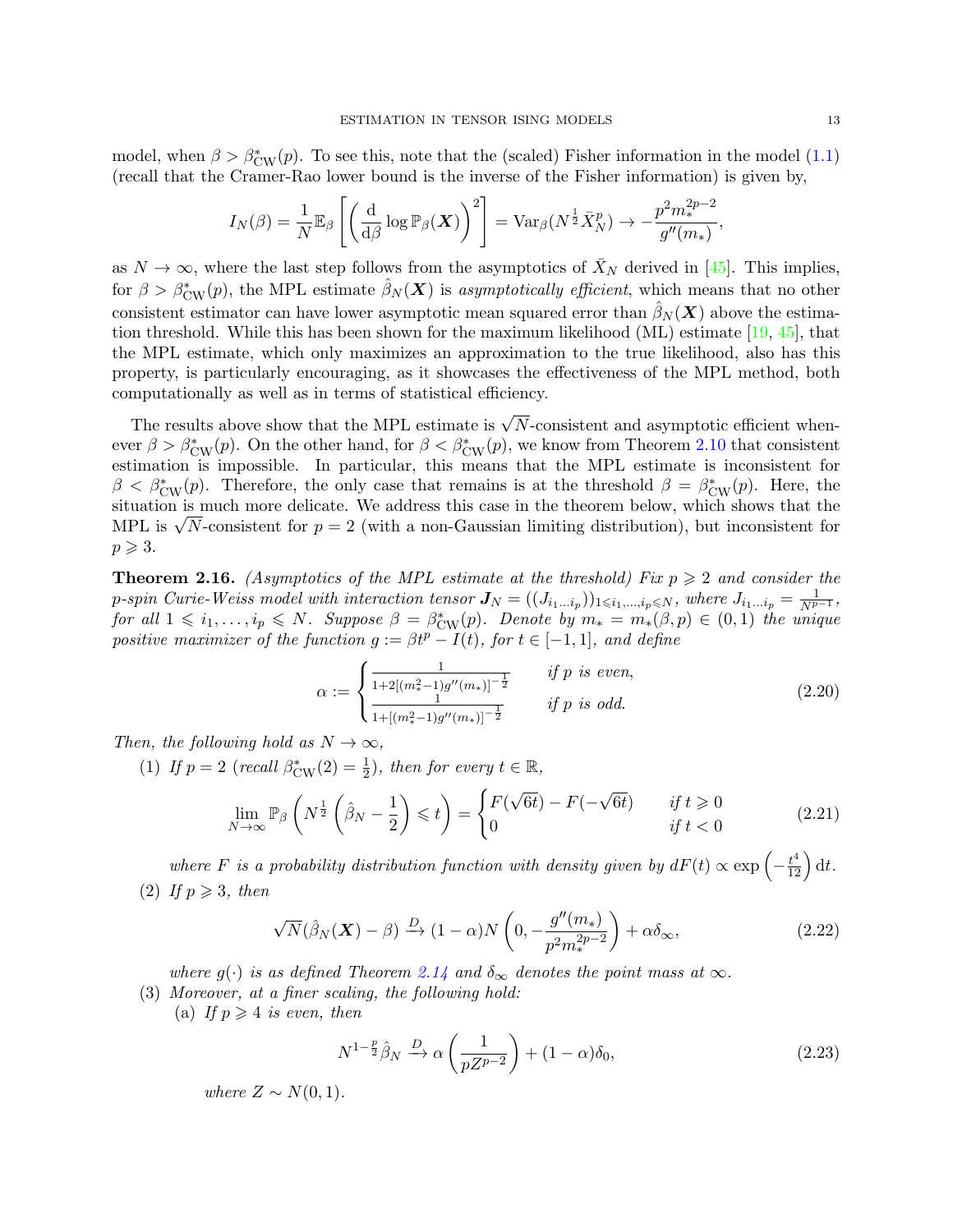(b) If  $p \geqslant 3$  is odd, then

<span id="page-13-1"></span>
$$
N^{1-\frac{p}{2}}\hat{\beta}_N \xrightarrow{D} \frac{\alpha}{2} \left(\frac{1}{p|Z|^{p-2}}\right) + \frac{\alpha}{2}\delta_\infty + (1-\alpha)\delta_0. \tag{2.24}
$$

The proof of this result is given in Section [7.1.](#page-28-0) As in the proof of Theorem [2.14,](#page-11-0) the main ingredient in the proof of the above result is the asymptotic distribution of the sample mean at the threshold derived in  $[19, 45]$  $[19, 45]$  $[19, 45]$ . The reason there is a change in the consistency rates of the MPLE as one moves from the 2-spin model to the *p*-spin model, for  $p \geqslant 3$ , is because the rate of convergence of the sample mean  $\bar{X}_N$  in the Curie-Weiss model depends on the value of p at the threshold. More precisely, for  $p = 2$  and  $\beta = \beta_{\text{CW}}^*(2) = \frac{1}{2}$ ,  $N^{\frac{1}{4}}\bar{X}_N \stackrel{D}{\rightarrow} F$ , where F is as defined in Theorem [2.16](#page-12-0) (1) (see [\[19,](#page-31-25) Proposition 4.1]). On the other hand, when  $p \geq 3$  and  $\beta = \beta_{\text{CW}}^*(p)$ ,  $N^{\frac{1}{2}} \bar{X}_N$  converges to a mixture of point masses with two or three components depending on whether  $p$  is odd or even, respectively (see  $[45,$  Theorem 1.1]).



<span id="page-13-0"></span>FIGURE 2. (a) The histogram of  $\sqrt{N}(\hat{\beta}_N(\boldsymbol{X})-\beta)$  in the 2-tensor Curie-Weiss model at the estimation threshold  $(\beta = \frac{1}{2})$  and the limiting density function (in red); and (b) the histogram of the conditional distribution  $\sqrt{N}(\hat{\beta}_N(\boldsymbol{X}) - \hat{\beta}) | {\{\bar{X}_N \in A_\beta\}}$ , where  $A_\beta$  is the interval [−1, 1] minus a small neighborhood around zero, in the 4-tensor Curie-Weiss model at the estimation threshold, which has a limiting normal distribution.

Taking derivatives in  $(2.21)$  shows that for  $p = 2$  the MPL estimate has a limiting Gamma distribution with density  $g(a) \propto \frac{1}{\sqrt{a}}$  $\frac{1}{a}e^{-3a^2}$ da. Figure [2\(](#page-13-0)a) shows the histogram of  $\sqrt{N}(\hat{\beta}_N(\boldsymbol{X})-\beta)$ for  $p = 2$  and  $\beta = \beta_{\text{CW}}^*(2) = 0.5$ , and the limiting density function (plotted in red). On the other hand, for  $p \ge 3$ , Theorem [2.16](#page-12-0) (3) shows that the MPL estimate is inconsistent at the threshold (in fact,  $\hat{\beta}_N(\boldsymbol{X}) \stackrel{P}{\to} \infty$ , for  $p \geq 3$  and  $\beta = \beta_{\text{CW}}^*(p)$ ). However, even though for  $p \geq 3$ the MPL estimate is inconsistent when  $\beta = \beta_{\text{CW}}^*(p)$ , Theorem [2.16](#page-12-0) (2) shows  $\sqrt{N}(\hat{\beta}_N(\boldsymbol{X}) - \beta)$ has a Gaussian limit with probability  $1 - \alpha$ , that is, MPL estimate is  $\sqrt{N}$ -consistent at this point with probability  $1 - \alpha$ . In fact, the proof of Theorem [2.16](#page-12-0) (2) shows that  $\hat{\beta}_N(\boldsymbol{X})$  is not  $\sqrt{N}$ consistent at the threshold for  $p \ge 3$ , only when  $\bar{X}_N$  is close to zero. More precisely, the proof shows that  $\sqrt{N}(\hat{\beta}_N(\boldsymbol{X}) - \beta) | {\{\bar{X}_N \in A_\beta}\} \overset{D}{\rightarrow} N(0, -\frac{g''(m_*)}{p^2 m_*^2 p^{-2}})$  $\frac{g(m*)}{p^2 m_*^{2p-2}}$ , if  $A_\beta = [-1,1] \setminus B_0$ , where  $B_0$  is a small neighborhood of zero. This is illustrated in Figure  $2(b)$  $2(b)$  which plots the histogram of this conditional distribution for  $p = 4$  and  $\beta = 0.6888 \approx \beta_{\text{CW}}^*(4)$ .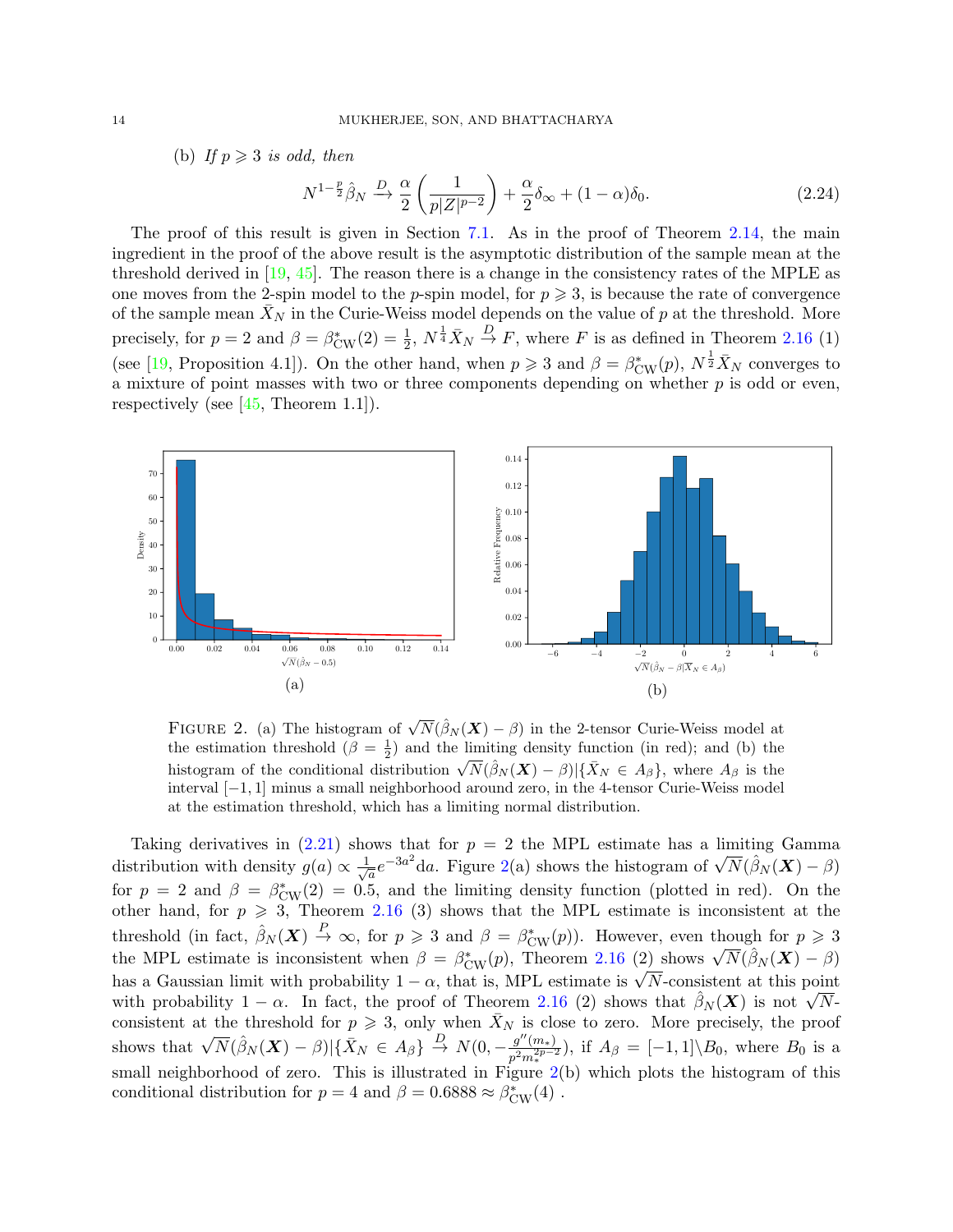2.4. **Organization.** The rest of the paper is organized as follows. In Section [3](#page-14-0) we prove Theorem [3.](#page-14-0) The proofs of Corollary [2.5](#page-5-0) and Corollary [2.6](#page-6-0) are given in Section [4](#page-19-0) and Section [5,](#page-22-0) respectively. The proof of Theorem [2.10](#page-8-0) is given in Section [6.](#page-23-0) The proofs of Theorem [2.14](#page-11-0) and Theorem [2.16](#page-12-0) are given in Section [7.](#page-28-1) Additional properties of the Curie-Weiss threshold are given in Appendix [A.](#page-33-3)

#### 3. Proof of Theorem [2.3](#page-4-1)

<span id="page-14-0"></span>In this section, we prove of Theorem [2.3.](#page-4-1) We first state the two main technical estimates required in the proof, and show how these results can be used to complete the proof of Theorem [2.3.](#page-4-1) As mentioned before, the first step in the proof of Theorem [2.3](#page-4-1) is to show that the (scaled) log-pseudolikelihood concentrates around zero at the true parameter value  $\beta > 0$  at the desired rate. This is achieved by proving the following second-moment estimate on the scaled log-pseudolikelihood function. The proof of this lemma is given in Section [3.1.](#page-15-0)

<span id="page-14-1"></span>**Lemma 3.1.** Let  $\beta > 0$  be such that assumption (1) of Theorem [2.3](#page-4-1) holds. Then

<span id="page-14-3"></span>
$$
\mathbb{E}_{\beta}\left[s_X^2(\beta)\right] = O_{\beta,p}\left(\frac{1}{N}\right),\,
$$

where  $s_{\mathbf{X}}(b) = \frac{1}{pN}$  $\frac{\partial \log L(b|\bm{X})}{\partial b} = \frac{1}{N}$  $\frac{1}{N}(H_N(\boldsymbol{X}) - \sum_{i=1}^N m_i(\boldsymbol{X})\tanh(pbm_i(\boldsymbol{X}))).$ 

The next step of the proof is to show the strong concavity of the log-pseudolikelihood, that is,  $-\frac{\partial}{\partial \beta} s_{\mathbf{X}}(\beta)$  is strictly positive and bounded away from 0 with high probability. To this end, note that for any  $M > 0$ ,

$$
-\frac{\partial}{\partial \beta} s_{\mathbf{X}}(\beta) = \frac{p}{N} \sum_{i=1}^{N} m_i(\mathbf{X})^2 \operatorname{sech}^2(p\beta m_i(\mathbf{X}))
$$
  

$$
\geq \frac{p}{N} \operatorname{sech}^2(p\beta M) \sum_{i=1}^{N} m_i(\mathbf{X})^2 \mathbf{1}\{|m_i(\mathbf{X})| \leq M\}. \tag{3.1}
$$

Therefore, to show that  $-\frac{\partial}{\partial \beta} s_{\bm X}(\beta)$  is strictly positive, it suffices to show that  $\sum_{i=1}^N m_i(\bm X)^2 \bm 1\{|m_i(\bm X)| \leqslant \beta\}$  $M$  is  $\Omega(N)$  with high probability. This is formalized in the following lemma which is proved in Section [3.2.](#page-18-0)

<span id="page-14-2"></span>**Lemma 3.2.** Fix  $0 < \delta < 1$ . Then under the assumptions in Theorem [2.3,](#page-4-1) there exists  $\varepsilon =$  $\varepsilon(\delta, \beta) > 0$  and  $M = M(\delta, \beta) < \infty$  such that

$$
\mathbb{P}_{\beta}\left(\sum_{i=1}^N m_i(\mathbf{X})^2 \mathbf{1}\{|m_i(\mathbf{X})| \leqslant M\} \geqslant \varepsilon N\right) \geqslant 1-\delta,
$$

for all N large enough.

The proof of Theorem [2.3](#page-4-1) can now be easily completed using the above lemmas. To this end, note that for any  $M_1 > 0$ , by Chebyshev's inequality and Lemma [3.1](#page-14-1) we have,

$$
\mathbb{P}_{\beta}\left(|s_{\boldsymbol{X}}(\beta)| > \frac{M_1}{\sqrt{N}}\right) \lesssim_{\beta,p} \frac{1}{M_1^2}.
$$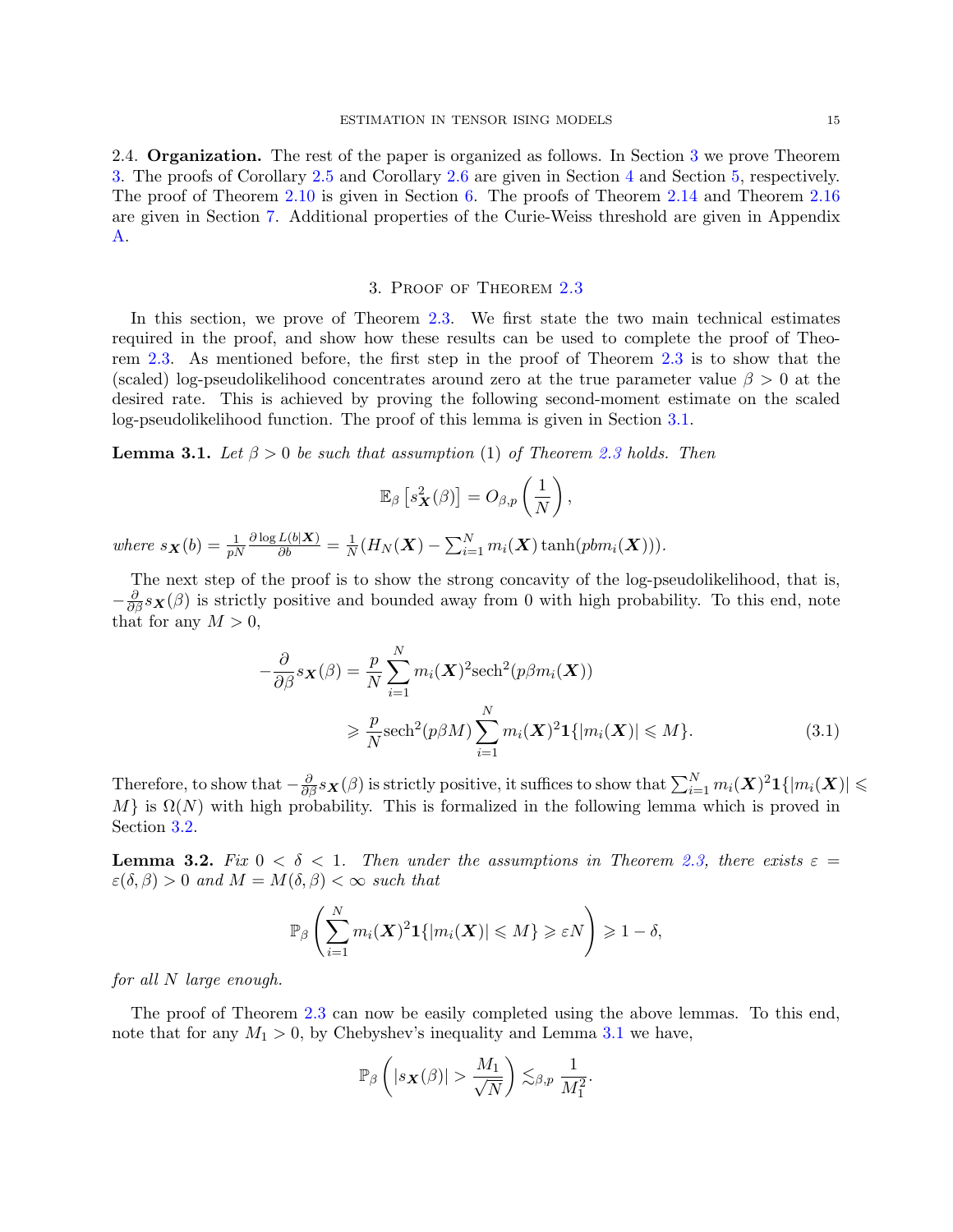Now, fix  $\delta > 0$ . Therefore, it is possible to choose  $M_1 = M_1(\delta, \beta)$  such that the RHS above is less than  $\delta$ . Next, by Lemma [3.2](#page-14-2) there exists  $\varepsilon = \varepsilon(\delta, \beta) > 0$  and  $M_2 = M_2(\varepsilon, \delta, \beta) < \infty$  such that

$$
\mathbb{P}_{\beta}\left(\sum_{i=1}^N m_i(\boldsymbol{X})^2 \boldsymbol{1}\{|m_i(\boldsymbol{X})| \leqslant M_2\} \geqslant \varepsilon N\right) \geqslant 1-\delta,
$$

for N large enough. Thus, defining

$$
T_N:=\left\{ \boldsymbol{X} \in \mathcal{C}_N : |s_{\boldsymbol{X}}(\beta)| \leqslant \frac{M_1}{\sqrt{N}}, \sum_{i=1}^N m_i(\boldsymbol{X})^2 \mathbf{1}\{|m_i(\boldsymbol{X})| \leqslant M_2\} \geqslant \varepsilon N \right\},\,
$$

gives  $\mathbb{P}_{\beta}(T_N) \geq 1-2\delta$ , for N large enough. For  $\mathbf{X} \in T_N$ , recalling [\(3.1\)](#page-14-3), gives

$$
-\frac{\partial}{\partial \beta} s_{\mathbf{X}}(\beta) \geq \frac{p}{N} \mathrm{sech}^2(p\beta M_2) \sum_{i=1}^N m_i(\mathbf{X})^2 \mathbf{1}\{|m_i(\mathbf{X})| \leq M_2\} \geq p \mathrm{esech}^2(p\beta M_2).
$$

Therefore, for  $\mathbf{X} \in T_N$ ,

$$
\frac{M_1}{\sqrt{N}} \geqslant |s_{\mathbf{X}}(\beta)| = |s_{\mathbf{X}}(\beta) - s_{\mathbf{X}}(\hat{\beta}_N(\mathbf{X}))| \geqslant -\int_{\beta \wedge \hat{\beta}_N(\mathbf{X})}^{\beta \vee \hat{\beta}_N(\mathbf{X})} \frac{\partial}{\partial \beta} s_{\mathbf{X}}(\beta) d\beta
$$

$$
\geqslant \frac{\varepsilon}{M_2} |\tanh(pM_2\hat{\beta}_N(\mathbf{X})) - \tanh(pM_2\beta)|.
$$

Then, defining  $M = M(\delta, \beta) := \frac{M_2}{M_1 \varepsilon}$ , shows that

$$
\mathbb{P}_{\beta}\left(\sqrt{N}|\tanh(pM_2\hat{\beta}_N(\boldsymbol{X})) - \tanh(pM_2\beta)| \leqslant R\right) \geqslant 1 - 2\delta.
$$

The proof of Theorem [2.3](#page-4-1) now follows by inverting the tanh function.

# <span id="page-15-0"></span>[3.1.](#page-14-1) Proof of Lemma 3.1. For  $x, x' \in C_N$  define

$$
F(\mathbf{x}, \mathbf{x}') = \frac{1}{2} \sum_{i=1}^{N} (m_i(\mathbf{x}) + m_i(\mathbf{x}')) (x_i - x'_i),
$$

where  $m_i$  is as defined in [\(2.1\)](#page-3-2). Note that F is antisymmetric, that is,  $F(\mathbf{x}, \mathbf{x}') = -F(\mathbf{x}', \mathbf{x})$ .

Now, choose a coordinate  $I \in \{1, 2, ..., N\}$  uniformly at random and replace the *I*-th coordinate of  $X \sim \mathbb{P}_{\beta}$  by a sample drawn from the conditional distribution of  $X_u$  given  $(X_v)_{v\neq I}$ . Denote the resulting vector by  $\mathbf{X}'$ . Note that  $F(\mathbf{X}, \mathbf{X}') = m_I(\mathbf{X})(X_I - X_I')$ . Then

$$
f(\mathbf{X}) := \mathbb{E}_{\beta} \left( F(\mathbf{X}, \mathbf{X}') | \mathbf{X} \right) = \frac{1}{N} \sum_{i=1}^{N} m_i(\mathbf{X}) \left\{ X_i - \mathbb{E}_{\beta} \left( X_i | (X_j)_{j \neq i} \right) \right\}
$$

$$
= \frac{1}{N} \sum_{i=1}^{N} m_i(\mathbf{X}) \left( X_i - \tanh \left( p \beta m_i(\mathbf{X}) \right) \right)
$$

$$
= s_{\mathbf{X}}(\beta). \tag{3.2}
$$

Now, since  $(X, X')$  is an exchangeable pair,

<span id="page-15-1"></span>
$$
\mathbb{E}_{\beta}\left(f(\boldsymbol{X})F(\boldsymbol{X},\boldsymbol{X}')\right)=\mathbb{E}_{\beta}\left(f(\boldsymbol{X}')F(\boldsymbol{X}',\boldsymbol{X})\right).
$$

Again, because F is antisymmetric, we have  $\mathbb{E}_{\beta}\left(f(X')F(X',X)\right) = -\mathbb{E}_{\beta}\left(f(X')F(X,X')\right)$ . Hence,

$$
\mathbb{E}_{\beta}\left(f(\boldsymbol{X})^2\right) = \mathbb{E}_{\beta}\left(f(\boldsymbol{X})\mathbb{E}_{\beta}\left[F(\boldsymbol{X},\boldsymbol{X}')|\boldsymbol{X}\right)\right] = \mathbb{E}_{\beta}\left(f(\boldsymbol{X})F(\boldsymbol{X},\boldsymbol{X}')\right)
$$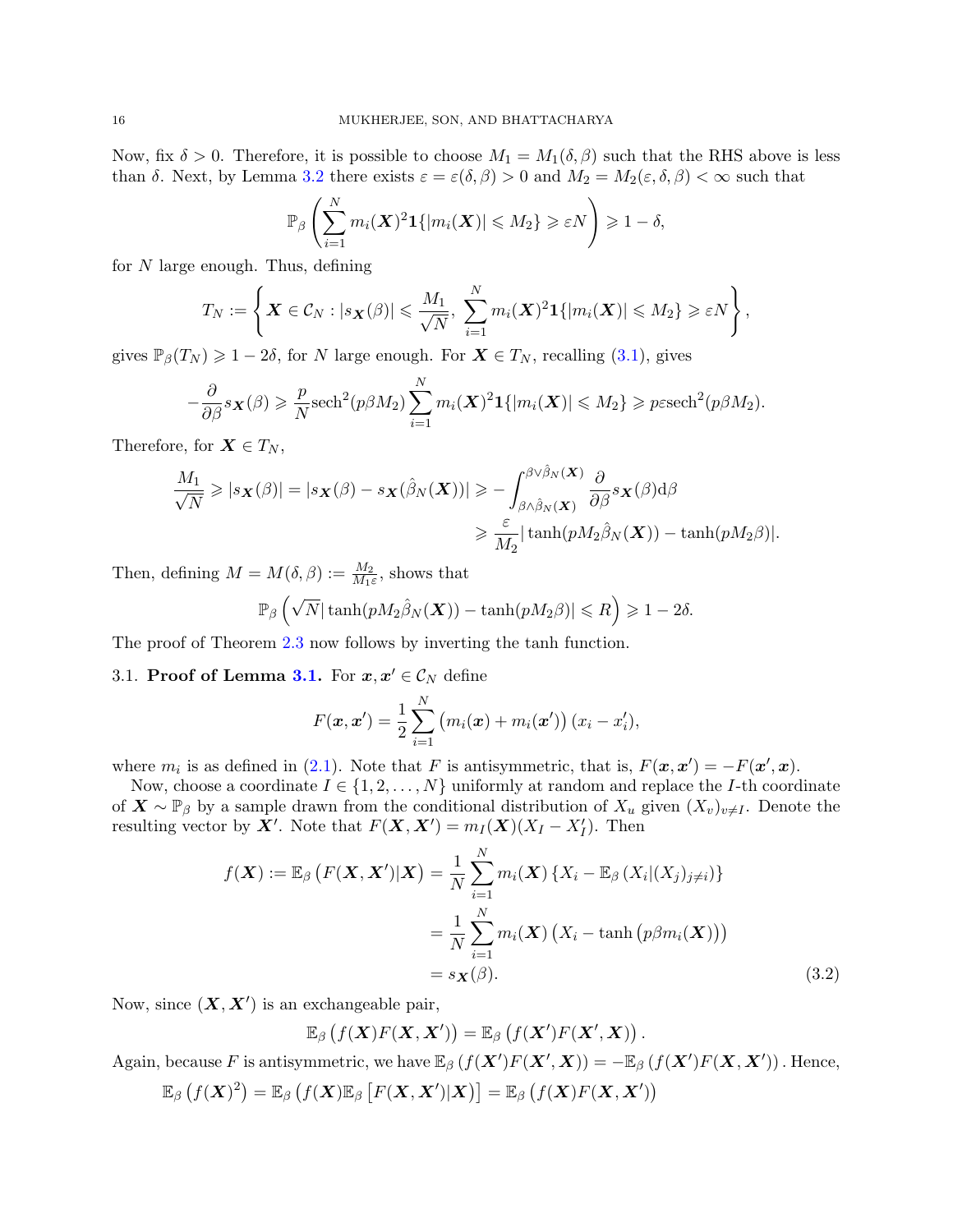$$
= \frac{1}{2} \mathbb{E}_{\beta} \left( (f(\mathbf{X}) - f(\mathbf{X}')) F(\mathbf{X}, \mathbf{X}') \right). \tag{3.3}
$$

<span id="page-16-2"></span><span id="page-16-1"></span>.

Now, for any  $1 \leq t \leq N$  and  $\boldsymbol{x} \in \mathcal{C}_N$ , let

$$
\boldsymbol{x}^{(t)} = (x_1, x_2, \dots, x_{t-1}, 1-x_t, x_{t+1}, \dots, x_N),
$$

and

$$
p_t(\boldsymbol{x}) := \mathbb{P}_{\beta}(X_t' = -x_t | \boldsymbol{X} = \boldsymbol{x}, I = t) = \frac{e^{-p\beta x_t m_t(\boldsymbol{x})}}{e^{-p\beta m_t(\boldsymbol{x})} + e^{p\beta m_t(\boldsymbol{x})}}
$$

This implies,

$$
\mathbb{E}_{\beta}((f(\boldsymbol{X}) - f(\boldsymbol{X}'))F(\boldsymbol{X}, \boldsymbol{X}')|\boldsymbol{X}) = \frac{1}{N} \sum_{t=1}^{N} (f(\boldsymbol{X}) - f(\boldsymbol{X}^{(t)}))F(\boldsymbol{X}, \boldsymbol{X}^{(t)})p_t(\boldsymbol{X})
$$

$$
= \frac{2}{N} \sum_{t=1}^{N} m_t(\boldsymbol{X})X_t p_t(\boldsymbol{X})(f(\boldsymbol{X}) - f(\boldsymbol{X}^{(t)})). \tag{3.4}
$$

For  $1 \leq s, t \leq N$ , let  $a_s(\boldsymbol{x}) := x_s-\tanh(p\beta m_s(\boldsymbol{x}))$  and  $b_{st}(\boldsymbol{x}) := \tanh(p\beta m_s(\boldsymbol{x}))-\tanh(p\beta m_s(\boldsymbol{x}^{(t)})).$ Then, noting that  $f(\boldsymbol{x}) = \frac{1}{N} \sum_{s=1}^{N} m_s(\boldsymbol{x}) a_s(\boldsymbol{x})$  gives

$$
f(\mathbf{X}) - f(\mathbf{X}^{(t)}) = \frac{1}{N} \sum_{s=1}^{N} (m_s(\mathbf{X}) - m_s(\mathbf{X}^{(t)}))a_s(\mathbf{X}) + \frac{1}{N} \sum_{s=1}^{N} m_s(\mathbf{X}^{(t)})(a_s(\mathbf{X}) - a_s(\mathbf{X}^{(t)}))
$$
  
=  $A_t + B_t + C_t,$  (3.5)

where  $A_t := \frac{2(p-1)X_t}{N}$  $\frac{(-1)X_t}{N}\sum_{s=1}^N J_{st}(\boldsymbol{X})a_s(\boldsymbol{X}),~B_t:=\frac{2m_t(\boldsymbol{X})X_t}{N}$  $\frac{(\mathbf{X})X_t}{N}$ , and  $C_t := -\frac{1}{N}$  $\frac{1}{N}\sum_{s=1}^Nm_s(\boldsymbol{X}^{(t)})b_{st}(\boldsymbol{X}).$ Then using  $(3.3)$  and  $(3.4)$ , we have

$$
\mathbb{E}_{\beta}\left(f(\boldsymbol{X})^2\right) = \frac{1}{N} \sum_{t=1}^N \mathbb{E}_{\beta}\left[(A_t + B_t + C_t) m_t(\boldsymbol{X}) X_t p_t(\boldsymbol{X})\right].
$$

Now, define the following three quantities:

$$
\boldsymbol{a}(\boldsymbol{X}):=\left(a_1(\boldsymbol{X}),\ldots,a_N(\boldsymbol{X})\right),\quad \boldsymbol{m}(\boldsymbol{X}):=\left(m_1(\boldsymbol{X}),\ldots,m_N(\boldsymbol{X})\right),
$$

and  $\boldsymbol{M}(\boldsymbol{X}):=(m_1(\boldsymbol{X})p_1(\boldsymbol{X}),\ldots,m_N(\boldsymbol{X})p_N(\boldsymbol{X})).$  Note that  $\boldsymbol{m}(\boldsymbol{X})=\boldsymbol{X}\boldsymbol{J}_N(\boldsymbol{X})^\top$ . Also, observe that each entry of  $a(X)$  is bounded in absolute value by 2, hence,  $||a(X)|| \leq 2\sqrt{N}$ . Moreover, using  $p_t(\mathbf{X}) \leq 1$ ,

$$
||M(X)|| = \left(\sum_{i=1}^{N} m_i(X)^2 p_i(X)^2\right)^{\frac{1}{2}} \le ||m(X)|| = ||J_N(X)X^\top|| \le \sqrt{N}||J_N(X)||. \tag{3.6}
$$

Hence, recalling the definition of  $A_t$  from  $(3.5)$  gives

<span id="page-16-4"></span><span id="page-16-3"></span>
$$
\left| \frac{1}{N} \sum_{t=1}^{N} A_t m_t(\boldsymbol{X}) X_t p_t(\boldsymbol{X}) \right| = \frac{2(p-1)}{N^2} \left| \boldsymbol{a}(\boldsymbol{X}) \boldsymbol{J}_N(\boldsymbol{X}) \boldsymbol{M}(\boldsymbol{X}) \right| \n\lesssim_p \frac{1}{N^2} ||\boldsymbol{J}_N(\boldsymbol{X})|| ||\boldsymbol{a}(\boldsymbol{X})|| ||\boldsymbol{M}(\boldsymbol{X})|| \n\lesssim_p \frac{||\boldsymbol{J}_N(\boldsymbol{X})||^2}{N}.
$$
\n(3.7)

<span id="page-16-0"></span>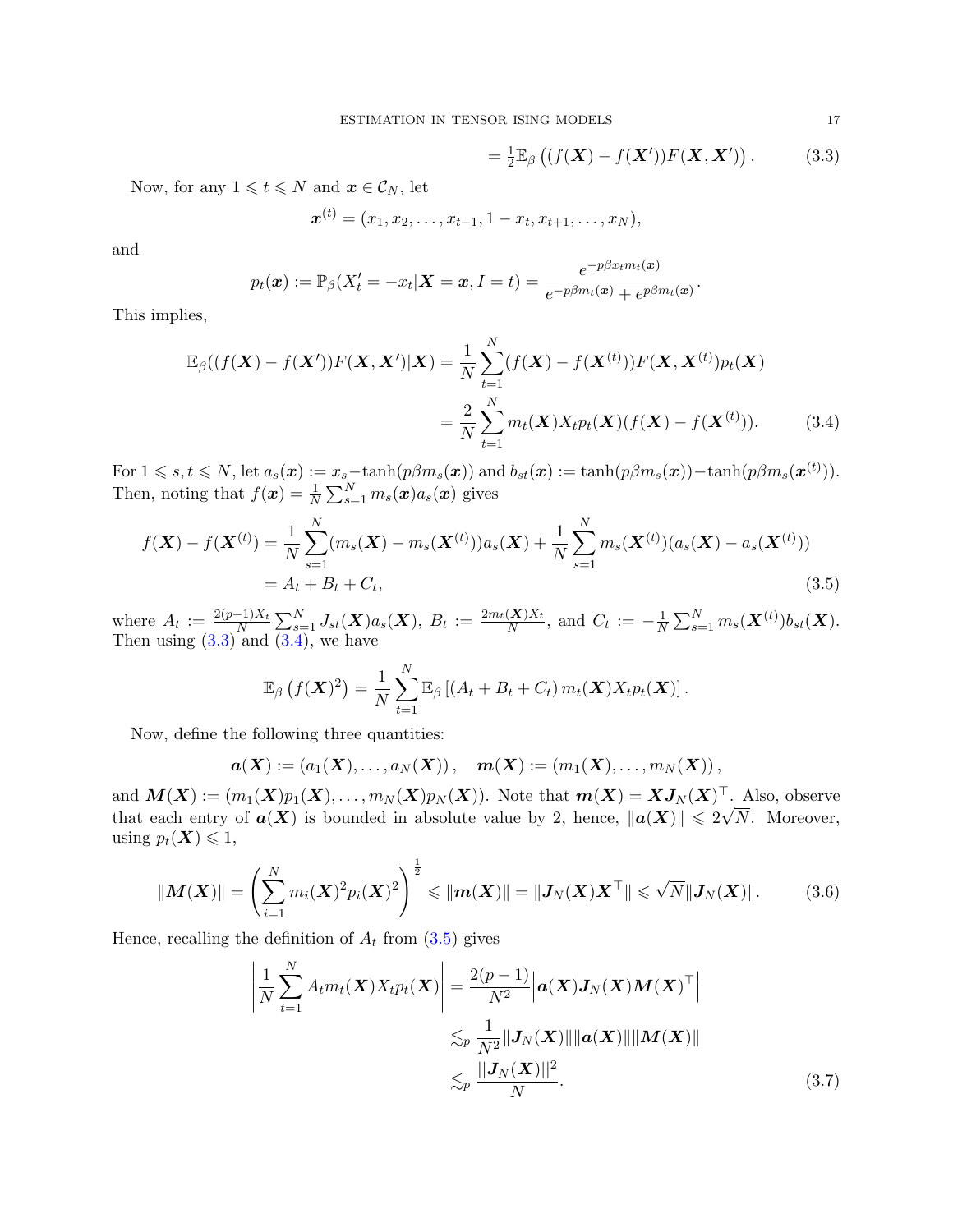Next, we consider the term corresponding to  $B_t$ :

$$
\left|\frac{1}{N}\sum_{t=1}^{N}B_{t}m_{t}(\boldsymbol{X})X_{t}p_{t}(\boldsymbol{X})\right| = \frac{2}{N^{2}}\left|\sum_{t=1}^{N}m_{t}^{2}(\boldsymbol{X})p_{t}(\boldsymbol{X})\right| \lesssim \frac{1}{N^{2}}\|\boldsymbol{m}(\boldsymbol{X})\|^{2} \leq \frac{||\boldsymbol{J}_{N}(\boldsymbol{X})||^{2}}{N},\qquad(3.8)
$$

where the last step uses  $(3.6)$ .

Finally, we consider the term corresponding to  $C_t$ . Let us define the matrix  $J_{N,2}(X) :=$  $((J_{ij}(\mathbf{X})^2))_{1\leqslant i,j\leqslant N}$ . Then, denoting by  $e_i$  the vector in  $\mathbb{R}^N$  with the *i*-th entry 1 and 0 everywhere else, we get

$$
\|\boldsymbol{J}_{N,2}(\boldsymbol{X})\| \leqslant \max_{1\leqslant i\leqslant N}\sum_{j=1}^N J_{ij}(\boldsymbol{X})^2 \leqslant \max_{1\leqslant i\leqslant N}\|\boldsymbol{e}_i^\top \boldsymbol{J}_N(\boldsymbol{X})\|^2 \leqslant \|\boldsymbol{J}_N(\boldsymbol{X})\|^2.
$$

Let  $h(x) := \tanh (p\beta x)$ . It is easy to check that  $||h''||_{\infty} \leq \beta^2$ . Hence, by a Taylor expansion, for  $1 \leqslant s \leqslant N$ ,

$$
\left| h(m_s(\bm{X})) - h(m_s(\bm{X}^{(t)})) - (m_s(\bm{X}) - m_s(\bm{X}^{(t)}))h'(m_s(\bm{X})) \right| \lesssim_{\beta} \left( m_s(\bm{X}) - m_s(\bm{X}^{(t)}) \right)^2.
$$
 (3.9)

Note that  $m_s(\mathbf{X}) - m_s(\mathbf{X}^{(t)}) = 2(p-1)J_{st}(\mathbf{X})X_t$  and  $h(m_s(\mathbf{X})) - h(m_s(\mathbf{X}^{(t)})) = \tanh(p\beta m_s(\mathbf{X}))$  $tanh(p\beta m_s(\mathbf{X}^{(t)})) = b_{st}(\mathbf{X}),$  hence, [\(3.9\)](#page-17-0) can be rewritten as:

$$
\big|b_{st}(\boldsymbol{X})-2(p-1)J_{st}(\boldsymbol{X})X_th'(m_s(\boldsymbol{X}))\big|\lesssim_{\beta,p}J_{st}(\boldsymbol{X})^2
$$

<span id="page-17-3"></span><span id="page-17-1"></span><span id="page-17-0"></span>.

Using the above bounds, we have, for any  $\mathbf{x} = (x_1, x_2, \dots, x_N), \mathbf{y} = (y_1, y_2, \dots, y_N) \in \mathbb{R}^N$ ,

$$
\left| \sum_{1 \leq s,t \leq N} x_s y_t b_{st}(\boldsymbol{X}) \right|
$$
\n
$$
\leq \left| \sum_{1 \leq s,t \leq N} 2(p-1)x_s y_t J_{st}(\boldsymbol{X}) X_t h'(m_s(\boldsymbol{X})) \right| + \left| \sum_{1 \leq s,t \leq N} x_s y_t (b_{st}(\boldsymbol{X}) - 2(p-1)J_{st}(\boldsymbol{X}) X_t h'(m_s(\boldsymbol{X}))) \right|
$$
\n
$$
\lesssim_{\beta,p} ||J_N(\boldsymbol{X})|| \left( \sum_{s=1}^N (x_s h'(m_s(\boldsymbol{X})))^2 \right)^{\frac{1}{2}} \left( \sum_{t=1}^N (y_t X_t)^2 \right)^{\frac{1}{2}} + \sum_{1 \leq s,t \leq N} |x_s y_t | J_{st}(\boldsymbol{X})^2
$$
\n
$$
\lesssim_{\beta,p} ||J_N(\boldsymbol{X})|| ||\boldsymbol{x}|| ||\boldsymbol{y}|| + ||J_{N,2}(\boldsymbol{X})|| ||\boldsymbol{x}|| ||\boldsymbol{y}|| \qquad \text{(using } h'(m_s(\boldsymbol{X})) \lesssim_{\beta,p} 1)
$$
\n
$$
\lesssim_{\beta,p} (||J_N(\boldsymbol{X})|| + ||J_N(\boldsymbol{X})||^2) ||\boldsymbol{x}|| ||\boldsymbol{y}||. \tag{3.10}
$$

Again, by a Taylor expansion and using the bound  $||h'||_{\infty} \lesssim_{\beta,p} 1$ , gives

$$
|b_{st}(\boldsymbol{X})| \lesssim_{\beta,p} |m_s(\boldsymbol{X})-m_s(\boldsymbol{X}^{(t)})| \lesssim_{\beta,p} |J_{st}(\boldsymbol{X})|.
$$

Consequently,

<span id="page-17-2"></span>
$$
\left|\sum_{1\leqslant s,t\leqslant N}x_sy_tJ_{st}(\boldsymbol{X})b_{st}(\boldsymbol{X})\right|\lesssim_{\beta,p}\sum_{1\leqslant s,t\leqslant N}|x_sy_t|J_{st}(\boldsymbol{X})^2\leqslant ||J_N(\boldsymbol{X})||^2||\boldsymbol{x}||\|\boldsymbol{y}\|.\tag{3.11}
$$

Now, recalling the definition of  $C_t$  from  $(3.5)$  gives,

 $\mathbf{L}$ 

$$
\left|\frac{1}{N}\sum_{t=1}^N C_t m_t(\boldsymbol{X}) X_t p_t(\boldsymbol{X})\right| = \left|\frac{1}{N^2}\sum_{1\leqslant s,t\leqslant N} m_s(\boldsymbol{X}^{(t)}) b_{st}(\boldsymbol{X}) m_t(\boldsymbol{X}) X_t p_t(\boldsymbol{X})\right|
$$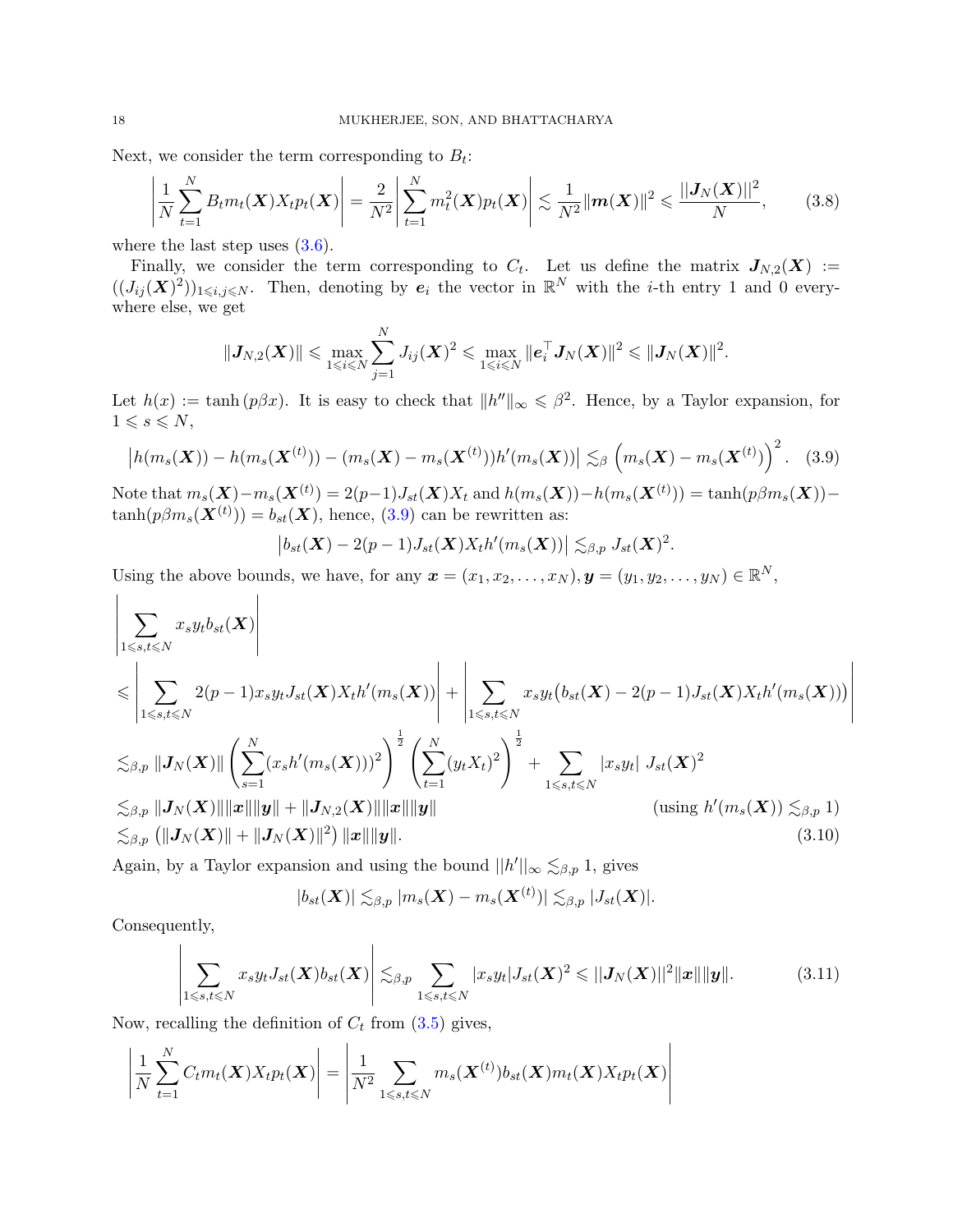$$
= \left| \frac{1}{N^2} \sum_{1 \leq s,t \leq N} \left( m_s(\boldsymbol{X}) - 2(p-1) J_{st}(\boldsymbol{X}) X_t \right) b_{st}(\boldsymbol{X}) m_t(\boldsymbol{X}) X_t p_t(\boldsymbol{X}) \right|
$$
  

$$
\lesssim_{\beta,p} \frac{||\boldsymbol{J}_N(\boldsymbol{X})||^3 + ||\boldsymbol{J}_N(\boldsymbol{X})||^4}{N},
$$
(3.12)

where the last step uses [\(3.10\)](#page-17-1), [\(3.11\)](#page-17-2), and  $\|\boldsymbol{m}(\boldsymbol{X})\| = \|\boldsymbol{J}_N(\boldsymbol{X})\boldsymbol{X}^\top\| \leq \sqrt{N} \|\boldsymbol{J}_N(\boldsymbol{X})\|$ .

Combining [\(3.7\)](#page-16-4), [\(3.8\)](#page-17-3) and [\(3.12\)](#page-18-1), it follows that  $\mathbb{E}_{\beta}(f(\boldsymbol{X})^2) \lesssim_{\beta,p} \frac{1}{N}$  $\frac{1}{N}$ , since by condition of (1) of Theorem [2.3,](#page-4-1)  $\mathbb{E}_{\beta}(||J_N(\boldsymbol{X})||^4)$  is uniformly bounded. This completes the proof of the lemma, since recalling [\(3.2\)](#page-15-1),  $f(\mathbf{X}) = s_{\mathbf{X}}(\beta)$ .

<span id="page-18-0"></span>3.2. Proof of Lemma [3.2.](#page-14-2) We begin with the following simple observation, which says that if  $\liminf_{N\to\infty}\frac{1}{N}$  $\frac{1}{N}F_N(\beta) > 0$ , we can find a  $\gamma$  small enough such that  $\liminf_{N \to \infty} \frac{1}{N}$  $\frac{1}{N}F_N'(\beta - \gamma) > 0.$ 

<span id="page-18-2"></span>**Observation 3.3.** Suppose  $\beta > 0$  is such that  $\liminf_{N \to \infty} \frac{1}{N}$  $\frac{1}{N}F_N(\beta) > 0$ . Then

$$
\lim_{\delta \to 0} \liminf_{N \to \infty} \frac{1}{N} F_N(\beta - \delta) > 0.
$$

*Proof.* Denote  $K := \sup_{N \geq 1} \mathbb{E}_{\beta}(||J_N(\boldsymbol{X})||) < \infty$  Then,

$$
F'_{N}(\beta) := \frac{\mathrm{d}}{\mathrm{d}\beta} F'_{N}(\beta) = \mathbb{E}_{\beta}(H_{N}(\boldsymbol{X})) = \mathbb{E}_{\beta}(\boldsymbol{X}'\boldsymbol{J}_{N}(\boldsymbol{X})\boldsymbol{X}) \leqslant N \mathbb{E}_{\beta}(||\boldsymbol{J}_{N}(\boldsymbol{X})||) \leqslant KN.
$$

Therefore, by a Taylor expansion

$$
\lim_{\delta \to 0} \liminf_{N \to \infty} \frac{1}{N} F_N(\beta - \delta) \geqslant \lim_{\delta \to 0} \liminf_{N \to \infty} \left( \frac{1}{N} F_N(\beta) - \delta K \right) > 0,
$$
 as required.

Now, note that for any  $\varepsilon, \gamma > 0$ ,

$$
\mathbb{P}_{\beta}(H_N(\boldsymbol{X}) < \varepsilon N) = \mathbb{P}_{\beta}(e^{-\gamma H_N(\boldsymbol{X})} > e^{-\gamma \varepsilon N}) \leqslant e^{\gamma \varepsilon N + F_N(\beta - \gamma) - F_N(\beta)}
$$

which, on taking logarithms, implies that

$$
\log \mathbb{P}_{\beta}(H_N(\boldsymbol{X}) < \varepsilon N) \leqslant \varepsilon \gamma N - \int_{\beta - \gamma}^{\beta} F'_N(t) \mathrm{d} t \leqslant \varepsilon \gamma N - F'_N(\beta - \gamma)\gamma,
$$

by the monotonicity of  $F'_{N}(\cdot)$ . Dividing both sides by N and taking limits as  $N \to \infty$  followed by  $\varepsilon \to 0$  we have

$$
\lim_{\varepsilon \to 0} \limsup_{N \to \infty} \frac{1}{N} \log \mathbb{P}_{\beta}(H_N(\boldsymbol{X}) < \varepsilon N) \leqslant - \liminf_{N \to \infty} \frac{1}{N} F_N'(\beta - \gamma) \leqslant - \liminf_{N \to \infty} \frac{F_N(\beta - \gamma)}{N(\beta - \gamma)} < 0,
$$

by choosing  $\gamma$  small enough (by Observation [3.3\)](#page-18-2). This shows that, for every  $0 < \delta < 1$  there exists  $\varepsilon = \varepsilon(\delta) > 0$  such that, for N large enough,

<span id="page-18-3"></span>
$$
\mathbb{P}_{\beta}(H_N(\boldsymbol{X}) < 2\varepsilon N) \leq \delta. \tag{3.13}
$$

Next, by Lemma [3.1](#page-14-1) and Chebyshev's inequality, there exists  $M_1 = M_1(\delta) < \infty$  such that

<span id="page-18-4"></span>
$$
\mathbb{P}_{\beta}\left(|s_{\boldsymbol{X}}(\beta)| > \frac{M_1}{\sqrt{N}}\right) \leq \delta. \tag{3.14}
$$

Moreover, note that for any  $M_2 > 0$ ,

$$
\sum_{i=1}^N |m_i(\boldsymbol{X})| \mathbf{1}\{|m_i(\boldsymbol{X})| > M_2\} \leq \frac{1}{M_2} \sum_{i=1}^N m_i(\boldsymbol{X})^2 = \frac{1}{M_2} ||J_N(\boldsymbol{X}) \boldsymbol{X}^\top||^2 \leq \frac{N||J_N(\boldsymbol{X})||^2}{M_2}.
$$

<span id="page-18-1"></span>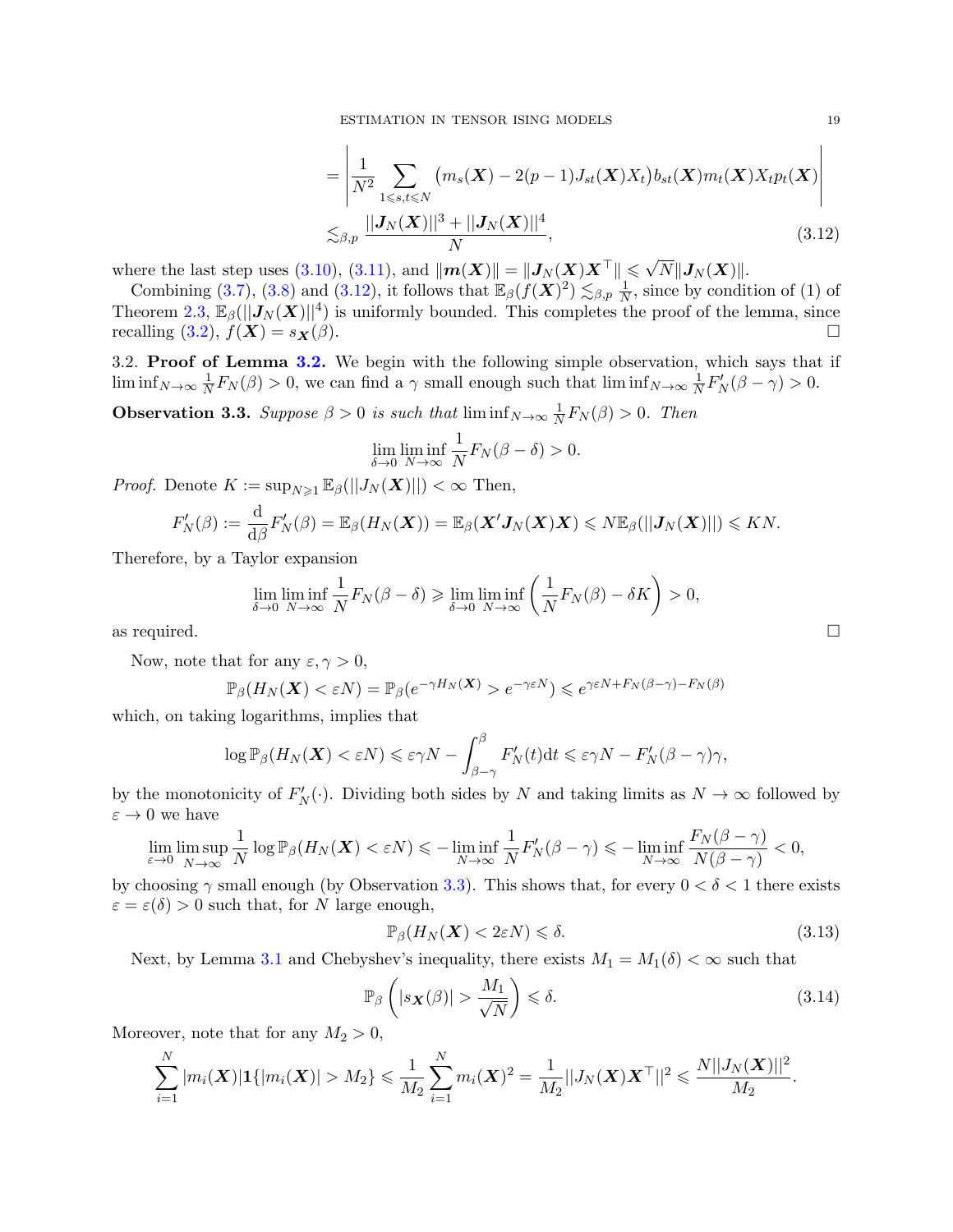Therefore, using Markov's inequality and condition (1) of Theorem [2.3,](#page-4-1) we can choose  $M_2$  =  $M_2(\delta) < \infty$  such that for all N large enough,

$$
\mathbb{P}_{\beta}\left(\sum_{i=1}^{N}|m_{i}(\boldsymbol{X})|\mathbf{1}\{|m_{i}(\boldsymbol{X})|>M_{2}\}>\varepsilon N\right) \leq \frac{\mathbb{E}_{\beta}(||J_{N}(\boldsymbol{X})||^{2})}{\varepsilon M_{2}} \leq \delta.
$$
 (3.15)

Then, defining

$$
T_N:=\left\{\boldsymbol{X}\in\mathcal{C}_N:H_N(\boldsymbol{X})\geqslant 2\varepsilon N,\ |s_{\boldsymbol{X}}(\beta)|\leqslant \frac{M_1}{\sqrt{N}},\ \sum_{i=1}^N|m_i(\boldsymbol{X})|\mathbf{1}\{|m_i(\boldsymbol{X})|>M_2\}\leqslant \varepsilon N\right\},\
$$

and combining [\(3.13\)](#page-18-3), [\(3.14\)](#page-18-4), and [\(3.15\)](#page-19-1), gives  $\mathbb{P}_{\beta}(T_N) \geq 1-3\delta$ , for N large enough. Now, for  $\boldsymbol{X} \in T_N$ ,

$$
\sum_{i=1}^{N} m_i(\boldsymbol{X})^2 \mathbf{1}\{|m_i(\boldsymbol{X})| \le M_2\} + \varepsilon N
$$
\n
$$
\ge \frac{1}{p\beta} \sum_{i=1}^{N} |m_i(\boldsymbol{X})| \tanh(p\beta |m_i(\boldsymbol{X})|) \mathbf{1}\{|m_i(\boldsymbol{X})| \le M_2\} + \sum_{i=1}^{N} |m_i(\boldsymbol{X})| \mathbf{1}\{|m_i(\boldsymbol{X})| > M_2\}
$$
\n(using  $\tanh x \le x$ )

\n
$$
\sum_{p,\beta} \sum_{i=1}^{N} |m_i(\boldsymbol{X})| \tanh(p\beta |m_i(\boldsymbol{X})|) \mathbf{1}\{|m_i(\boldsymbol{X})| \le M_2\} + \sum_{i=1}^{N} |m_i(\boldsymbol{X})| \tanh(p\beta |m_i(\boldsymbol{X})|) \mathbf{1}\{|m_i(\boldsymbol{X})| > M_2\}
$$

<span id="page-19-1"></span>
$$
(\text{using } \tanh x \leqslant 1)
$$

$$
\geqslant \sum_{i=1}^{N} m_i(\mathbf{X}) \tanh(p\beta m_i(\mathbf{X}))
$$
  
=  $H_N(\mathbf{X}) - N s_{\mathbf{X}}(\beta) \geqslant 2\varepsilon N - M_1 \sqrt{N}$ .

Thus, on the set  $T_N$ ,

$$
\sum_{i=1}^N m_i(\mathbf{X})^2 \mathbf{1}\{|m_i(\mathbf{X})| \leqslant M_2\} \gtrsim_{p,\beta} 2\varepsilon N - M_1\sqrt{N} > \varepsilon N,
$$

for all N large enough. This completes the proof of Lemma [3.2.](#page-14-2)

# 4. Proof of Corollary [2.5](#page-5-0)

<span id="page-19-0"></span>To prove Corollary [2.5](#page-5-0) we will verify that the conditions in Theorem [2.3](#page-4-1) hold with probability 1. As mentioned before, in this case condition  $(2)$  is easy to verify. To this end, note that by  $[10, 10]$  $[10, 10]$ Theorem 1.1],  $\lim_{N\to\infty}\frac{1}{N}$  $\frac{1}{N}F_N(\beta) = \beta^2/2$  almost surely, for  $\beta > 0$  small enough. This implies, since  $F_N$  on increasing on the positive half-line,  $\lim_{N\to\infty}\frac{1}{N}$  $\frac{1}{N}F_N(\beta) > 0$  almost surely, for all  $\beta > 0$ . This establishes condition (2) in Theorem [2.3.](#page-4-1)

We now proceed to verify condition (1). To begin with, fix  $x \in \mathcal{C}_N$  and consider the Gaussian process

$$
G_{\mathbf{u}}(\mathbf{x}) := \mathbf{u}^{\top} \mathbf{J}_N(\mathbf{x}) \mathbf{u}
$$
\n(4.1)

<span id="page-19-2"></span>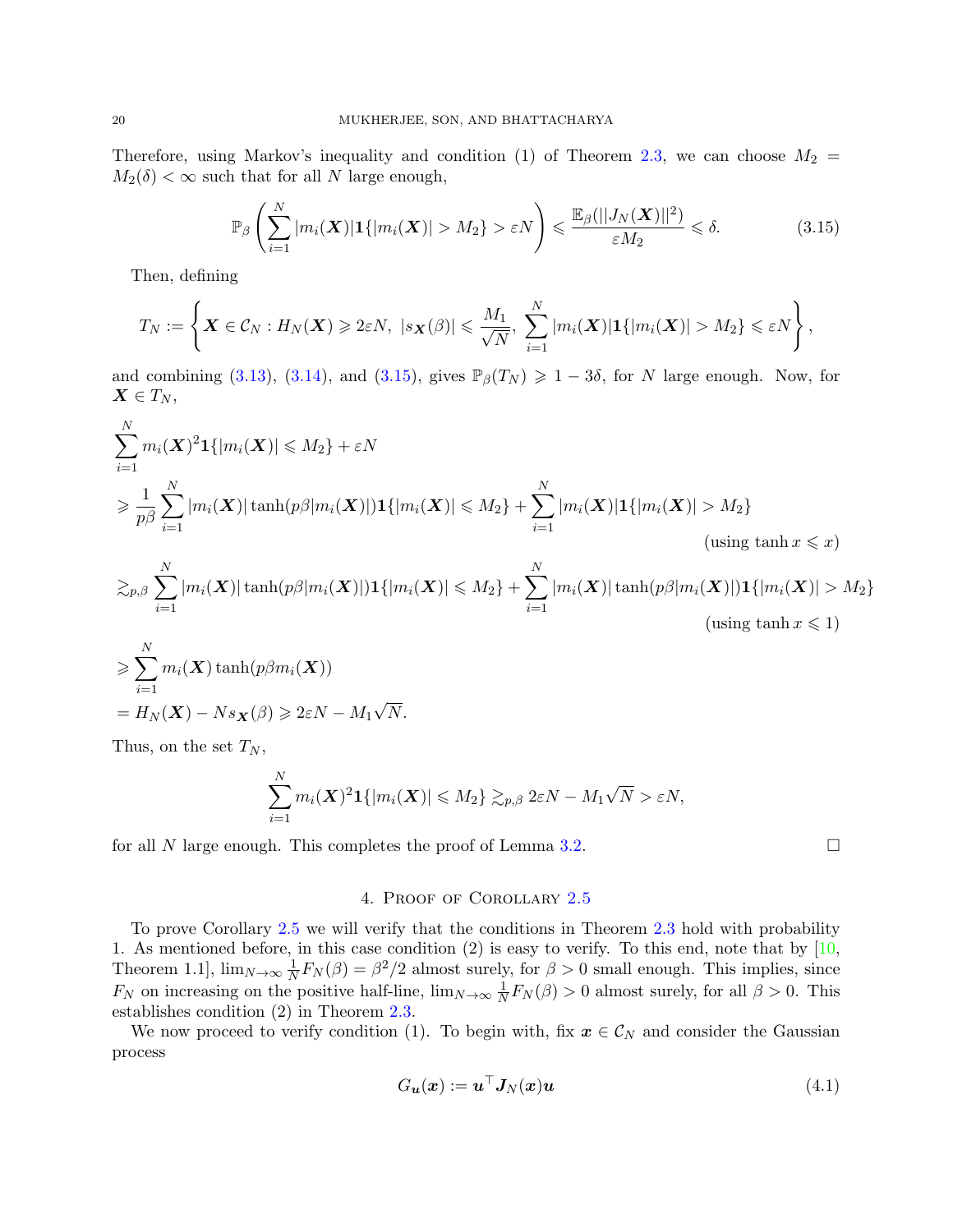indexed by  $u \in S^{N-1} := \{t \in \mathbb{R}^N : ||t|| = 1\}$ . Here,  $J_N(x)$  is the local interaction matrix corresponding to the tensor [\(2.7\)](#page-5-6) of the p-tensor SK model. Note that the maximum eigenvalue of  $J_N(x)$  can be expressed as  $\lambda_{\max} (J_N(x)) = \sup_{\mathbf{u} \in S^{N-1}} G_{\mathbf{u}}(\mathbf{x})$ .<sup>[10](#page-20-0)</sup>

<span id="page-20-2"></span>**Lemma 4.1.** Fix  $x \in \mathcal{C}_N$  and consider the Gaussian process  $\{G_u(x) : u \in S^{N-1}\}\$ as defined above in [\(4.1\)](#page-19-2). Then, the following hold:

- (1) For every vector  $\mathbf{u} \in S^{N-1}$ ,  $\mathbb{E}\left[G_{\mathbf{u}}(\mathbf{x})^2\right] \lesssim_p \frac{1}{N}$  $\frac{1}{N}$  ;
- (2) For vectors  $u, v \in S^{N-1}$ ,  $\mathbb{E}\left[G_u(x) G_v(x)\right]^2 \lesssim_p \frac{1}{N}$  $\frac{1}{N} \sum_{i=1}^{N} (u_i - v_i)^2$ .

*Proof of* (1): Fix  $\mathbf{x} \in \mathcal{C}_N$  and  $\mathbf{u} \in S^{N-1}$ . Then

$$
G_{\mathbf{u}}(\mathbf{x}) = \sum_{1 \leq i_1, \dots, i_p \leq N} J_{i_1 \dots i_p} u_{i_1} u_{i_2} x_{i_3} \dots x_{i_p}
$$
  
=  $(p-2)!$ 
$$
\sum_{1 \leq i_1 < \dots < i_p \leq N} J_{i_1 \dots i_p} \left( \sum_{1 \leq s \neq t \leq p} u_{i_s} u_{i_t} \prod_{a \in \{1, 2, \dots, p\} \setminus \{s, t\}} x_{i_a} \right).
$$

Hence,

<span id="page-20-1"></span>
$$
\mathbb{E}\left[G_{\mathbf{u}}(\mathbf{x})^{2}\right] \lesssim_{p} \frac{1}{N^{p-1}} \sum_{1 \leq i_{1} < \ldots < i_{p} \leq N} \left(\sum_{1 \leq s \neq t \leq p} u_{i_{s}} u_{i_{t}} \prod_{a \in \{1, 2, \ldots, p\} \setminus \{s, t\}} x_{i_{a}}\right)^{2}
$$
\n
$$
\lesssim_{p} \frac{1}{N^{p-1}} \sum_{1 \leq i_{1} < \ldots < i_{p} \leq N} \sum_{1 \leq s \neq t \leq p} u_{i_{s}}^{2} u_{i_{t}}^{2}
$$
\n
$$
\lesssim_{p} \frac{1}{N^{p-1}} \sum_{1 \leq s \neq t \leq p} \sum_{1 \leq i_{1}, \ldots, i_{p} \leq N} u_{i_{s}}^{2} u_{i_{t}}^{2}
$$
\n
$$
= \frac{1}{N^{p-1}} \sum_{1 \leq s \neq t \leq p} N^{p-2} \|\mathbf{u}\|^{4} \lesssim_{p} \frac{1}{N}.
$$
\n(4.2)

where in [\(4.2\)](#page-20-1) we used the inequality  $\left(\sum_{i=1}^n a_i\right)^2 \leqslant n \sum_{i=1}^n a_i^2$ , for any sequence of real numbers  $a_1, \ldots, a_n.$ 

*Proof of* (2): Fix  $\mathbf{x} \in \mathcal{C}_N$  and  $\mathbf{u}, \mathbf{v} \in S^{N-1}$ . Then,

$$
\mathbb{E}\left[G_{\mathbf{u}}(\mathbf{x}) - G_{\mathbf{v}}(\mathbf{x})\right]^{2}
$$
\n
$$
= ((p-2)!)^{2} \mathbb{E}\left[\sum_{1 \leq i_{1} < \ldots < i_{p} \leq N} J_{i_{1} \ldots i_{p}}\left(\sum_{1 \leq s \neq t \leq p} (u_{i_{s}} u_{i_{t}} - v_{i_{s}} v_{i_{t}}) \prod_{a \in \{1, 2, \ldots, p\} \setminus \{s, t\}} \tau_{i_{a}}\right)\right]^{2}
$$
\n
$$
\lesssim_{p} \frac{1}{N^{p-1}} \sum_{1 \leq i_{1} < \ldots < i_{p} \leq N} \left(\sum_{1 \leq s \neq t \leq p} (u_{i_{s}} u_{i_{t}} - v_{i_{s}} v_{i_{t}}) \prod_{a \in \{1, 2, \ldots, p\} \setminus \{s, t\}} \tau_{i_{a}}\right)^{2}
$$
\n
$$
\lesssim_{p} \frac{1}{N^{p-1}} \sum_{1 \leq i_{1} < \ldots < i_{p} \leq N} \sum_{1 \leq s \neq t \leq p} (u_{i_{s}} u_{i_{t}} - v_{i_{s}} v_{i_{t}})^{2}
$$

<span id="page-20-0"></span><sup>&</sup>lt;sup>10</sup>For any  $N \times N$  matrix **A**,  $\lambda_{\max}(A)$  and  $\lambda_{\min}(A)$  denotes the maximum and the minimum eigenvalue of **A**, respectively.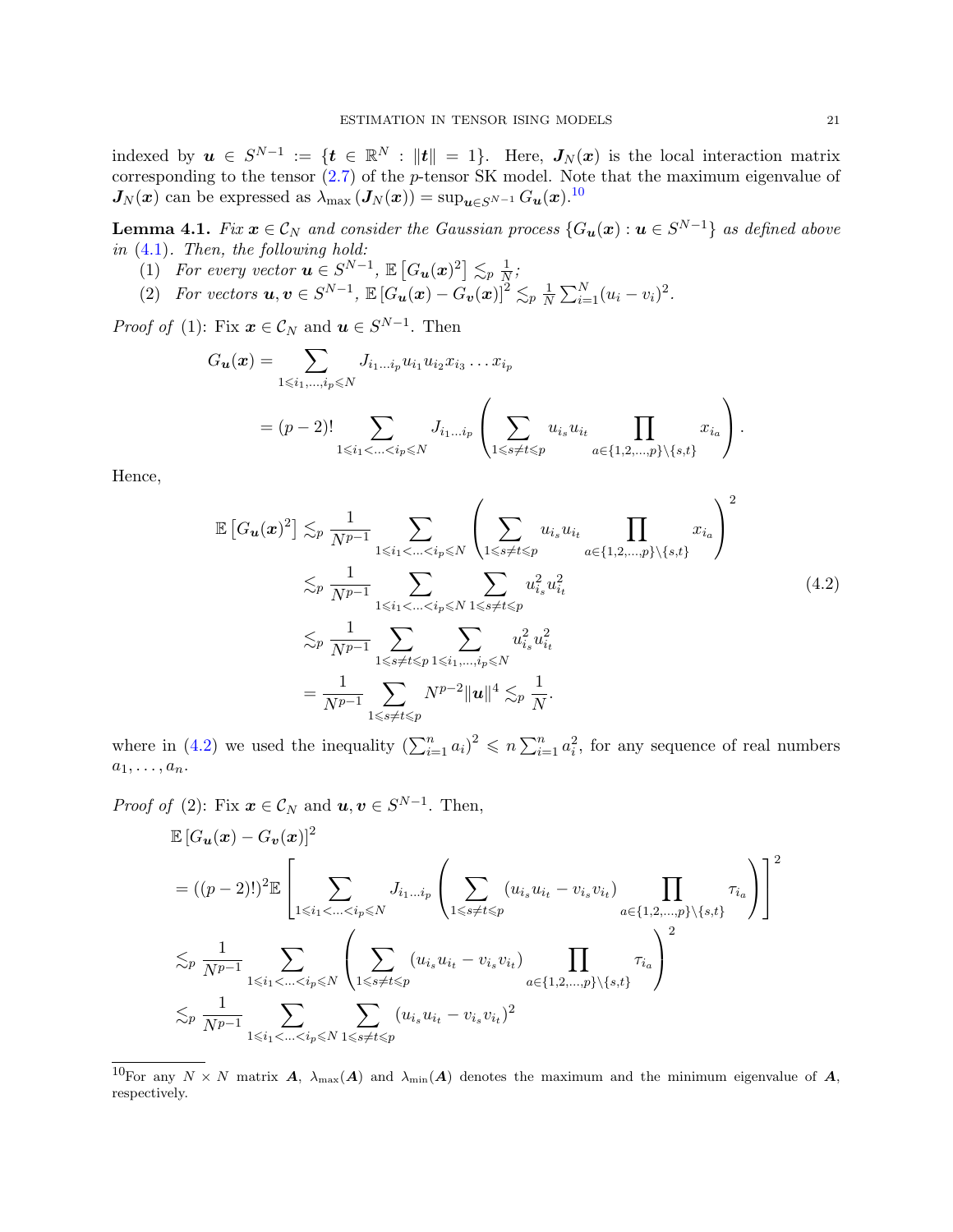$$
\lesssim_{p} \frac{1}{N} \sum_{1 \leq i,j \leq N} (u_{i}u_{j} - v_{i}v_{j})^{2}
$$
  
=  $\frac{2}{N} \left[ 1 - \left( \sum_{i=1}^{N} u_{i}v_{i} \right)^{2} \right] \leq \frac{2}{N} \left[ 2 - 2 \sum_{i=1}^{N} u_{i}v_{i} \right] \lesssim \frac{1}{N} \sum_{i=1}^{N} (u_{i} - v_{i})^{2}.$ 

This completes the proof of Lemma [4.1](#page-20-2) (2).  $\square$ 

Using the lemma above we first show that  $\mathbb{E}[\sup_{u\in S^{N-1}} G_u(x)] \lesssim_p 1$ . We do this comparing the supremum of the Gaussian process  ${G_u(x) : u \in S^{N-1}}$  with the supremum of the Gaussian process  ${H_{\boldsymbol{u}} : \boldsymbol{u} \in S^{N-1}}$ , where  $H_{\boldsymbol{u}} = \sum_{i=1}^{N} g_i u_i$  and  $g_1, \ldots, g_N$  are independent standard Gaussians. Now, by Lemma [4.1](#page-20-2) (2), there exists a constant  $C := C(p) > 0$ , such that for  $u, v \in S^{N-1}$ ,

$$
\mathbb{E}\left[G_{\boldsymbol{u}}(\boldsymbol{x})-G_{\boldsymbol{v}}(\boldsymbol{x})\right]^2 \leqslant \frac{C}{N}\sum_{i=1}^N(u_i-v_i)^2 = \frac{C}{N}\mathbb{E}\left[H_{\boldsymbol{u}}-H_{\boldsymbol{v}}\right]^2.
$$

Hence, by the Sudakov-Fernique inequality [\[15,](#page-31-26) Theorem 1.1],

$$
\mathbb{E}\left[\sup_{\mathbf{u}\in S^{N-1}} G_{\mathbf{u}}(\mathbf{x})\right] \leqslant \left(\frac{C}{N}\right)^{\frac{1}{2}} \mathbb{E}\left[\sup_{\mathbf{u}\in S^{N-1}} H_{\mathbf{u}}\right] = \left(\frac{C}{N}\right)^{\frac{1}{2}} \mathbb{E}\left[\left(\sum_{i=1}^{N} g_i^2\right)^{\frac{1}{2}}\right] \leqslant C^{\frac{1}{2}} := D.
$$
\n(4.3)

Now, since by Lemma [4.1](#page-20-2) (1) there exists a constant  $K := K(p) > 0$  such that  $\sup_{\bm{u} \in S^{N-1}} \mathbb{E}\left[G_{\bm{u}}(\bm{x})^2\right] \leq$ K  $\frac{K}{N}$ , by the Borell-TIS inequality [\[25,](#page-31-27) Theorem 2.1.1], for any  $t > 0$ ,

$$
\mathbb{P}\left(\sup_{\boldsymbol{u}\in S^{N-1}}G_{\boldsymbol{u}}(\boldsymbol{x})-\mathbb{E}\left[\sup_{\boldsymbol{u}\in S^{N-1}}G_{\boldsymbol{u}}(\boldsymbol{x})\right] > t\right) \leqslant e^{-\frac{Nt^2}{2K}}.
$$

This implies, by [\(4.3\)](#page-21-0),

<span id="page-21-0"></span>
$$
\mathbb{P}\left(\sup_{\mathbf{u}\in S^{N-1}} G_{\mathbf{u}}(\mathbf{x}) > D + t\right) \leqslant e^{-\frac{Nt^2}{2K}}.
$$

Then, taking  $t = \sqrt{2K}$  in the inequality above gives,

$$
\mathbb{P}\left(\|\boldsymbol{J}_N(\boldsymbol{x})\|>D+\sqrt{2K}\right)\leqslant 2e^{-N},
$$

since we have  $\lambda_{\max}(\mathbf{J}_N(\boldsymbol{x})) \stackrel{D}{=} -\lambda_{\min}(\mathbf{J}_N(\boldsymbol{x}))$ , because  $\mathbf{J}_N(\boldsymbol{x}) \stackrel{D}{=} -\mathbf{J}_N(\boldsymbol{x})$ . Therefore, by an union bound,

$$
\mathbb{P}\left(\sup_{\bm{x}\in\mathcal{C}_N} \|\bm{J}_N(\bm{x})\| > D + \sqrt{2K}\right) \leqslant 2^{N+1} e^{-N} = 2(e/2)^{-N}.
$$

Hence, by the Borel-Cantelli lemma,  $\limsup_{N\to\infty} \sup_{\mathbf{x}\in\mathcal{C}_N} ||\mathbf{J}_N(\mathbf{x})|| \leqslant D + \sqrt{2K}$  with probability 1, which establishes [\(2.5\)](#page-5-3) and hence, condition (1) of Theorem [2.3.](#page-4-1)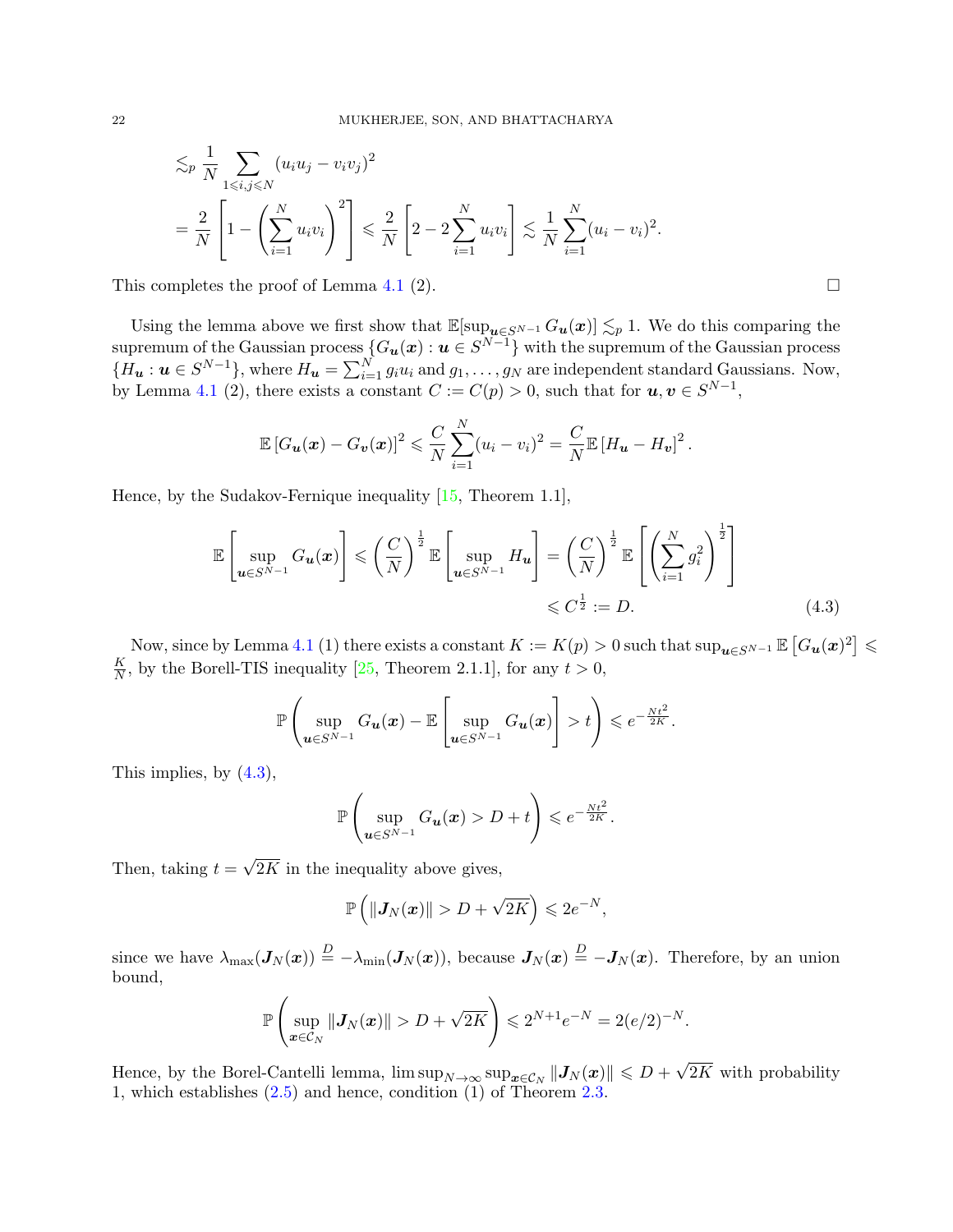#### <span id="page-22-1"></span>5. Proof of Corollary [2.6](#page-6-0)

<span id="page-22-0"></span>We begin by showing that condition (1) of Corollary [2.6](#page-6-0) implies  $\sup_{N\geq 1} \sup_{x\in\mathcal{C}_N} ||J_N(x)|| < \infty$ and, hence, condition (1) of Theorem [2.3.](#page-4-1) To this end, fix  $x \in \mathcal{C}_N$ , and take  $u \in S^{N-1} := \{t \in N : u, u \in \mathbb{R}^N\}$  $\mathbb{R}^N : ||t|| = 1$ . Then,

$$
|\mathbf{u}^{\top} \mathbf{J}_{N}(\mathbf{x})\mathbf{u}| = \Big| \sum_{1 \leq i_{1}, i_{2}, \dots, i_{p} \leq N} J_{i_{1} i_{2} \dots i_{p}} u_{i_{1}} u_{i_{2}} x_{i_{3}} \dots x_{i_{p}} \Big| \leqslant \sum_{1 \leqslant i_{1}, i_{2}, \dots, i_{p} \leqslant N} |J_{i_{1} i_{2} \dots i_{p}}| |u_{i_{1}}| |u_{i_{2}}|
$$
  
=  $(p-2)! |\mathbf{u}|^{\top} \mathbf{D}_{\mathbf{J}_{N}} |\mathbf{u}| \lesssim_{p} ||\mathbf{D}_{\mathbf{J}_{N}}||,$  (5.1)

since  $|\mathbf{u}| := (|u_1|, \dots, |u_N|) \in S^{N-1}$ . Taking supremum over all  $\mathbf{u} \in S^{N-1}$  followed by the supremum over all  $x \in C_N$  and further followed by the supremum over all  $N \geq 1$  throughout [\(5.1\)](#page-22-1), we have:

$$
\sup_{N\geqslant 1}\sup_{\boldsymbol{x}\in\mathcal{C}_N}||\boldsymbol{J}_N(\boldsymbol{x})||\lesssim_p \sup_{N\geqslant 1}\|\boldsymbol{D}_{\boldsymbol{J}_N}\|<\infty.
$$

Next, we verify condition (2) in Theorem [2.3.](#page-4-1) To this end, we need the following lemma:

<span id="page-22-2"></span>**Lemma 5.1.** For every  $p \ge 2$ , under the assumptions of Corollary [2.6,](#page-6-0)  $|F_N^{(3)}|$  $|N^{(3)}(0)| = O(N)$ , where  $F^{(3)}(0)$  denotes the third derivative of  $F_N(\beta)$  at  $\beta = 0$ .

The proof of the lemma is given below. First we show how it can be used to prove condition (2) in Theorem [2.3.](#page-4-1) To begin with, note that condition (2) of Corollary [2.6](#page-6-0) implies that

$$
F''_N(0) = \text{Var}_0(H_N(\boldsymbol{X})) = \mathbb{E}_0 H_N^2(\boldsymbol{X}) = (p!)^2 \sum_{1 \le i_1 < \ldots < i_p \le N} J_{i_1 \ldots i_p}^2 = \Omega(N). \tag{5.2}
$$

<span id="page-22-3"></span>.

Hence,  $\liminf_{N\to\infty}\frac{1}{N}$  $\frac{1}{N}F_N''(0) > 0$ . Now, since by Lemma [5.1,](#page-22-2)  $\limsup_{N \to \infty} \frac{1}{N}$  $\frac{1}{N}|F_N^{(3)}$  $\left| \mathcal{N}^{(3)}(0) \right| < \infty$ , we can choose  $\varepsilon > 0$  small enough, such that for all N large enough,

$$
\frac{\varepsilon}{6N}|F_N^{(3)}(0)|<\frac{F_N''(0)}{4N}
$$

Therefore, because the fourth derivative  $F_N^{(4)}$  $N_N^{(4)}(b) = \mathbb{E}_b H_N^4(\boldsymbol{X}) \geq 0$  for all  $b \geq 0$ , a Taylor expansion gives the following for all  $\beta \in (0, \varepsilon)$ :

$$
\frac{F_N(\beta)}{N} \geq \frac{\beta^2}{2N} F_N''(0) + \frac{\beta^3}{6N} F_N^{(3)}(0) \geq \frac{\beta^2}{2N} F_N''(0) - \frac{\beta^3}{6N} |F_N^{(3)}(0)| > \frac{\beta^2}{4N} F_N''(0) = \Omega(1),
$$

where the last step uses [\(5.2\)](#page-22-3). This verifies condition (2) of Theorem [2.3](#page-4-1) for all  $\beta > 0$ , by the monotonicity of  $F_N$ .

*Proof of Lemma [5.1.](#page-22-2)* To begin with observe that  $F_N^{(3)}$  $N_N^{(3)}(0) = \mathbb{E}_0 H_N^3(\boldsymbol{X}).$  Now, the proof of the lemma for odd p is trivial. This is because, under  $\mathbb{P}_0$ ,  $\mathbf{X} \triangleq -\mathbf{X}$ , and for odd p,  $H_N(-\mathbf{X}) = -H_N(\mathbf{X})$ , which implies  $\mathbb{E}_0 H_N^3(\boldsymbol{X})$ . Hence, we will assume that  $p = 2q$ , for  $q \geq 1$ , throughout the rest of the proof. Now, note that

<span id="page-22-4"></span>
$$
\mathbb{E}_{0}H_{N}^{3}(\boldsymbol{X}) = \sum_{\substack{1 \leq i_{1}, \dots, i_{p} \leq N}} \sum_{\substack{1 \leq j_{1}, \dots, j_{p} \leq N}} \sum_{\substack{1 \leq k_{1}, \dots, k_{p} \leq N}} J_{i_{1}, \dots, i_{p}} J_{j_{1}, \dots, j_{p}} J_{k_{1}, \dots, k_{p}} \mathbb{E}_{0} \left( \prod_{s=1}^{p} X_{i_{s}} X_{j_{s}} X_{k_{s}} \right). (5.3)
$$

Observe for each term in the sum above, the expectation is non-zero, if only if the multiplicity of each element in the multi-set  $\{i_1, \ldots, i_p\} \bigcup \{j_1, \ldots, j_p\} \bigcup \{k_1, \ldots, k_p\}$  is exactly 2. This implies, the number of distinct elements in  $\{i_1, \ldots, i_p\} \bigcup \{j_1, \ldots, j_p\} \bigcup \{k_1, \ldots, k_p\}$  is 3q and every pair of sets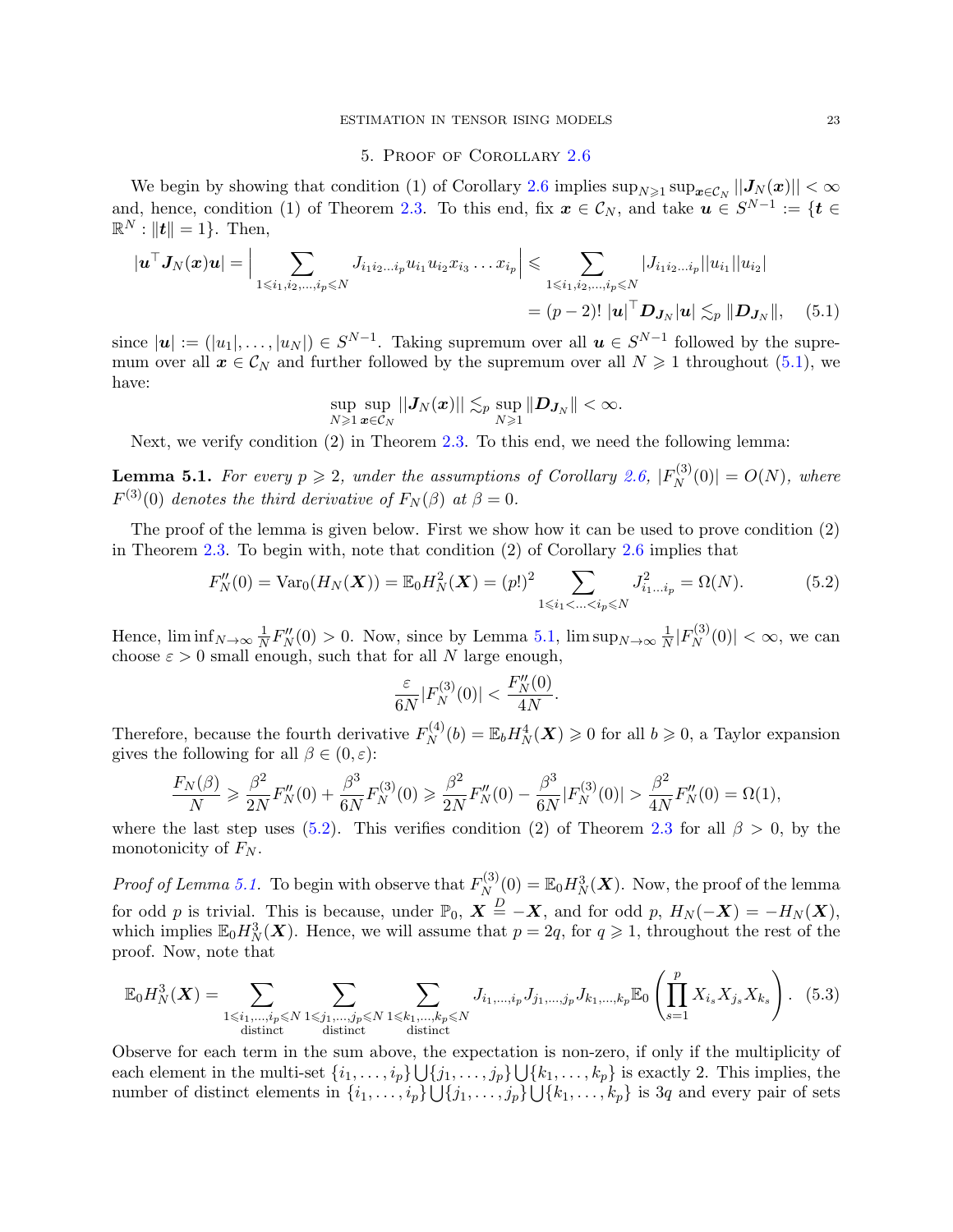among  $\{i_1, \ldots, i_p\}, \{j_1, \ldots, j_p\}, \{k_1, \ldots, k_p\}$  must have exactly q elements in common. Therefore, from [\(5.3\)](#page-22-4) and recalling the definition of the matrix  $\mathbf{D}_{\mathbf{J}_N}$  from [\(2.8\)](#page-6-4) we get,

$$
\left| \mathbb{E}_{0} H_{N}^{3}(\boldsymbol{X}) \right| \lesssim_{p} \sum_{\substack{1 \leq i_{1}, \ldots, i_{q}, i_{q+1}, \ldots, i_{2q}, i_{2q+1}, \ldots, i_{3q} \leq N}} \left| J_{i_{1}, \ldots, i_{q}, i_{q+1}, \ldots, i_{2q}} J_{i_{q+1}, \ldots, i_{2q} i_{2q+1}, \ldots, i_{3q}} J_{i_{2q+1}, \ldots, i_{3q} i_{1}, \ldots i_{q}} \right|
$$
  

$$
\lesssim_{p} \sum_{\substack{1 \leq i_{1}, i_{q+1}, i_{2q+1} \leq N}} d_{J_{N}}(i_{1}, i_{q+1}) d_{J_{N}}(i_{q+1}, i_{2q+1}) d_{J_{N}}(i_{1}, i_{2q+1})
$$
  

$$
= \text{Trace}(D_{J_{N}}^{3}) \leq N \| D_{J_{N}} \| = O(N),
$$

where the last step uses the assumption that  $\sup_{N\geq 1} ||D_{J_N}|| < \infty$ .

## 6. Proof of Theorem [2.10](#page-8-0)

<span id="page-23-0"></span>We start by proving Theorem [2.10](#page-8-0) (1). To this end, it suffices to verify Theorem [2.3.](#page-4-1) Note that condition (1) is easily satisfied because the bounded maximum degree condition [\(2.9\)](#page-7-4) holds almost surely:

$$
\max_{1 \le i \le N} d_{J_N}(i) = \frac{1}{N^{p-1}} \max_{1 \le i \le N} d_{A_{H_N}}(i) = O(1),
$$

since  $d_{\mathbf{A}_{H_N}}(i) \leqslant N^{p-1}$ , for all  $1 \leqslant i \leqslant N$ , in any p-uniform hypergraph  $H_N$ . Next, we verify condition (2) of Theorem [2.3.](#page-4-1) To this end, by the lower bound in  $[14,$  Theorem 1.6 (which is the mean-field lower bound to the Gibbs variational representation of the log-partition function), we have

$$
\mathbb{E}F_{N}(\beta) \geq \mathbb{E}\left[\sup_{x \in [-1,1]^{N}} \left\{\beta \sum_{1 \leq i_{1}, \dots, i_{p} \leq N} \mathbb{E}(J_{i_{1} \dots i_{p}}) x_{i_{1}} \dots x_{i_{p}} - \sum_{i=1}^{N} I(x_{i})\right\}\right]
$$
  

$$
\geq \sup_{x \in [-1,1]^{N}} \left\{\frac{\beta}{N^{p-1}} \sum_{1 \leq i_{1}, \dots, i_{p} \leq N} \mathbb{E}(a_{i_{1} \dots i_{p}}) x_{i_{1}} \dots x_{i_{p}} - \sum_{i=1}^{N} I(x_{i})\right\}.
$$
 (6.1)

Now, take any  $\boldsymbol{t} := (t_1, \ldots, t_K) \in [-1,1]^K$ , and define  $\boldsymbol{x} \in [-1,1]^N$  by taking  $x_i := t_j$ , if  $i \in \mathcal{B}_j$ , where  $\mathcal{B}_1, \mathcal{B}_2, \ldots, \mathcal{B}_K$  are as in Definition [2.9.](#page-8-2) Then, the term inside the supremum in the RHS of  $(6.1)$  equals  $N\phi_{\beta}(t_1,\ldots,t_K)+O(1)$  (recall the definition of the function  $\phi_{\beta}(t_1,\ldots,t_K)$  from  $(2.13)$ ). Hence,  $(6.1)$  gives us,

<span id="page-23-2"></span><span id="page-23-1"></span>
$$
\frac{\mathbb{E}F_N(\beta)}{N} \ge \sup_{(t_1, t_2, ..., t_K) \in [0, 1]^K} \phi_{\beta}(t_1, ..., t_K) + o(1).
$$
\n(6.2)

The bound in [\(6.2\)](#page-23-2) above combined with the definition of the threshold  $\beta_{\rm HSBM}^{*}$  in [\(2.12\)](#page-8-4) and now implies that for all  $\beta > \beta_{\text{HSBM}}^*$ ,  $\liminf_{N \to \infty} \frac{1}{N}$  $\frac{1}{N} \mathbb{E} F_N(\beta) > 0$ . Then by Lemma [6.1](#page-23-3) below, it follows that  $\liminf_{N\to\infty}\frac{1}{N}$  $\frac{1}{N}F_N(\beta) > 0$  with probability 1. This verifies condition (2) of Theorem [2.3,](#page-4-1) and shows that the MPL estimate  $\hat{\beta}_N(\boldsymbol{X})$  is  $\sqrt{N}$ -consistent for  $\beta > \beta_{\text{HSBM}}^*$ .

<span id="page-23-3"></span>**Lemma 6.1.** Let  $F_N(\beta)$  denote the log-partition function of the p-tensor stochastic block model as in Theorem [2.10.](#page-8-0) Then, for every  $\beta > 0$ , the sequence  $F_N(\beta) - \mathbb{E} F_N(\beta)$  is bounded in probability.

*Proof.* To start with, note that  $F_N(\beta)$  is a function of the collection of i.i.d. random variables  $\mathcal{A} := \{A_{i_1...i_p}\}_{1 \leq i_1 < ... \leq i_p \leq N}$ , and so, it is convenient to denote  $F_N(\beta)$  by  $F_{N,\beta}(\mathcal{A})$ . Let us take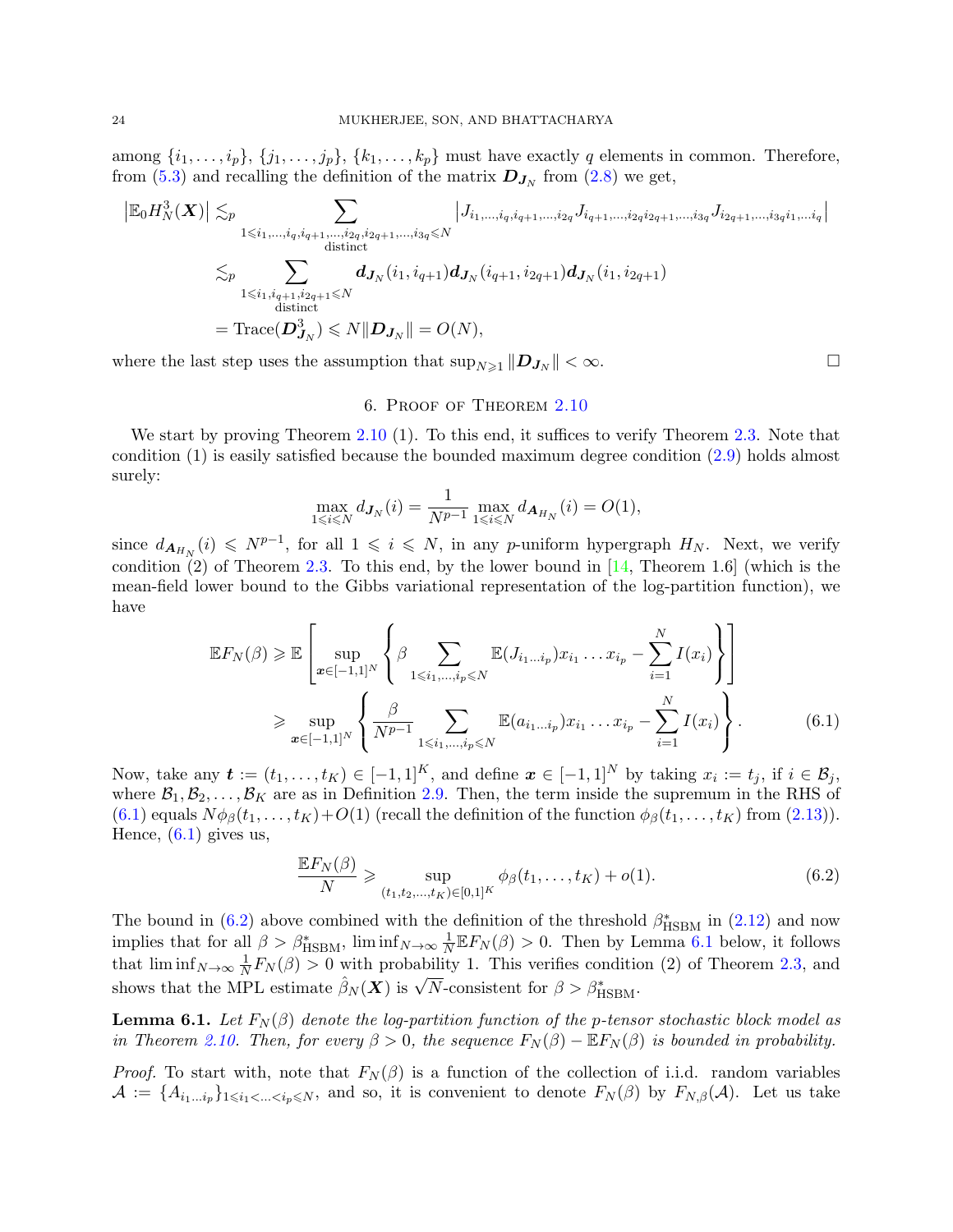$\mathcal{A}' := \{A'_{i_1...i_p}\}_{1 \le i_1 < ... < i_p \le N}$ , where  $A'_{123...p} = 1 - A_{123...p}$  and  $A'_{i_1...i_p} = A_{i_1...i_p}$  for all  $(i_1,...,i_p) \ne$  $(1, 2, 3, \ldots, p)$ . Note that

$$
\left| \sum_{i_1 < \dots < i_p} A_{i_1 \dots i_p} X_{i_1} \dots X_{i_p} - \sum_{i_1 < \dots < i_p} A'_{i_1 \dots i_p} X_{i_1} \dots X_{i_p} \right| = |X_1 X_2 \dots X_p| = 1.
$$

Hence,

$$
\exp\left\{\frac{\beta p!}{N^{p-1}}\sum_{i_1<\cdots
$$

The above inequality implies that  $F_{N,\beta}(\mathcal{A}) \leqslant F_{N,\beta}(\mathcal{A}') + \beta p! N^{1-p}$ . Similarly, we also have  $F_{N,\beta}(\mathcal{A}') \leqslant$  $F_{N,\beta}(\mathcal{A}) + \beta p! N^{1-p}$ , and hence,

$$
\big|F_{N,\beta}(\mathcal{A})-F_{N,\beta}(\mathcal{A}')\big|\leq \beta p!N^{1-p}.
$$

Of course, the above arguments hold if  $\mathcal{A}'$  is obtained by flipping any arbitrary entry of  $\mathcal{A}$  (not necessarily the  $(1, 2, \ldots, p)$ -th entry) and keeping all other entries unchanged. Hence, the assump-tion of McDiarmid's inequality [\[41\]](#page-32-25) holds with bounding constants  $c_{i_1...i_p} = \beta p! N^{1-p}$ . Therefore, for every  $t > 0$ :

$$
\mathbb{P}(|F_N(\beta) - \mathbb{E}F_N(\beta)| \ge t) \le 2 \exp\left\{-\frac{2t^2}{\sum_{i_1 < \dots < i_p} c_{i_1 \dots i_p}^2}\right\} \le 2 \exp\left\{-\frac{2t^2 N^{p-2}}{\beta^2 (p!)^2}\right\},\
$$
\nwhich completes the proof of the lemma.

We will now use Lemma [6.1](#page-23-3) to prove Theorem [2.10](#page-8-0) (2). To this end, we will show that

<span id="page-24-3"></span><span id="page-24-0"></span>
$$
\mathbb{E}F_N(\beta) = O(1), \quad \text{for } \beta < \beta_{\text{HSBM}}^*, \tag{6.3}
$$

the expectation in [\(6.3\)](#page-24-0) being taken with respect to the randomness of the HSBM. To see why this implies Theorem [2.10](#page-8-0) (2), assume, on the contrary, that there is a sequence of estimates which is consistent for  $\beta < \beta_{\text{HSBM}}^*$ . Using this sequence of estimates we can then construct a consistent sequence of tests  $\{\phi_N\}_{N\geq 1}$  for the following hypothesis testing problem:<sup>[11](#page-24-1)</sup>

<span id="page-24-2"></span>
$$
H_0: \beta = \beta_1 \qquad \text{versus} \qquad H_1: \beta = \beta_2,\tag{6.4}
$$

if  $\beta_1 < \beta_2 < \beta_{\text{HSBM}}^*$ . To this end, denote by  $\mathbb{Q}_{\beta,p}$  the joint distribution of the HSBM and the p-tensor Ising model with parameter  $\beta$ . Then a simple calculation shows that for any two positive real numbers  $\beta_1 < \beta_2$ , the Kullback-Leibler (KL) divergence between the joint measures  $\mathbb{Q}_{\beta_1,p}$  and  $\mathbb{Q}_{\beta_2,p}$  is given by:

$$
D_N(\mathbb{Q}_{\beta_1,p}||\mathbb{Q}_{\beta_2,p}) = \mathbb{E}D_N(\mathbb{P}_{\beta_1,p}||\mathbb{P}_{\beta_2,p}) = \mathbb{E}F_N(\beta_2) - \mathbb{E}F_N(\beta_1) - (\beta_2 - \beta_1)\mathbb{E}F_N'(\beta_1),\tag{6.5}
$$

where, as before, the expectation in  $(6.5)$  is taken with respect to the randomness of the HSBM. Now, by the monotonicity of  $F'_{N}(\cdot)$ ,

$$
0 = (\beta_2 - \beta_1) F'_N(0) \leq (\beta_2 - \beta_1) F'_N(\beta_1) \leq \int_{\beta_1}^{\beta_2} F'_N(t) dt = F_N(\beta_2) - F_N(\beta_1).
$$

<span id="page-24-1"></span><sup>&</sup>lt;sup>11</sup>A sequence of tests  $\{\phi_N\}_{N\geqslant1}$  is said to be *consistent* if both its Type I and Type II errors converge to zero as  $N \to \infty$ , that is,  $\lim_{N \to \infty} \mathbb{E}_{H_0} \phi_N = 0$ , and the power  $\lim_{N \to \infty} \mathbb{E}_{H_1} \phi_N = 1$ .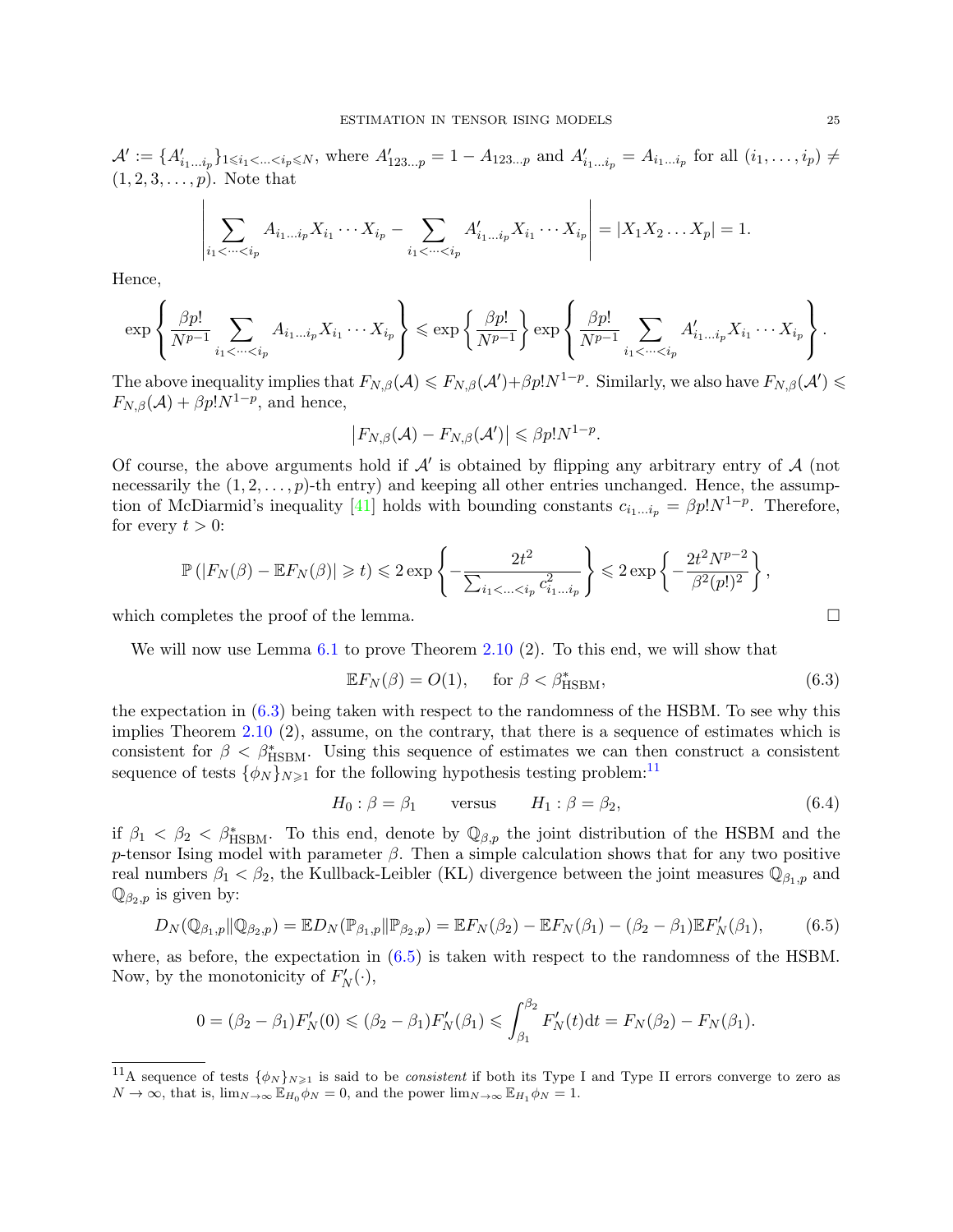Hence, by [\(6.3\)](#page-24-0) and [\(6.5\)](#page-24-2),  $D_N(\mathbb{Q}_{\beta_1,p}||\mathbb{Q}_{\beta_2,p}) = O(1)$ . Then, by [\[9,](#page-31-10) Proposition 6.1], there cannot exist any sequence of consistent tests for the hypothesis [\(6.4\)](#page-24-3), which leads to a contradiction. This completes the proof of Theorem [2.10](#page-8-0) (2).

6.1. **Proof of**  $(6.3)$ **.** The proof of  $(6.3)$  has the following two steps:

- (I) Define a new p-tensor Ising model on N nodes, with interaction tensor  $J_N := \mathbb{E} J_N$ . We will call this model  $\mathcal{M}_0$ . The first step in the proof of  $(6.3)$  is to show that the log-partition function  $\tilde{F}_N$  of the model  $\mathcal{M}_0$  is bounded, for every  $\beta < \beta_{\text{HSBM}}^*$ .
- (II) The second step is to show that the expected log-partition function  $\mathbb{E} F_N(\beta)$  of the original model is bounded, for  $\beta < \beta_{\text{HSBM}}^*$ , by comparing it with the log-partition function  $\tilde{F}_N$  of the model  $\mathcal{M}_0$ . The result in [\(6.3\)](#page-24-0) then follows by an application of Lemma [6.1.](#page-23-3)

6.1.1. Proof of Step (I). Throughout this section we fix  $\beta < \beta_{\text{HSBM}}^*$  and denote by  $\mathbb{P}_{\beta,\mathcal{M}_0}$  the probability measure corresponding to the model  $\mathcal{M}_0$  at the parameter  $\beta$  and  $\mathbb{E}_{\beta,\mathcal{M}_0}$  the expectation with respect to the probability measure  $\mathbb{P}_{\beta,\mathcal{M}_0}$ .

<span id="page-25-0"></span>**Lemma 6.2.** Denote by  $\tilde{F}_N(\beta)$  the log-partition function of the model  $\mathcal{M}_0$ . Then for  $\beta < \beta_{\rm HSBM}^*$ ,  $\limsup_{N\to\infty} F_N(\beta) < \infty$ .

*Proof of Lemma* [6.2:](#page-25-0) Denote the Hamiltonian of the model  $\mathcal{M}_0$  by  $H_N(\mathbf{X})$ , that is,

$$
\tilde{H}_N(\boldsymbol{X}) := \frac{1}{N^{p-1}} \sum_{1 \leq i_1, i_2, \dots, i_p \leq N} \mathbb{E}(a_{i_1 i_2 \dots i_p}) X_{i_1} X_{i_2} \dots X_{i_p}.
$$

For each  $\mathbf{X} \in \mathcal{C}_N$  and  $1 \leqslant j \leqslant K$ , define  $S_j(\mathbf{X}) := \sum_{i \in \mathcal{B}_j} X_i$ . With these notations, we have  $\widetilde{H}_N(\boldsymbol{X}) = \overline{H}_N(\boldsymbol{X}) + O(1)$ , where

$$
\overline{H}_N(\boldsymbol{X}) = \frac{1}{N^{p-1}} \sum_{1 \leq j_1, \dots, j_p \leq K} \theta_{j_1 \dots j_p} \prod_{\ell=1}^p S_{j_\ell}(\boldsymbol{X}). \tag{6.6}
$$

Let us define  $\overline{Z}_N(\beta) := \frac{1}{2^N} \sum_{\mathbf{X} \in \mathcal{C}_N} e^{\beta \overline{H}_N(\mathbf{X})}$ . Since  $\tilde{F}_N(\beta) = \log \overline{Z}_N(\beta) + O(1)$ , it suffices to show that  $Z_N(\beta) = O(1)$ . Towards this, for each  $1 \leq j \leq K$ , define the sets:

$$
I_j := \left\{-1, -1 + \frac{2}{|\mathcal{B}_j|}, -1 + \frac{4}{|\mathcal{B}_j|}, \ldots, 1 - \frac{2}{|\mathcal{B}_j|}, 1\right\} \text{ and } A_s(j) := \{ \mathbf{X} \in \mathcal{C}_N : S_j(\mathbf{X}) = s \}.
$$

Recall,  $\mathcal{B}_j = (N \sum_{i=1}^{j-1} \lambda_i, N \sum_{i=1}^j \lambda_i] \bigcap [N]$ , hence  $||\mathcal{B}_j| - N\lambda_j| \leq 2$ . Now, note that

$$
\overline{Z}_{N}(\beta) = \frac{1}{2^{N}} \sum_{(\ell_{1},\ldots,\ell_{K})\in I_{1}\times\cdots\times I_{K}} e^{\frac{\beta}{N^{p-1}}\sum_{1\leqslant j_{1},\ldots,j_{p}\leqslant K}\theta_{j_{1}\ldots j_{p}}\prod_{m=1}^{p}\ell_{j_{m}}|\mathcal{B}_{j_{m}}|} \left| \bigcap_{j=1}^{K} A_{\ell_{j}|\mathcal{B}_{j}}(j) \right|
$$
\n
$$
\lesssim \frac{1}{2^{N}} \sum_{(\ell_{1},\ldots,\ell_{K})\in I_{1}\times\cdots\times I_{K}} e^{N\beta \sum_{1\leqslant j_{1},\ldots,j_{p}\leqslant K}\theta_{j_{1}\ldots j_{p}}\prod_{m=1}^{p}\lambda_{j_{m}}\ell_{j_{m}}}\left| \bigcap_{j=1}^{K} A_{\ell_{j}|\mathcal{B}_{j}}(j) \right|
$$
\n
$$
= T_{1} + T_{2}, \qquad (6.8)
$$

where the term  $T_1$  is obtained by restricting the sum in the RHS of [\(6.7\)](#page-25-1) to the set  $(I_1 \times \cdots \times$  $I_K$ )  $\bigcap \left[-\frac{1}{2}\right]$  $\frac{1}{2}, \frac{1}{2}$  $\frac{1}{2}$ <sup>K</sup> and the term  $T_2$  is the sum restricted to the set  $(I_1 \times \cdots \times I_K) \bigcap ([-\frac{1}{2})$  $\frac{1}{2}, \frac{1}{2}$  $\frac{1}{2}$ ]<sup>K</sup> $)^c$ .

Let us bound  $T_1$  first. Note that

<span id="page-25-2"></span><span id="page-25-1"></span>
$$
|A_{\ell_j|\mathcal{B}_j|}(j)| = \left(\frac{|\mathcal{B}_j|}{\frac{|\mathcal{B}_j|(1+\ell_j)}{2}}\right).
$$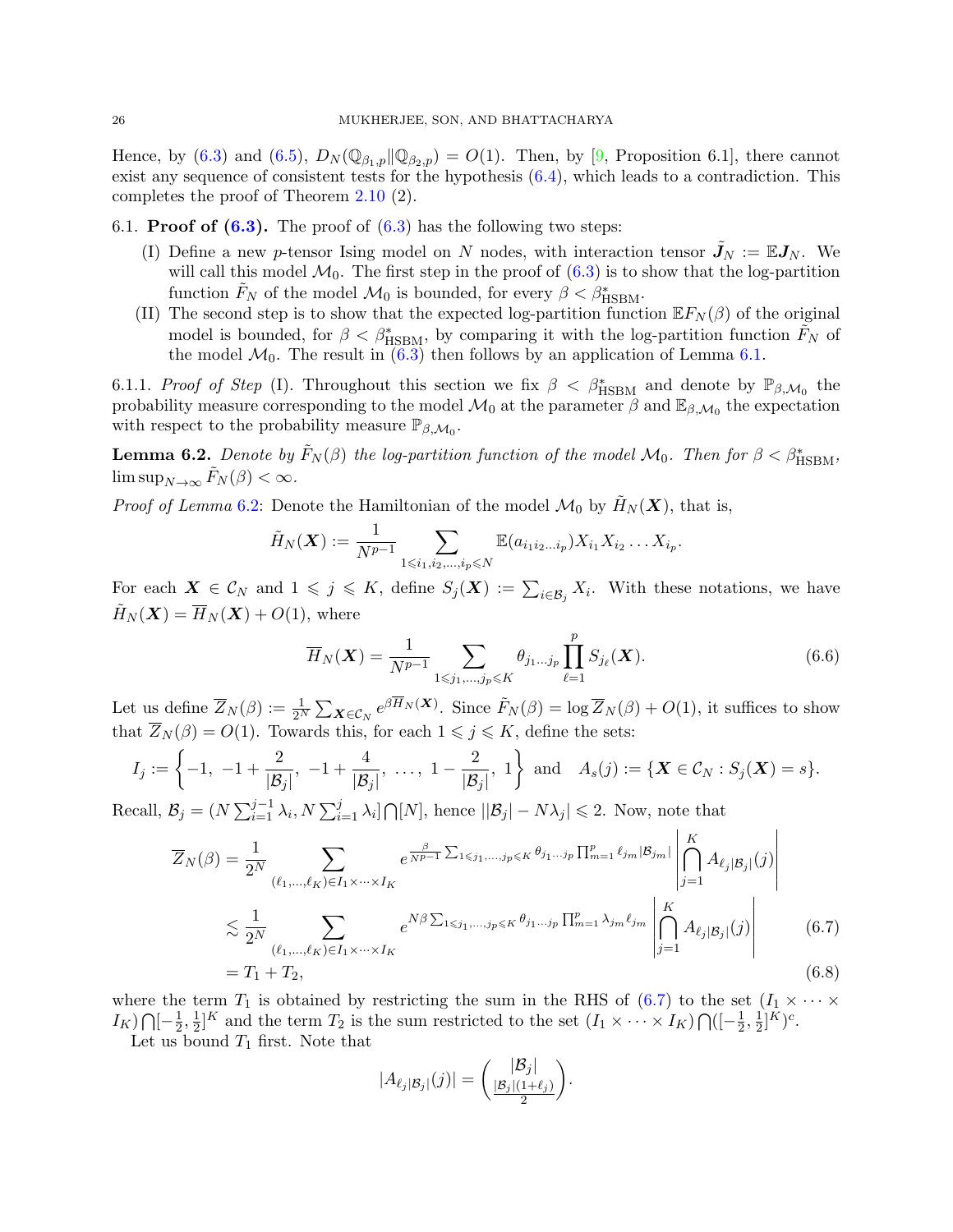Then by the Stirling's approximation of the binomial coefficient (see, for example, [\[45,](#page-32-24) Lemma B.5]) and using the fact that the sets  $\mathcal{B}_1, \mathcal{B}_2, \ldots, \mathcal{B}_K$  are disjoint, we have for all  $(\ell_1, \ldots, \ell_K) \in [-\frac{1}{2}]$  $\frac{1}{2}, \frac{1}{2}$  $\frac{1}{2}$ ]<sup> $\bar{K}$ </sup>,

$$
\left|\bigcap_{j=1}^K A_{\ell_j|\mathcal{B}_j|}(j)\right| = 2^N \exp\left\{-\sum_{j=1}^K |\mathcal{B}_j| I(\ell_j)\right\} O\left(\frac{1}{\sqrt{\prod_{j=1}^K |\mathcal{B}_j|}}\right).
$$

Hence, denoting  $\ell := (\ell_1, \ldots, \ell_K)$  and  $\mathcal{I} := (I_1 \times \cdots \times I_K)$  gives,

$$
T_1 = \sum_{\ell \in \mathcal{I}} \sum_{\substack{\lceil -\frac{1}{2}, \frac{1}{2} \rceil^K}} e^{N\beta \sum_{1 \le j_1, \dots, j_p \le K} \theta_{j_1 \dots j_p} \prod_{m=1}^p \lambda_{j_m} \ell_{j_m} - \sum_{j=1}^K |\mathcal{B}_j| I(\ell_j)} O\left(\frac{1}{\sqrt{\prod_{j=1}^K |\mathcal{B}_j|}}\right)
$$
  

$$
\lesssim \sum_{\ell \in \mathcal{I} \cap [-\frac{1}{2}, \frac{1}{2}]^K} e^{N\beta \sum_{1 \le j_1, \dots, j_p \le K} \theta_{j_1 \dots j_p} \prod_{m=1}^p \lambda_{j_m} \ell_{j_m} - N \sum_{j=1}^K \lambda_j I(\ell_j)} O\left(\frac{1}{\sqrt{\prod_{j=1}^K |\mathcal{B}_j|}}\right)
$$
  

$$
= \sum_{\ell \in \mathcal{I} \cap [-\frac{1}{2}, \frac{1}{2}]^K} e^{N\phi_\beta(\ell_1, \dots, \ell_K)} O\left(\frac{1}{\sqrt{\prod_{j=1}^K |\mathcal{B}_j|}}\right)
$$

Now, since  $\beta < \beta_{\text{HSBM}}^*$  we can choose  $\varepsilon \in (0,1)$ , such that  $\beta/(1-\varepsilon) < \beta_{\text{HSBM}}^*$ . Hence, recalling  $(2.12),$  $(2.12),$ 

$$
\phi_{\beta/(1-\varepsilon)}(\ell_1,\ldots,\ell_K)\leqslant 0,\quad \text{that is,}\quad \phi_{\beta}(\ell_1,\ldots,\ell_K)\leqslant -\varepsilon\sum_{j=1}^K\lambda_jI(\ell_j)\leqslant -\frac{\varepsilon}{2}\sum_{j=1}^K\lambda_j\ell_j^2,
$$

where the last step uses  $I(x) \geq x^2/2$ . Then by a Riemann sum approximation (see [\[45,](#page-32-24) Lemma B.2]),

<span id="page-26-1"></span>
$$
T_1 \lesssim \sum_{\ell \in \mathcal{I}} \sum_{\bigcap [-\frac{1}{2},\frac{1}{2}]^K} e^{-\frac{N\varepsilon}{2} \sum_{j=1}^K \lambda_j \ell_j^2} O\left(\frac{1}{\sqrt{\prod_{j=1}^K |\mathcal{B}_j|}}\right)
$$
\n
$$
\leq \frac{1}{2^K} O\left(\sqrt{\prod_{j=1}^K |\mathcal{B}_j|}\right) \int_{\mathbb{R}^K} \exp\left\{-\frac{N\varepsilon}{2} \sum_{j=1}^K \lambda_j x_j^2\right\} dx_1 \dots dx_K + O(1)
$$
\n
$$
= \frac{1}{2^K} O\left(\sqrt{\prod_{j=1}^K \frac{|\mathcal{B}_j|}{N}}\right) \int_{\mathbb{R}^K} \exp\left\{-\frac{\varepsilon}{2} \sum_{j=1}^K \lambda_j y_j^2\right\} dy_1 \dots dy_K + O(1)
$$
\n
$$
\lesssim \int_{\mathbb{R}^K} \exp\left\{-\frac{\varepsilon}{2} \sum_{j=1}^K \lambda_j y_j^2\right\} dy_1 \dots dy_K + O(1) = O(1).
$$
\n(6.10)

Now, we bound  $T_2$ . For this we need the following combinatorial estimate:

**Observation 6.3.** [\[58,](#page-32-26) Equation (5.4)] For every integer s and positive integer m,

<span id="page-26-2"></span><span id="page-26-0"></span>
$$
\left| \left\{ x \in \{-1, 1\}^m : \sum_{i=1}^m x_i = s \right\} \right| \leq 2^m e^{-m \left( \frac{s}{m} \right)}.
$$
\n(6.11)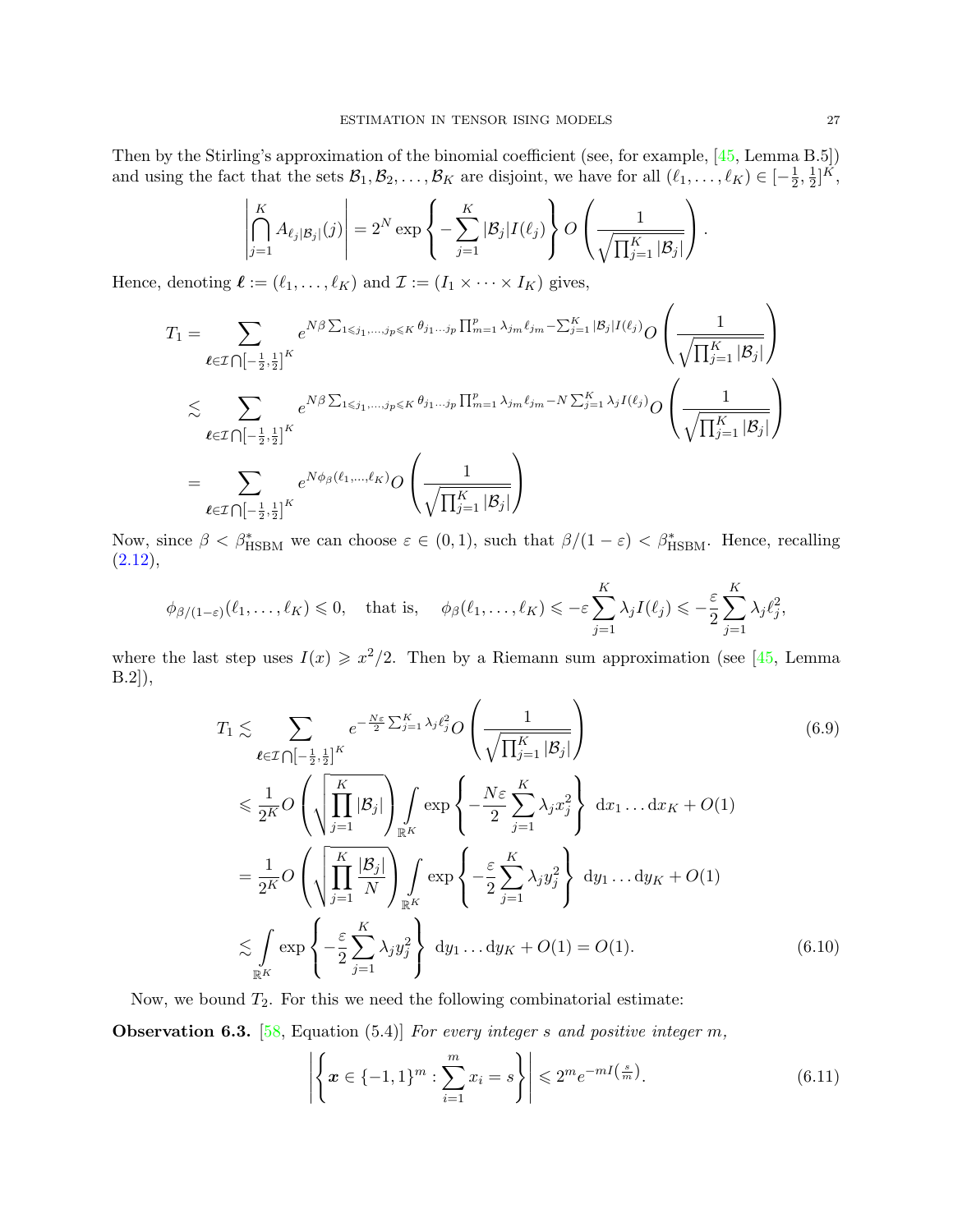Using the bound in [\(6.11\)](#page-26-0) and recalling that the sets  $\mathcal{B}_1, \mathcal{B}_2, \ldots, \mathcal{B}_K$  are disjoint, we have for every  $(\ell_1, \ell_2, \ldots, \ell_K) \in (I_1, I_2, \ldots, I_K),$ 

<span id="page-27-1"></span>
$$
\left|\bigcap_{j=1}^K A_{\ell_j|\mathcal{B}_j|}(j)\right| \leq 2^N \exp\left\{-\sum_{j=1}^K |\mathcal{B}_j| I(\ell_j)\right\}.
$$

Hence, by following the arguments used to obtain  $(6.9)$  we get,

$$
T_2 \lesssim \sum_{\ell \in \mathcal{I}} \sum_{\bigcap \left( \left[-\frac{1}{2},\frac{1}{2}\right]^K \right)^c} e^{-\frac{N\varepsilon}{2} \sum_{j=1}^K \lambda_j \ell_j^2} \leq \left( \prod_{j=1}^K (|\mathcal{B}_j|+1) \right) \max_{\ell \in \mathcal{I}} \sum_{\bigcap \left( \left[-\frac{1}{2},\frac{1}{2}\right]^K \right)^c} e^{-\frac{N\varepsilon}{2} \sum_{j=1}^K \lambda_j \ell_j^2}
$$

$$
\leq \left( \prod_{j=1}^K (N\lambda_j+1) \right) \max_{1 \leq j \leq K} e^{-\frac{N\varepsilon \lambda_j}{8}} = o(1). \tag{6.12}
$$

This shows, combining [\(6.8\)](#page-25-2), [\(6.10\)](#page-26-2), and [\(6.12\)](#page-27-1), that  $\overline{Z}_N(\beta) = O(1)$  for all  $\beta < \beta_{\text{HSBM}}^*$ , completing the proof of Lemma [6.2.](#page-25-0)

6.1.2. Proof of Step (II). We now show that  $E F_N(\beta)$  is bounded, for  $\beta < \beta_{\text{HSBM}}^*$ , which will allow us to conclude, using Lemma [6.1,](#page-23-3) that  $F_N(\beta) = O(1)$  with probability 1, for all  $\beta < \beta_{\text{HSBM}}^*$ , that is, [\(6.3\)](#page-24-0) holds.

<span id="page-27-0"></span>**Lemma 6.4.** For every  $\beta < \beta_{\text{HSBM}}^*$ ,  $\limsup_{N \to \infty} \mathbb{E} F_N(\beta) < \infty$ .

*Proof.* Fix  $\beta < \beta_{\text{HSBM}}^*$ . Then the partition function  $Z_N(\beta)$  becomes:

$$
Z_N(\beta) = \frac{1}{2^N} \sum_{\mathbf{X} \in \mathcal{C}_N} e^{\frac{p! \beta}{N^{p-1}} \sum_{i_1 < \dots < i_p} A_{i_1 \dots i_p} X_{i_1} \dots X_{i_p}} = \frac{1}{2^N} \sum_{\mathbf{X} \in \mathcal{C}_N} e^{\frac{p! \beta}{N^{p-1}} \sum_{i_1 < \dots < i_p} (A_{i_1 \dots i_p} - \mathbb{E} A_{i_1 \dots i_p}) X_{i_1} \dots X_{i_p}} e^{\frac{p! \beta}{N^{p-1}} \sum_{i_1 < \dots < i_p} \mathbb{E} A_{i_1 \dots i_p} X_{i_1} \dots X_{i_p}}.
$$

By Hoeffding's inequality, for each  $\mathbf{X} \in \mathcal{C}_N$  and  $i_1 < \ldots < i_p$ ,

$$
\mathbb{E} \exp \left\{ \frac{p! \beta}{N^{p-1}} \sum_{i_1 < \dots < i_p} \left( A_{i_1 \dots i_p} - \mathbb{E} A_{i_1 \dots i_p} \right) X_{i_1} \dots X_{i_p} \right\} \leqslant \prod_{i_1 < \dots < i_p} \exp \left\{ \frac{\beta^2(p!)^2}{8N^{2p-2}} \right\} \leqslant \exp \left\{ \frac{\beta^2 p!}{8N^{p-2}} \right\}.
$$

This shows that

$$
\mathbb{E}Z_N(\beta) \leqslant \exp\left\{\frac{\beta^2 p!}{8N^{p-2}}\right\} \left[\frac{1}{2^N} \sum_{\mathbf{X}\in\mathcal{C}_N} e^{\frac{p!\beta}{N^{p-1}}\sum_{i_1\leq\cdots\leq i_p} \mathbb{E}A_{i_1\ldots i_p}X_{i_1}\cdots X_{i_p}}\right] = \exp\left\{\frac{\beta^2 p!}{8N^{p-2}}\right\} \tilde{Z}_N(\beta),
$$

where  $\tilde{Z}_N$  is the partition function of the model  $\mathcal{M}_0$ . Now, taking logarithms and using Lemma [6.2](#page-25-0) shows,  $\limsup_{N\to\infty} \log \mathbb{E}Z_N(\beta) < \infty$ , for  $\beta < \beta_{\text{HSBM}}^*$ . Then, by Jensen's inequality, we conclude that  $\limsup_{N\to\infty}$   $\mathbb{E}F_N(\beta) < \infty$ , for  $\beta < \beta_{\text{HSBM}}^*$ , completing the proof of the lemma.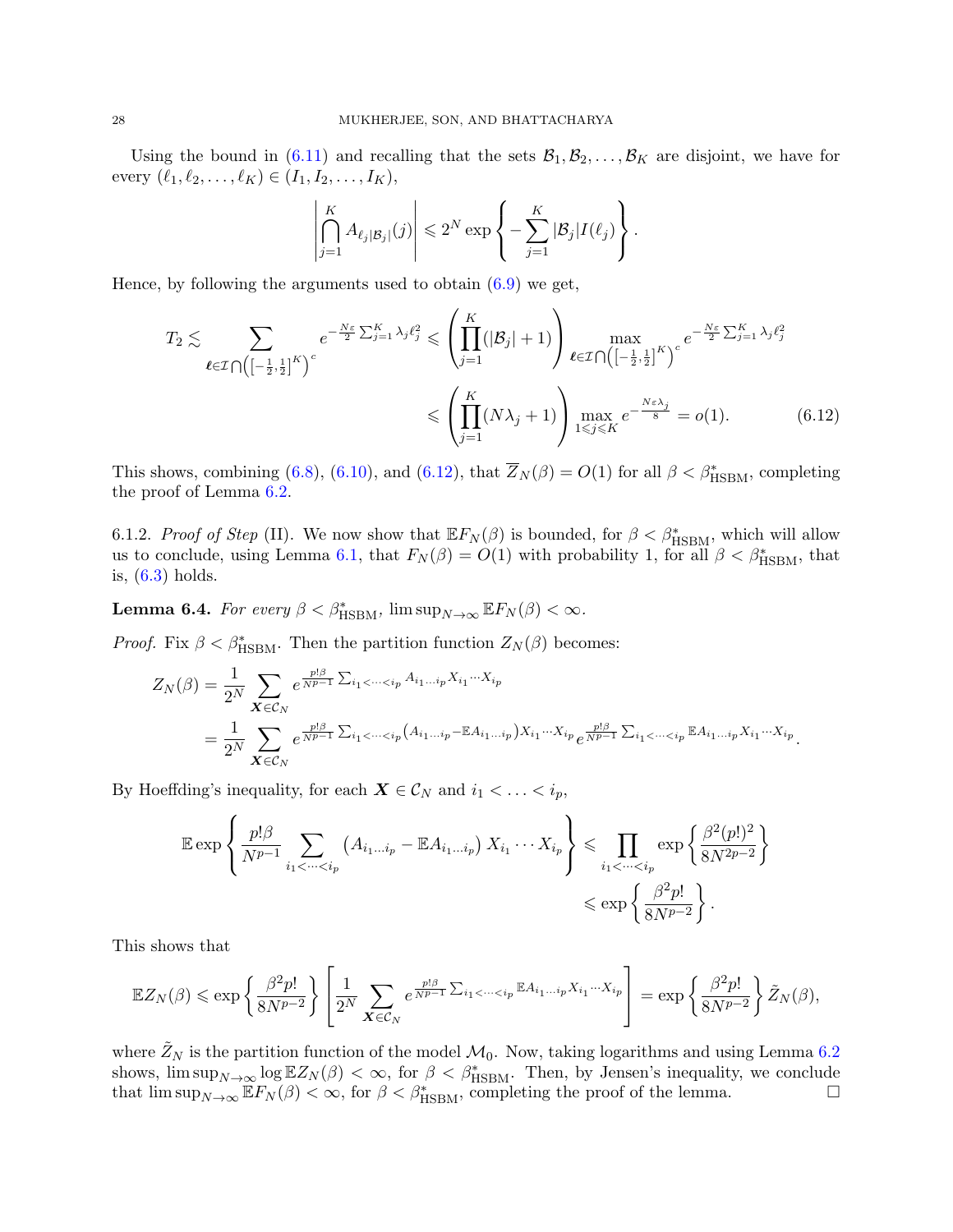## <span id="page-28-6"></span>7. Proofs from Section [2.3](#page-10-0)

<span id="page-28-1"></span><span id="page-28-0"></span>7.1. **Proof of Theorem [2.14.](#page-11-0)** Define the function  $\phi_p : [-1,1] \mapsto (-\infty, \infty]$  as:

$$
\phi(t) = \phi_p(t) := \begin{cases} p^{-1}t^{1-p} \tanh^{-1}(t) & \text{if } p \text{ is even and } t \neq 0, \\ p^{-1}t^{1-p} \tanh^{-1}(t) & \text{if } p \text{ is odd and } t > 0. \\ \infty & \text{if } p \text{ is odd and } t < 0. \\ 0 & \text{if } t = 0. \end{cases} \tag{7.1}
$$

Note that for every  $t \neq 0$  when p is even, and every  $t > 0$  when p is odd, the function  $\phi$  is twice differentiable on some compact set containing  $t$  in its interior, and

$$
\phi'(t) = -\frac{1}{pt^{p-1}} \left\{ \frac{(p-1)\tanh^{-1}(t)}{t} - \frac{1}{1-t^2} \right\}.
$$

Hence, recalling the definition of the function  $g$  from the statement of the theorem we have,

<span id="page-28-3"></span>
$$
\phi'(m_*) = -\frac{g''(m_*)}{pm_*^{p-1}}.\tag{7.2}
$$

Moreover, from the definition of the MPLE in  $(2.3)$  it is easy to see that in the Curie-Weiss model  $\hat{\beta}_N(\boldsymbol{X}) = \phi(\bar{X}_N)$ . Note that  $\phi(m_*) = \beta$ , since  $g'(m_*) = 0$ . This implies,

<span id="page-28-2"></span>
$$
\sqrt{N}(\hat{\beta}_N(\boldsymbol{X}) - \beta) = \sqrt{N} \left( \phi(\bar{X}_N) - \phi(m_*) \right). \tag{7.3}
$$

We now consider the case p is even and p is odd separately. Throughout, we assume  $\beta > \beta_{\text{CW}}^*$ :

•  $p \geq 3$  is odd: In this case,  $m_*$  is the unique global maximizer of the function g on  $[-1, 1]$ . This implies, by  $[45,$  Theorem 2.1 (1)],

<span id="page-28-4"></span>
$$
\sqrt{N}(\bar{X}_N - m_*) \stackrel{D}{\rightarrow} N\left(0, -\frac{1}{g''(m_*)}\right).
$$

Hence, by [\(7.3\)](#page-28-2) and the delta method [\[39,](#page-32-27) Theorem 1.8.12],

$$
\sqrt{N}(\hat{\beta}_N(\boldsymbol{X}) - \beta)) \xrightarrow{D} N\left(0, -\frac{(\phi'(m_*))^2}{g''(m_*)}\right) \xrightarrow{D} N\left(0, -\frac{g''(m_*)}{p^2 m_*^{2p-2}}\right),
$$

where the last step uses  $(7.2)$ . This completes the proof when p is odd.

• p  $\geq 2$  is even: In this case, the function g has two (non-zero) global maximizers on  $[-1, 1]$ , which are given by  $m_*$  and  $-m_*$  (as shown in [\[45,](#page-32-24) Section C]). This implies, by [45, Theorem 2.1 (2)] and the delta method,

$$
\sqrt{N}(\hat{\beta}_N(\boldsymbol{X}) - \beta) \Big| \{\bar{X}_N \in (0, 1]\} \xrightarrow{D} N\left(0, -\frac{g''(m_*)}{p^2 m_*^{2p-2}}\right). \tag{7.4}
$$

Similarly, observing that  $\phi(m_*) = -\phi(-m_*)$  and  $g''(m_*) = g''(-m_*)$ ,

<span id="page-28-5"></span>
$$
\sqrt{N}(\hat{\beta}_N(\boldsymbol{X}) - \beta) \Big| \{\bar{X}_N \in [-1, 0] \} \xrightarrow{D} N \left( 0, -\frac{g''(m_*)}{p^2 m_*^{2p-2}} \right). \tag{7.5}
$$

Combining  $(7.4)$  and  $(7.5)$ , gives the desired result when p is even.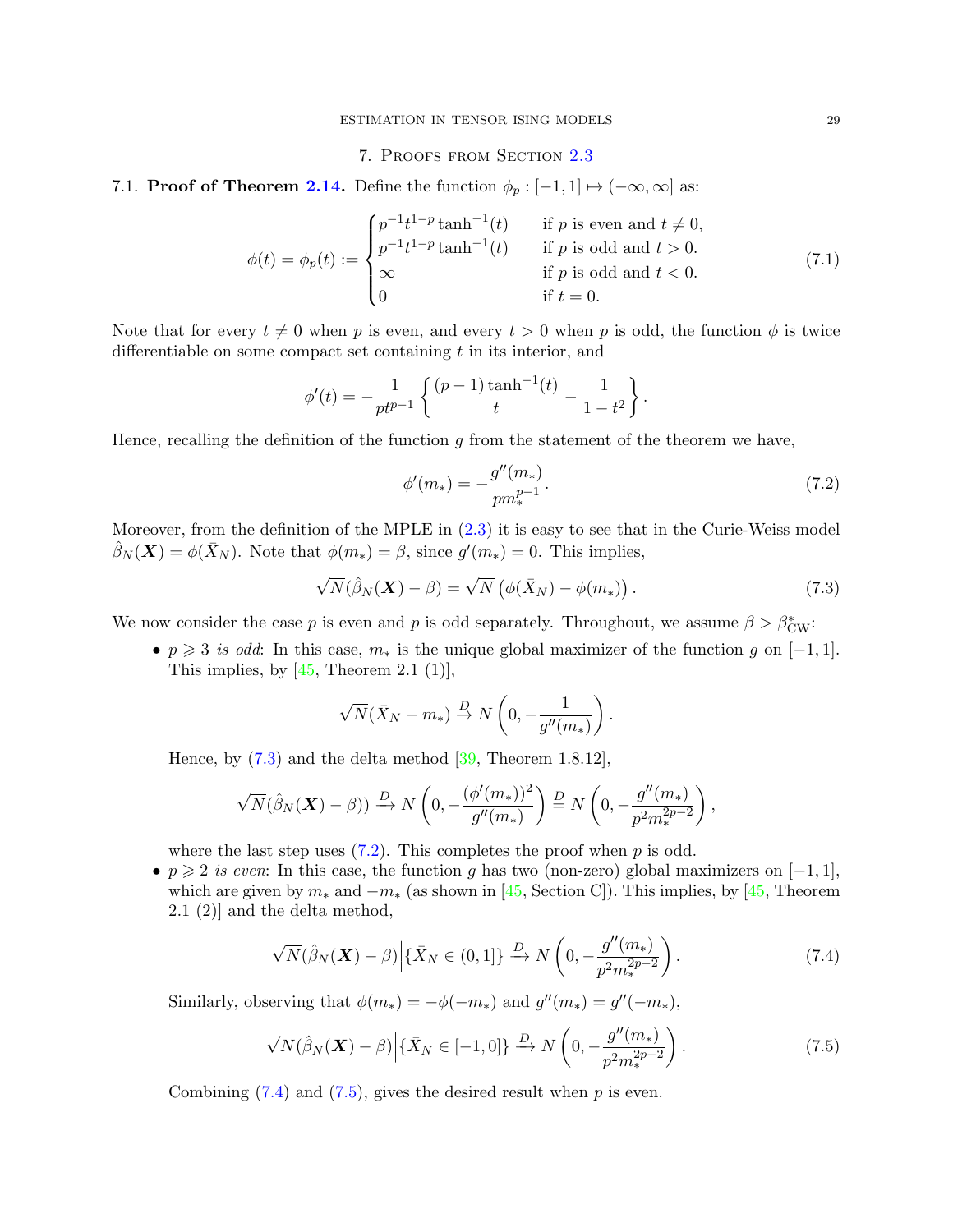7.2. Proof of Theorem [2.16.](#page-12-0) Fix  $\beta = \beta_{CW}^*(p)$ . We now consider the three cases in Theorem [2.16](#page-12-0) separately.

*Proof of* (1): In this case,  $p = 2$  and, hence, by [\(7.1\)](#page-28-6),  $\hat{\beta}_N = \frac{\tanh^{-1}(\bar{X}_N)}{2\bar{X}_N}$  $\frac{\Gamma^{-1}(X_N)}{2\bar{X}_N}$ **1**{ $\bar{X}_N \neq 0$ }. Therefore, on the event  $\mathcal{E}_N := \{ \bar{X}_N \neq 0, | \bar{X}_N | < \frac{1}{2} \}$  $\frac{1}{2}$ ,

<span id="page-29-0"></span>
$$
N^{\frac{1}{2}}\left(\hat{\beta}_N - \frac{1}{2}\right) = N^{\frac{1}{2}}\left(\frac{\tanh^{-1}(\bar{X}_N)}{2\bar{X}_N} - \frac{1}{2}\right)
$$
  

$$
= \frac{1}{2}N^{\frac{1}{2}}\sum_{s=1}^{\infty}\frac{\bar{X}_N^{2s}}{2s+1} = \frac{1}{6}N^{\frac{1}{2}}\bar{X}_N^2 + N^{\frac{1}{2}}O(\bar{X}_N^4). \tag{7.6}
$$

From [\[19,](#page-31-25) Proposition 4.1] we know that  $N^{\frac{1}{4}}\bar{X}_N \stackrel{D}{\longrightarrow} F$ , where F is as defined in the statement of Theorem [2.16.](#page-12-0) The result in [\(2.21\)](#page-12-1) now follows from [\(7.6\)](#page-29-0), and the observation that  $\mathbb{P}_{\beta}(\mathcal{E}_{N}^{c}) = o(1)$ , since  $\bar{X}_N \stackrel{P}{\to} 0$  and  $\mathbb{P}_{\beta}(\bar{X}_N = 0) = o(1)$  (from the proof of [\[45,](#page-32-24) Lemma C.6]).

*Proof of* (2): Assume  $p \ge 3$ . To begin with, define the the three intervals  $A_1 := \begin{bmatrix} -1, & -\frac{m_*}{2} \end{bmatrix}$  and  $A_2 := \left(-\frac{m_*}{2}, \frac{m_*}{2}\right)$  and  $A_3 := \left[\frac{m_*}{2}, 1\right]$  (recall that  $m_* = m_*(p, \beta)$  is the unique positive maximizer of the function  $g(t) := \beta t^p - I(t)$ . We now consider the following two cases depending on whether  $p \geqslant 3$  is odd or even:

•  $p \geq 4$  is even: In this case, the function g has three global maximizers on  $[-1, 1]$ , which are given by  $m_* > 0$  and  $-m_*$ , and 0. Then, by [\[45,](#page-32-24) Theorem 2.1 (2)] and arguments as in  $(7.4)$ , we have

<span id="page-29-1"></span>
$$
\sqrt{N}(\hat{\beta}_N(\boldsymbol{X}) - \beta) \Big| \{\bar{X}_N \in A_i\} \xrightarrow{D} N\left(0, -\frac{g''(m_*)}{p^2 m_*^{2p-2}}\right),\tag{7.7}
$$

for  $i \in \{1,3\}$ . Next, recalling  $\beta_N(\boldsymbol{X}) = \phi(\bar{X}_N)$ , where  $\phi(\cdot)$  as in [\(7.1\)](#page-28-6), note that

<span id="page-29-2"></span>
$$
\hat{\beta}_N(\boldsymbol{X}) \big| \{\bar{X}_N \in A_2 \setminus \{0\}\} \xrightarrow{D} \infty,\tag{7.8}
$$

since  $\frac{\tanh^{-1}(t)}{t^{p-1}}$  $\frac{\text{ch}^{-1}(t)}{t^{p-1}} \to \infty$ , as  $|t| \to 0$ . Now, since  $\mathbb{P}(\bar{X}_N = 0) = o(1)$  and  $\mathbb{P}_{\beta}(\bar{X}_N \in A_2) \to \alpha$  (by [\[45,](#page-32-24) Theorem 2.1 (2)]), combining [\(7.7\)](#page-29-1) and [\(7.8\)](#page-29-2) the result in [\(2.22\)](#page-12-2) follows, if  $p \geq 4$  is even.

• p  $\geq 3$  is odd: In this case, the function g has two global maximizers on [-1, 1] one of which is non-positive and the other is  $m_* > 0$ . Then, by similar arguments as above,

<span id="page-29-3"></span>
$$
\sqrt{N}(\hat{\beta}_N(\boldsymbol{X}) - \beta) \Big| \{\bar{X}_N \in A_3\} \xrightarrow{D} N\left(0, -\frac{g''(m_*)}{p^2 m_*^{2p-2}}\right). \tag{7.9}
$$

Moreover, recalling  $(7.1)$ ,

<span id="page-29-4"></span>
$$
\hat{\beta}_N(\boldsymbol{X}) \big| \{\bar{X}_N \in \left(A_1 \bigcup A_2\right) \setminus \{0\}\} \xrightarrow{D} \infty. \tag{7.10}
$$

The result in [\(2.22\)](#page-12-2) now follows from [\(7.9\)](#page-29-3), [\(7.10\)](#page-29-4), and the fact that  $\mathbb{P}_{\beta}(\bar{X}_N \in A_1 \bigcup A_2) \to$  $\alpha$ , if p is odd (by [\[45,](#page-32-24) Theorem 2.1 (2)]).

*Proof of* (3): Here, we prove the finer asymptotics of  $\hat{\beta}_N(\boldsymbol{X})$ . For this, note by [\[45,](#page-32-24) Theorem 2.1] (2)] that  $\sqrt{N}\bar{X}_N\big|\{\bar{X}_N\in\mathcal{B}\}\big|\longrightarrow N(0,1)$  for any interval  $\mathcal B$  containing 0, but no other maximizer of g. We now consider the following two cases: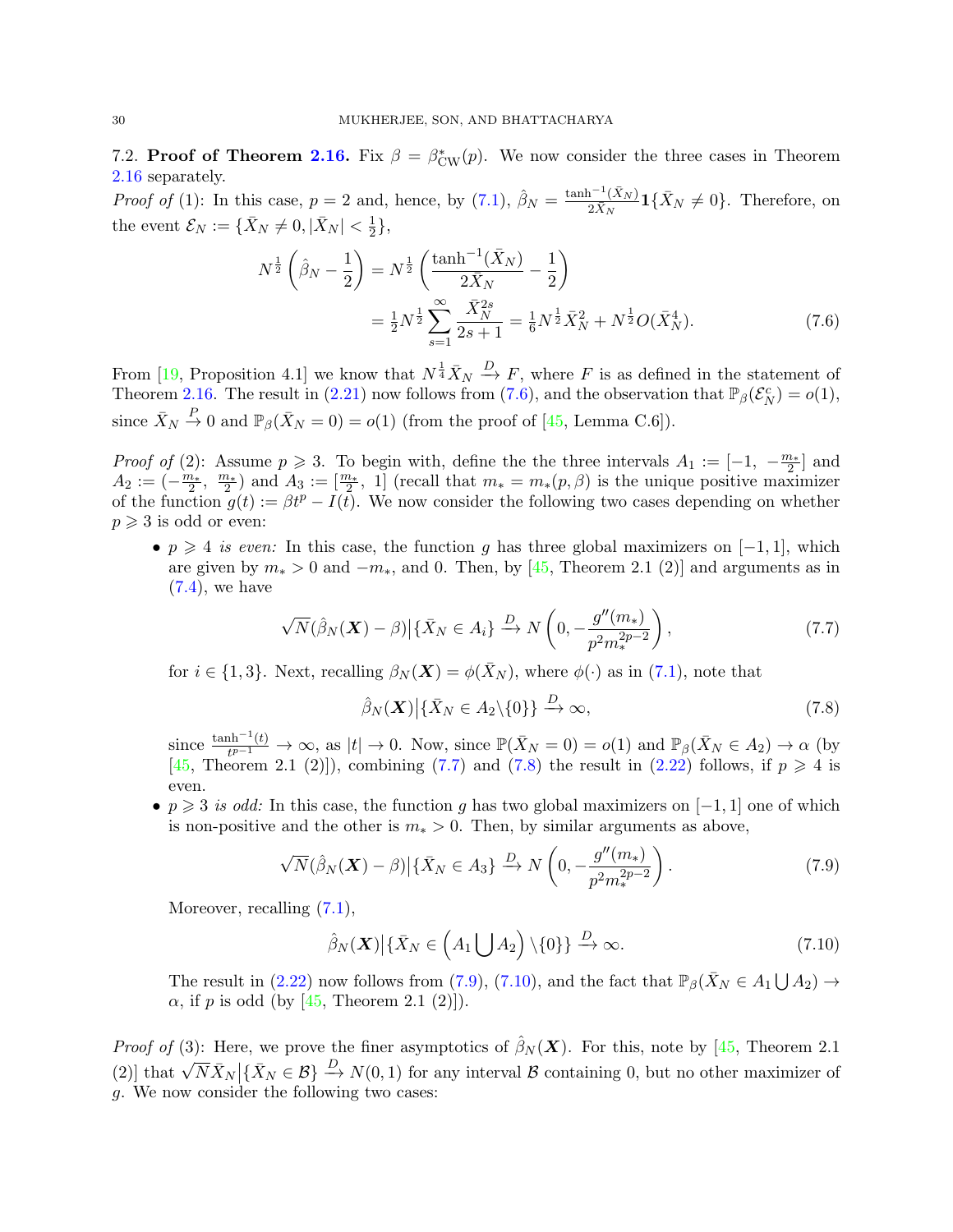$-p \geq 4$  is even: In this case,  $\sqrt{N} \bar{X}_N |\{\bar{X}_N \in A_2\} \stackrel{D}{\to} N(0,1)$ . Then, [\(7.1\)](#page-28-6) gives,

$$
N^{1-\frac{p}{2}}\hat{\beta}_N(\mathbf{X}) = \frac{1}{p(\sqrt{N}\bar{X}_N)^{p-2}} \cdot \frac{\tanh^{-1}(\bar{X}_N)}{\bar{X}_N} \mathbf{1}_{\{\bar{X}_N \neq 0\}.
$$

Now, since  $\frac{\tanh^{-1}(\bar{X}_N)}{\bar{Y}_M}$  $\frac{1-(\bar{X}_N)}{\bar{X}_N}$ **1** $\{\bar{X}_N \neq 0\}$  | $\{\bar{X}_N \in A_2 \setminus \{0\}\}$   $\stackrel{P}{\to}$  1, we have,

<span id="page-30-3"></span>
$$
N^{1-\frac{p}{2}}\hat{\beta}_N(\boldsymbol{X})\big|\{\bar{X}_N\in A_2\backslash\{0\}\}\xrightarrow{D}\frac{1}{pZ^{p-2}},\tag{7.11}
$$

where  $Z \sim N(0, 1)$ . The result in now [\(2.23\)](#page-12-3) follows from [\(7.11\)](#page-30-3), by noting  $\mathbb{P}(\bar{X}_N = 0) =$  $o(1)$ , that  $\mathbb{P}_{\beta}(\bar{X}_N \in A_2) \to \alpha$  and  $N^{1-\frac{p}{2}}\hat{\beta}_N(\boldsymbol{X}) \Big| \{\bar{X}_N \in A_1 \bigcup A_3\} \stackrel{P}{\to} 0$  (by [\(7.7\)](#page-29-1)).

 $-p \geq 3$  is odd: In this case, since the function g has two global maximizers on [−1, 1] one of which is non-positive and the other is  $m_* > 0$ ,  $\sqrt{N} \bar{X}_N |\{\bar{X}_N \in A_1 \cup A_2\} \stackrel{D}{\to} N(0, 1)$ . Then, [\(7.1\)](#page-28-6) gives,

<span id="page-30-4"></span>
$$
N^{1-\frac{p}{2}}\hat{\beta}_N(\boldsymbol{X}) = \frac{1}{p(\sqrt{N}\bar{X}_N)^{p-2}} \cdot \frac{\tanh^{-1}(\bar{X}_N)}{\bar{X}_N} \mathbf{1}\{\bar{X}_N > 0\} + \infty \mathbf{1}\{\bar{X}_N < 0\},\tag{7.12}
$$

where we adopt the convention infinity times zero is zero. It follows from  $(7.12)$ , that  $N^{1-p/2}\hat{\beta}_N(\boldsymbol{X})$  is a non-negative random variable. Hence, denoting  $\mathcal{A}_{12} := \{ \bar{X}_N \in A_1 \bigcup A_2 \}$ and taking  $t \in [0, \infty)$  gives

$$
\mathbb{P}\left(N^{1-\frac{p}{2}}\hat{\beta}_N(\boldsymbol{X})\leqslant t\big| \mathcal{A}_{12}\right)=\mathbb{P}\left(N^{1-\frac{p}{2}}\hat{\beta}_N(\boldsymbol{X})\leqslant t,\ \bar{X}_N>0\big| \mathcal{A}_{12}\right)+o(1),
$$

since  $\mathbb{P}_{\beta}(\bar{X}_N=0|\mathcal{A}_{12})=o(1)$ . Now, note that

$$
\mathbb{P}\left(N^{1-\frac{p}{2}}\hat{\beta}_N(\boldsymbol{X})\leq t, \ \bar{X}_N>0|\mathcal{A}_{12}\right)
$$
\n
$$
=\mathbb{P}\left(\frac{1}{p(\sqrt{N}\bar{X}_N)^{p-2}}\cdot \frac{\tanh^{-1}(\bar{X}_N)}{\bar{X}_N}\leq t, \ \bar{X}_N\neq 0|\mathcal{A}_{12}\right)-\mathbb{P}_{\beta}(\bar{X}_N<0|\mathcal{A}_{12}),
$$

since on the the event  $\{\bar{X}_N < 0\}, \frac{1}{p(\sqrt{N}\bar{X})}$  $\frac{1}{p(\sqrt{N}\bar{X}_N)^{p-2}}$  .  $\tanh^{-1}(\bar{X}_N)$  $\frac{(-1)(X_N)}{\bar{X}_N} < 0 \leq t$ . Note that  $\mathbb{P}_{\beta}(\bar{X}_N <$  $0|\mathcal{A}_{12}\rangle \to \frac{1}{2}$ , since  $\sqrt{N}\bar{X}_N|\mathcal{A}_{12} \stackrel{D}{\to} N(0,1)$ . Then, by arguments as in [\(7.11\)](#page-30-3), it follows that  $\mathbb{P}\left(N^{1-\frac{p}{2}}\hat{\beta}_N(\boldsymbol{X})\leqslant t\big| \mathcal{A}_{12}\right)\rightarrow \mathbb{P}\left(\frac{1}{nZ^p}\right)$  $\frac{1}{pZ^{p-2}} \leqslant t$ − 1  $\frac{1}{2} = \frac{1}{2}$ 2  $p\left(\frac{1}{\cdots}\right)$  $\frac{1}{p|Z|^{p-2}} \leqslant t$ .

Therefore, by  $(7.12)$ ,

<span id="page-30-5"></span>
$$
N^{1-\frac{p}{2}}\hat{\beta}_N(\boldsymbol{X})\big|\mathcal{A}_{12}\xrightarrow{D}\frac{1}{2}\left(\frac{1}{p|Z|^{p-2}}\right)+\frac{1}{2}\delta_{\infty}.\tag{7.13}
$$

The result in [\(2.24\)](#page-13-1) follows now from [\(7.13\)](#page-30-5), by noting that  $\mathbb{P}_{\beta}(\bar{X}_N \in A_1 \bigcup A_2) \to \alpha$  and  $N^{1-\frac{p}{2}}\hat{\beta}_N(\boldsymbol{X})\big|\{\bar{X}_N\in A_3\}\stackrel{P}{\to} 0 \text{ (by (7.9))}.$  $N^{1-\frac{p}{2}}\hat{\beta}_N(\boldsymbol{X})\big|\{\bar{X}_N\in A_3\}\stackrel{P}{\to} 0 \text{ (by (7.9))}.$  $N^{1-\frac{p}{2}}\hat{\beta}_N(\boldsymbol{X})\big|\{\bar{X}_N\in A_3\}\stackrel{P}{\to} 0 \text{ (by (7.9))}.$ 

#### **REFERENCES**

- <span id="page-30-0"></span>[1] Sameer Agarwal, Kristin Branson, and Serge Belongie, Higher order learning with graphs, Proceedings of the 23rd international conference on Machine learning, 17–24, 2006.
- <span id="page-30-1"></span>[2] Animashree Anandkumar, Vincent Y. F. Tan, Furong Huang, and Allan S. Willsky, High-dimensional structure estimation in Ising models: Local separation criterion, The Annals of Statistics, Vol. 40 (3), 1346–1375 Vol. 2012.
- <span id="page-30-2"></span>[3] Maria C. Angelini, Francesco Caltagirone, Florent Krzakala, and Lenka Zdeborová, Spectral detection on sparse hypergraphs, 53rd IEEE Annual Allerton Conference, 66–73, 2015.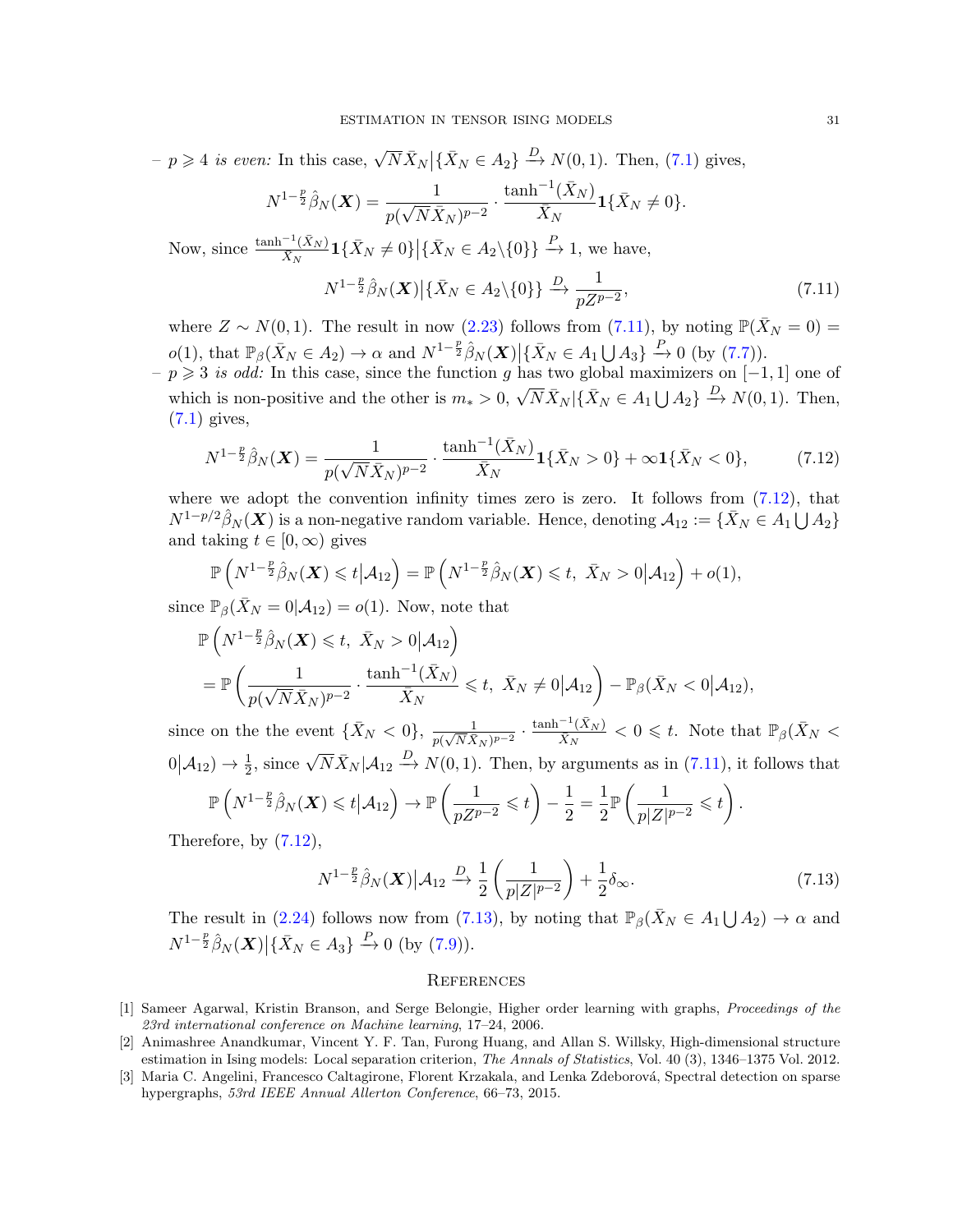- <span id="page-31-0"></span>[4] Sudipto Banerjee, Bradley P. Carlin, and Alan E. Gelfand, Hierarchical modeling and analysis for spatial data, Chapman and Hall/CRC, 2014.
- <span id="page-31-22"></span>[5] Z. D. Bai, Methodologies in spectral analysis of large-dimensional random matrices, a review (with discussion), Statistica Sinica, Vol. 9, 611–677, 1999
- <span id="page-31-16"></span>[6] Adriano Barra, Notes on ferromagnetic p-spin and REM, Mathematical Methods in the Applied Sciences, Vol. 32 (7), 783–797, 2009.
- <span id="page-31-8"></span>[7] Julian Besag, Spatial interaction and the statistical analysis of lattice systems, J. Roy. Stat. Soc. B, Vol. 36, 192–236, 1974.
- <span id="page-31-9"></span>[8] Julian Besag, Statistical analysis of non-lattice data, The Statistician, Vol. 24 (3), 179–195, 1975.
- <span id="page-31-10"></span>[9] Bhaswar B. Bhattacharya and Sumit Mukherjee, Inference in ising models, Bernoulli, Vol. 24 (1), 493–525, 2018.
- <span id="page-31-17"></span>[10] Anton Bovier, Irina Kurkova, and Matthias Löwe, Fluctuations of the Free Energy in the REM and the  $p$ -Spin SK Models, The Annals of Probability, Vol. 30, 605-651, 2002.
- <span id="page-31-18"></span>[11] Guy Bresler, Efficiently learning Ising models on arbitrary graphs, Proceedings Symposium on Theory of Computing (STOC), 771–782, 2015.
- <span id="page-31-15"></span>[12] Guy Bresler and Dheeraj Nagaraj, Optimal single sample tests for structured versus unstructured network data, Conference On Learning Theory (COLT), 1657–1690, 2018.
- <span id="page-31-21"></span>[13] Yuan Cao, Matey Neykov and Han Liu, High Temperature Structure Detection in Ferromagnets, arXiv:1809.08204, 2019.
- <span id="page-31-24"></span>[14] Sourav Chatterjee and Amir Dembo, Nonlinear Large Deviations, Advances in Mathematics, Vol. 299, 396–450, 2016.
- <span id="page-31-26"></span>[15] Sourav Chatterjee, An error bound in the Sudakov-Fernique inequality, arXiv:0510424, 2008.
- <span id="page-31-7"></span>[16] Sourav Chatterjee, Estimation in spin glasses: A first step, The Annals of Statistics, Vol. 35 (5), 1931–1946, 2007.
- <span id="page-31-19"></span>[17] C. Chow and C. Liu, Approximating discrete probability distributions with dependence trees, IEEE Transactions on Information Theory, Vol. 14 (3), 462–467, 1968.
- <span id="page-31-4"></span>[18] Francis Comets, On consistency of a class of estimators for exponential families of Markov random fields on the lattice, The Annals of Statistics, Vol. 20 (1), 455–468, 1992.
- <span id="page-31-25"></span>[19] Francis Comets and Basilis Gidas, Asymptotics of maximum likelihood estimators for the Curie-Weiss model, The Annals of Statistics, 19(2):557–578, 1991.
- <span id="page-31-14"></span>[20] Yuval Dagan, Constantinos Daskalakis, Nishant Dikkala, and Anthimos Vardis Kandiros, Estimating Ising models from one sample, arXiv:2004.09370, 2020.
- <span id="page-31-20"></span>[21] Constantinos Daskalakis, Nishant Dikkala, and Gautam Kamath, Testing Ising models, IEEE Transactions on Information Theory, Vol. 65 (11), 6829–6852, 2019.
- <span id="page-31-12"></span>[22] Constantinos Daskalakis, Nishant Dikkala, and Ioannis Panageas, Logistic regression with peer-group effects via inference in higher-order Ising models, Proceedings of the 23rd International Conference on Artificial Intelligence and Statistics (AISTATS), 3653–3663, 2020.
- <span id="page-31-13"></span>[23] Constantinos Daskalakis, Nishant Dikkala, and Ioannis Panageas, Regression from dependent observations, Proceedings of the 51st Annual ACM SIGACT Symposium on Theory of Computing (STOC), 881–889, 2019.
- <span id="page-31-1"></span>[24] Constantinos Daskalakis, Elchanan Mossel, and Sebastien Roch, Evolutionary trees and the Ising model on the Bethe lattice: A proof of Steel's conjecture, Probability Theory and Related Fields, Vol. 149 (1), 149–189, 2011.
- <span id="page-31-27"></span>[25] Robert J. Adler and Jonathan E. Taylor, Gaussian Inequalities, In: Random Fields and Geometry. Springer Monographs in Mathematics. Springer, New York, NY, 2007.
- <span id="page-31-2"></span>[26] Stuart Geman and Christine Graffigne, Markov random field image models and their applications to computer vision, Proceedings of the International Congress of Mathematicians, 1496–1517, 1986.
- <span id="page-31-11"></span>[27] Promit Ghosal and Sumit Mukherjee, Joint estimation of parameters in Ising model, Annals of Statistics, to appear, 2020.
- <span id="page-31-5"></span>[28] Basilis Gidas, Consistency of maximum likelihood and pseudolikelihood estimators for Gibbs distributions, In Stochastic Differential Systems, Stochastic Control Theory and Applications (W. Fleming and P.-L. Lions, eds.), 129–145, Springer, New York, 1988.
- <span id="page-31-23"></span>[29] Debarghya Ghoshdastidar and Ambedkar Dukkipati, Consistency of spectral hypergraph partitioning under planted partition model, Annals of Statistics, Vol. 45 (1), 289-315, 2017.
- <span id="page-31-3"></span>[30] Peter J. Green and Sylvia Richardson, Hidden markov models and disease mapping, Journal of the American Statistical Association, 97:1055–1070, 2002.
- <span id="page-31-6"></span>[31] Xavier Guyon and Hans R. Künsch, Asymptotic comparison of estimators in the Ising Model, Stochastic Models, Statistical Methods, and Algorithms in Image Analysis, Lecture Notes in Statistics, Vol, 74, 177–198, 1992.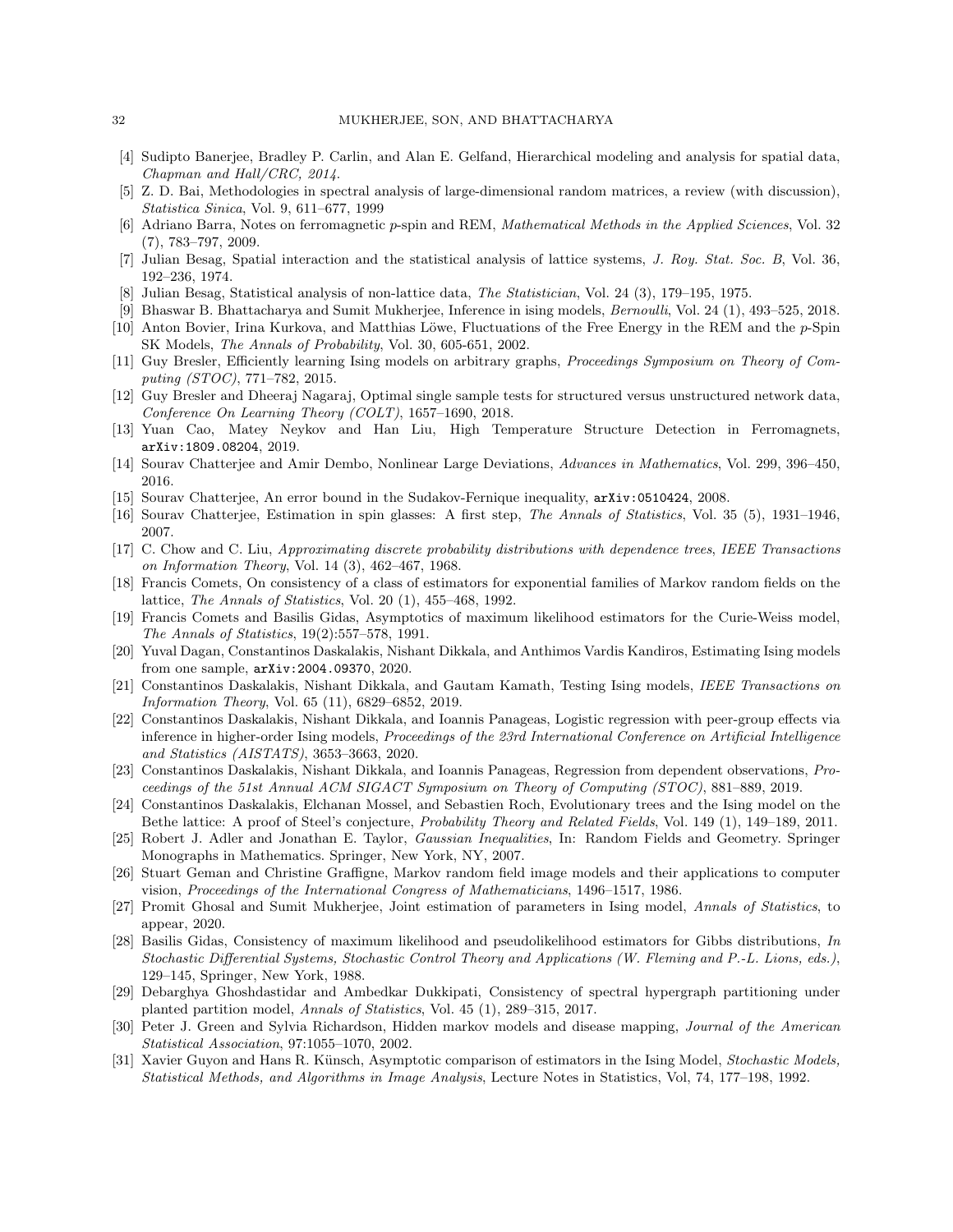- <span id="page-32-15"></span>[32] Linus Hamilton, Frederic Koehler, and Ankur Moitra, Information theoretic properties of Markov Random Fields, and their algorithmic applications, Advances in Neural Information Processing Systems (NIPS), 2463–2472, 2017.
- <span id="page-32-6"></span>[33] J. R. Heringa, H. W. J. Blöte, and A. Hoogland, Phase transitions in self-dual Ising models with multispin interactions and a field, Physical Review Letters, Vol. 63, 1546–1549, 1989.
- <span id="page-32-1"></span>[34] John J. Hopfield, Neural networks and physical systems with emergent collective computational abilities, Proc. Natl. Acad. Sci. USA, 79:2554–2558, 1982.
- <span id="page-32-0"></span>[35] Ernst Ising, Beitrag zur theorie der ferromagnetismus, Zeitschrift für Physik, Vol. 31, 253–258, 1925.
- <span id="page-32-7"></span>[36] Thomas Jörg, Florent Krzakala, Jorge Kurchan, A. C. Maggs, and José Pujos, Energy gaps in quantum first-order mean-field–like transitions: The problems that quantum annealing cannot solve, EPL (Europhysics Letters), Vol. 89 (4), 40004, 2010.
- <span id="page-32-8"></span>[37] Jingcheng Liu, Alistair Sinclair, and Piyush Srivastava, The Ising partition function: zeros and deterministic approximation, Journal of Statistical Physics, Vol. 174, 287–315, 2019.
- <span id="page-32-13"></span>[38] Qingshan Liu, Yuchi Huang, and Dimitris N Metaxas. Hypergraph with sampling for image retrieval, Pattern Recognition, Vol. 44(10-11), 2255–2262, 2011.
- <span id="page-32-27"></span>[39] Erich L. Lehmann and George Casella, Theory of point estimation, Springer, 2006.
- <span id="page-32-22"></span>[40] Thibault Lesieur, Léo Miolane, Marc Lelarge, Florent Krzakala, Lenka Zdeborová, Statistical and computational phase transitions in spiked tensor estimation, IEEE International Symposium on Information Theory (ISIT), 511–515, 2017.
- <span id="page-32-25"></span>[41] Colin McDiarmid, On the method of bounded differences, Surveys in Combinatorics, 148-188, Cambridge University Press, 1989.
- <span id="page-32-19"></span>[42] Marc Mézard, Giorgio Parisi, Miguel A. Virasoro, Spin glass theory and beyond, World Scientific Lecture Notes in Physics, Vol. 9, World Scientific Publishing Co. Inc., Teane, 1987.
- <span id="page-32-20"></span>[43] Andrea Montanari, Optimization of the Sherrington-Kirkpatrick Hamiltonian, IEEE Symposium on the Foundations of Computer Science (FOCS), 2019.
- <span id="page-32-2"></span>[44] Andrea Montanari and Amin Saberi, The spread of innovations in social networks, Proceedings of the National Academy of Sciences, Vol. 107 (47), 20196–20201, 2010.
- <span id="page-32-24"></span>[45] Somabha Mukherjee, Jaesung Son and Bhaswar B. Bhattacharya, Phase transitions of the maximum likelihood estimates in the p-spin Curie-Weiss model, arXiv:2005.03631, 2020.
- <span id="page-32-4"></span>[46] Rajarshi Mukherjee and Gourab Ray, On testing for parameters in Ising model, arXiv:1906.00456, 2019.
- <span id="page-32-5"></span>[47] Rajarshi Mukherjee, Sumit Mukherjee and Ming Yuan, Global testing against sparse alternatives under Ising models, Annals of Statistics, Vol. 46 (5), 2062–2093, 2018.
- <span id="page-32-18"></span>[48] Matey Neykov and Han Liu, Property testing in high-dimensional Ising models, Annals of Statistics, Vol. 47 (5), 2472–2503, 2019.
- <span id="page-32-9"></span>[49] Masaki Ohkuwa, Hidetoshi Nishimori, and Daniel A. Lidar, Reverse annealing for the fully connected p-spin model, Phys. Rev. A, 98:022314, 2018.
- <span id="page-32-12"></span>[50] Dmitry Panchenko, The Sherrington-Kirkpatrick model, Springer, 2013.
- <span id="page-32-3"></span>[51] David K. Pickard, Inference for discrete Markov Fields: the simplest nontrivial case, Journal of the American Statistical Association, Vol. 82 (397), 90–96, 1987.
- <span id="page-32-16"></span>[52] Pradeep Ravikumar, Martin J. Wainwright and John D. Lafferty, High-dimensional Ising model selection using  $\ell_1$ -regularized logistic regression, The Annals of Statistics, Vol. 38 (3), 1287–1319, 2010.
- <span id="page-32-23"></span>[53] Vojtěch Rődl, Andrzej Ruciński, and Mathias Schacht, Ramsey properties of random k-partite, k-uniform hypergraphs, SIAM Journal on Discrete Mathematics, Vol. 21 (2), 442–460, 2007.
- <span id="page-32-17"></span>[54] Narayana P. Santhanam and Martin J. Wainwright, Information-theoretic limits of selecting binary graphical models in high dimensions, IEEE Transactions on Information Theory, Vol. 58 (7), 4117–4134, 2012.
- <span id="page-32-10"></span>[55] Masuo Suzuki, Solution and critical behavior of some "Three-Dimensional" Ising Models with a four-spin interaction, Physical Review Letters, Vol. 28, 507–510, 1972.
- <span id="page-32-11"></span>[56] Masuo Suzuki and Michael E. Fisher, Zeros of the partition function for the Heisenberg, ferroelectric, and general Ising models, Journal of Mathematical Physics, Vol. 12 (2), 235–246, 1971.
- <span id="page-32-21"></span>[57] Micheal Talagrand, The Parisi formula, Annals of Mathematics (2) Vol. 163, 221–263, 2006.
- <span id="page-32-26"></span>[58] Michel Talagrand, Spin Glasses: A Challenge for Mathematicians-Cavity and Mean Field Models, Springer, Berlin, 2003.
- <span id="page-32-14"></span>[59] Shulong Tan, Jiajun Bu, Chun Chen, Bin Xu, Can Wang, and Xiaofei He, Using rich social media information for music recommendation via hypergraph model, ACM Transactions on Multimedia Computing, Communications, and Applications (TOMM), Vol. 7(1), Vol. 22, 2011.